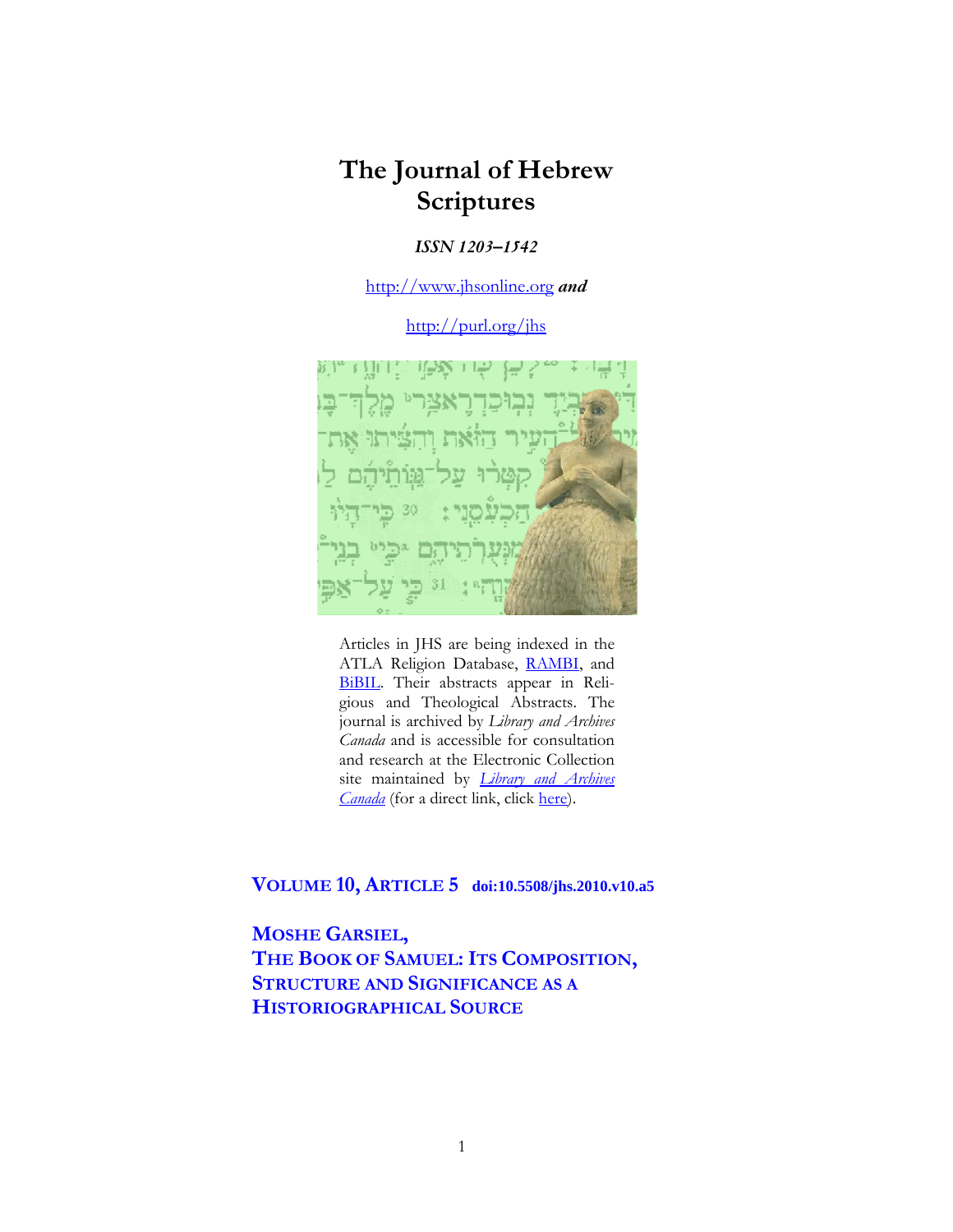# **THE BOOK OF SAMUEL: ITS COMPOSITION, STRUCTURE AND SIGNIFICANCE AS A HISTORIOGRAPHICAL SOURCE**

## MOSHE GARSIEL BAR ILAN UNIVERSITY

#### **INTRODUCTION**

 $\overline{a}$ 

The book of Samuel treats a crucial period in the history of the Israelites—the transition from the period of the judges, represented by the last two judges, Eli and Samuel, to the period of the united monarchy, represented by the first two kings, Saul and David. The book, as is seen even at first sight, is a unique combination of historiography, literary poetics and ethical and theological perceptions. In order to reassess these and other characteristics of the book and its significance, a reexamination of the different approaches to the questions of the stages of the book's composition, and its literary and ideological structure is necessary. Such analyses were presented, to some extent, by early exegetes and medieval commentaries, and were intensified and enriched by new methods and perspectives in modern scholarship. In the last two decades, the historical value of the book once again became a subject of bitter disagreement in the light of archaeological findings (or the lack thereof).

In this article, $1$  I intend to review some of the main findings and conclusions of past and present scholars, and integrate some of them with various new conclusions. This reassessment and integration—so I hope—will bring about a better understanding of the development of the book and its present historiographical and

<span id="page-1-0"></span><sup>&</sup>lt;sup>1</sup> This article is a further elaborated and updated version of my previous articles that had been published in Hebrew in *Beit Mikra* 54 (2009), 21–69; and *Hidushim Be-Heqer Yerushalaim* 15 (2009), 45–87. The current publication was completed in the summer of 2009 when I stayed as a visiting scholar at Cornell University. I am grateful to Professor Ranon Katzoff (Bar Ilan Univ.) for reading the article draft and making many helpful observations.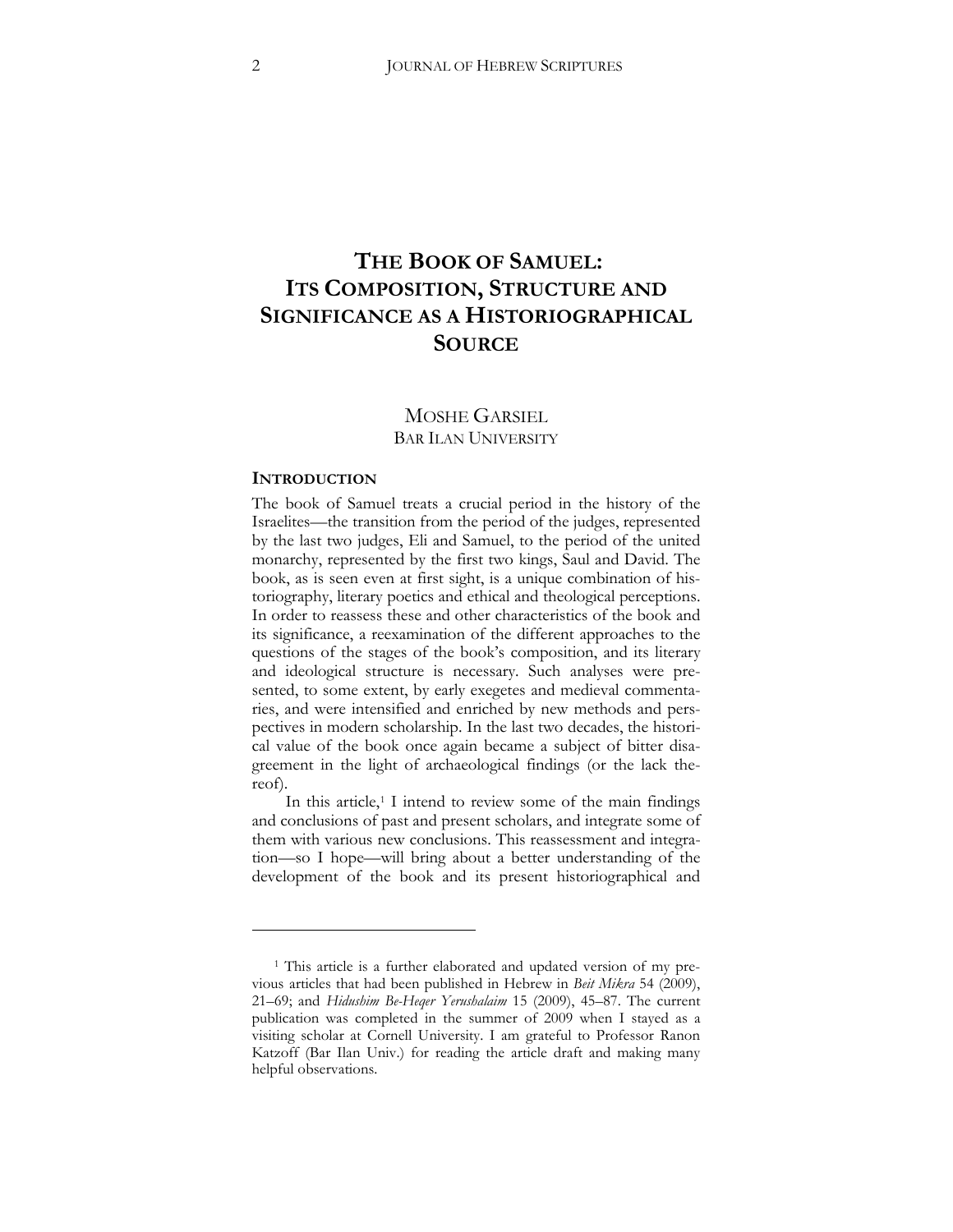ideological structure, while suggesting a more balanced method to evaluate its historical information.

## **THE BOOK'S COMPOSITION IN EARLY EXEGESIS AND MEDIEVAL COMMENTARIES**

In the book of Samuel itself, there is no explicit statement regarding the book's authorship and the way it was composed.[2](#page-2-0) The earliest apparent reference to this issue appears in 1 Chr 29:29, where it concludes the history of David and his reign: "The acts of King David, early and late, are recorded in the history of Samuel the seer, the history of Nathan the prophet, and the history of Gad the seer, together with all the mighty deeds of his kingship and the events that befell him and Israel and all the kingdoms of the earth." Are these references to the traditional book of Samuel? Obviously not, for the following reasons: (a) The book of Samuel was well known to the author of Chronicles and his audience. From it the author of Chronicles took blocks of material integrating them in his new book, at times making just tiny changes and at other times making long and meaningful changes. There is no point, then, in a reference to the book of Samuel, which was already well known to his public. (b) This reference speaks about the first and the last acts of David. The latter presumably include the stories about David's old age, the struggle between Solomon and Adonijah, David's will and its execution. Yet these topics are not part of the traditional book of Samuel, but rather are included in the first two chapters of the first book of Kings. Furthermore, the book of Samuel does not deal with "the events that befell … all the kingdoms of the earth," except for the few events where the leaders of Israel fought against their neighboring countries or made peace with them. It seems that the book of Chronicles refers to ancient writings that had a much wider scope than that of the traditional book of Samuel. (c) Chronicles refers to three ancient prophetical books that treated the early and late times of David. This description does not fit the traditional book of Samuel that opens with stories about Eli and his sons, Samuel's birth and how he became a national leader, and continues with the kingdom of Saul, and only then moves on to David's early and late deeds. (d) It is clear that Chronicles refers to three different ancient writings attributed to three different prophets: Samuel, Nathan and Gad. These ancient sources included more material than that in the book of Samuel. On the other hand, the passage in

<span id="page-2-0"></span><sup>2</sup> There are, however, some vague *references* in the book of Samuel to ancient writings—1 Sam 10:25: Samuel wrote the rules of the monarchy in "a book" and laid it before the Lord, that is in the shrine of Mizpah; in 2 Sam 1:18, there is a reference to "the book of *Yashar.*" The latter is also referred to in Josh 10:13. In LXX to 1 Kgs 8:13 the version is: "Book of *ha-Shir*."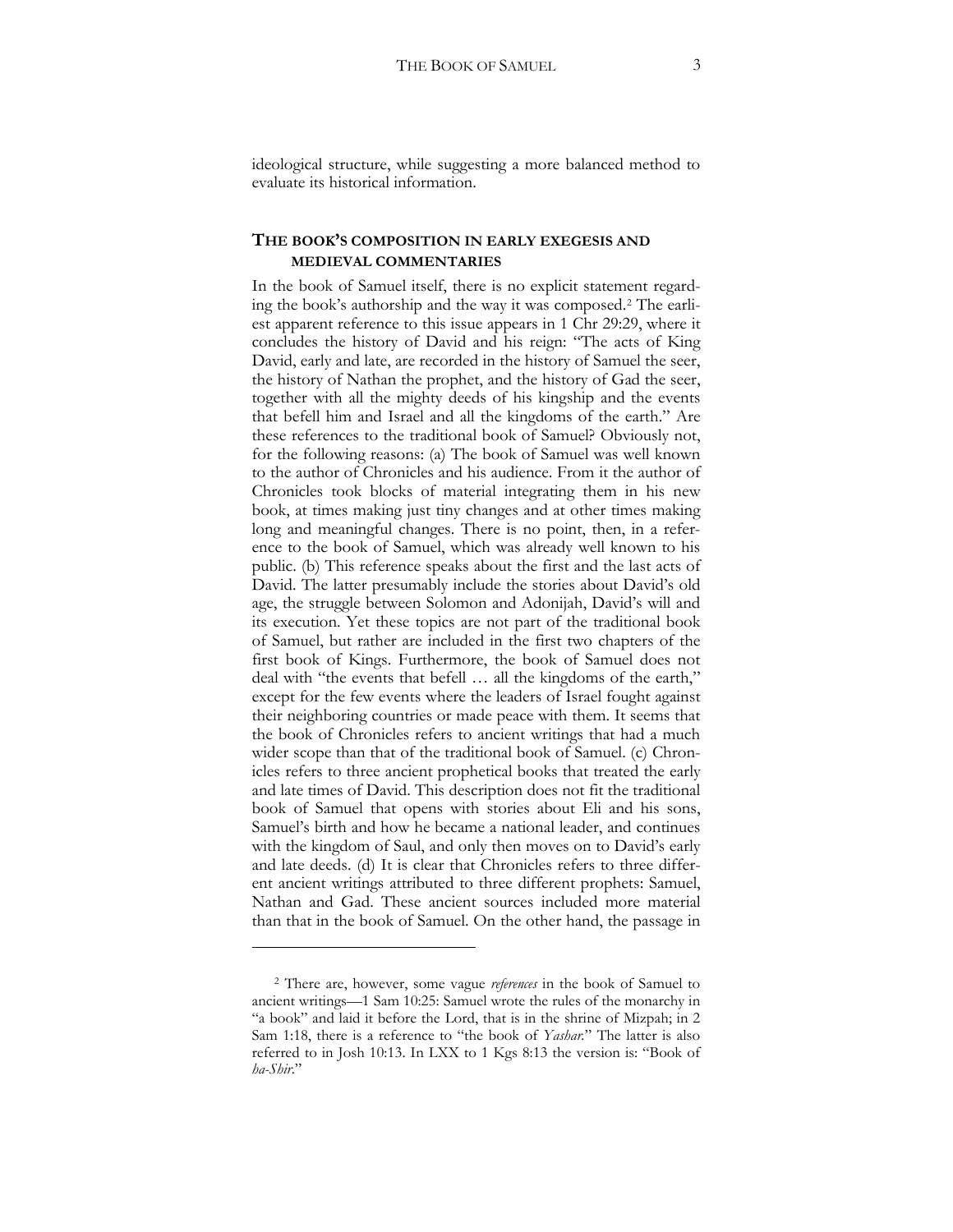Chronicles is consistent with other passages in the same book according to which prophets of various times took part in writing various chapters of the early historiography of Israel.[3](#page-3-0) These ancient writings, according to Chronicles, served as sources for the biblical authors. However, these formulaic references to ancient prophetic sources do not necessarily mean that the author of Chronicles had indeed gained hold of these documents, when he wrote his history of Israel in biblical times.

The Babylonian Talmud takes a similar yet different approach. According to the sages, Samuel the prophet wrote part of his book (that is the book of Samuel), and after his death, Gad and Nathan completed it.[4](#page-3-1)

The medieval commentator Isaac Abarbanel (1437–1508) follows Chronicles' approach and develops it further. In his opinion, the three prophetical writings listed in Chronicles served as sources for a later editor of the book of Samuel. As he does with respect to the book of Joshua, Abarbanel points at anachronisms in the book of Samuel, especially the formulaic expression "to this day" (*'ad hayom ha-zeh*). These anachronistic expressions indicate that certain customs, facts or objects survived till the later days of the final editor (see 1 Sam 5:5; 6:18; 7:2; 9:9; 27:6; 2 Sam 6:8). Abarbanel attributes the final editorial work to the prophet Jeremiah, who based his work on the earlier writings of Samuel, Nathan and Gad. Jeremiah incorporated their works into his, and added more material in his final edition of the book of Samuel[.5](#page-3-2) However, in his commentary to 1 Sam 9:9, Abarbanel suggests also another possi-bility—that the final editor was Ezra the Scribe.<sup>[6](#page-3-3)</sup> Through these observations, Abarbanel anticipated modern critical views which ascribe the final shape of the book of Samuel to a late editor or editors.

## **THE COMPOSITION STAGES OF THE BOOK OF SAMUEL IN MODERN SCHOLARSHIP**

Various theories have been suggested in modern scholarship regarding the development of the book of Samuel. I will discuss only briefly some of the main and fundamental approaches.<sup>[7](#page-3-4)</sup> Several

<span id="page-3-0"></span><sup>&</sup>lt;sup>3</sup> Compare Sara Japhet, *I & II Chronicles: A Commentary* (OTL; London: SCM Press, 1993), 22–23.

<sup>4</sup> Tractate *Baba Bathra*, 14b–15.

<span id="page-3-2"></span><span id="page-3-1"></span><sup>5</sup> See Abrabanel's Introduction to the Early Prophets, in *Nevi'im and Ketubim: with all the Commentaries of the Mikraot Gedolot*, vol. A (Jerusalem: Even Yisrael Institute, 1992; Heb.), 10–11.<br><sup>6</sup> Ibid, vol. B, 145.

<span id="page-3-4"></span><span id="page-3-3"></span><sup>7</sup> For various reviews, cf. O. Eissfeldt, *The Old Testament: An Introduction* (Oxford: Basil Blackwell, 1965), 268-281; A. Weiser, *Introduction to the Old* Testament (London: Darton, Longman and Todd, 1961), 157-170; G. Fohrer, *Introduction to the Old Testament* (Nashville, Tenn.: Abingdon Press,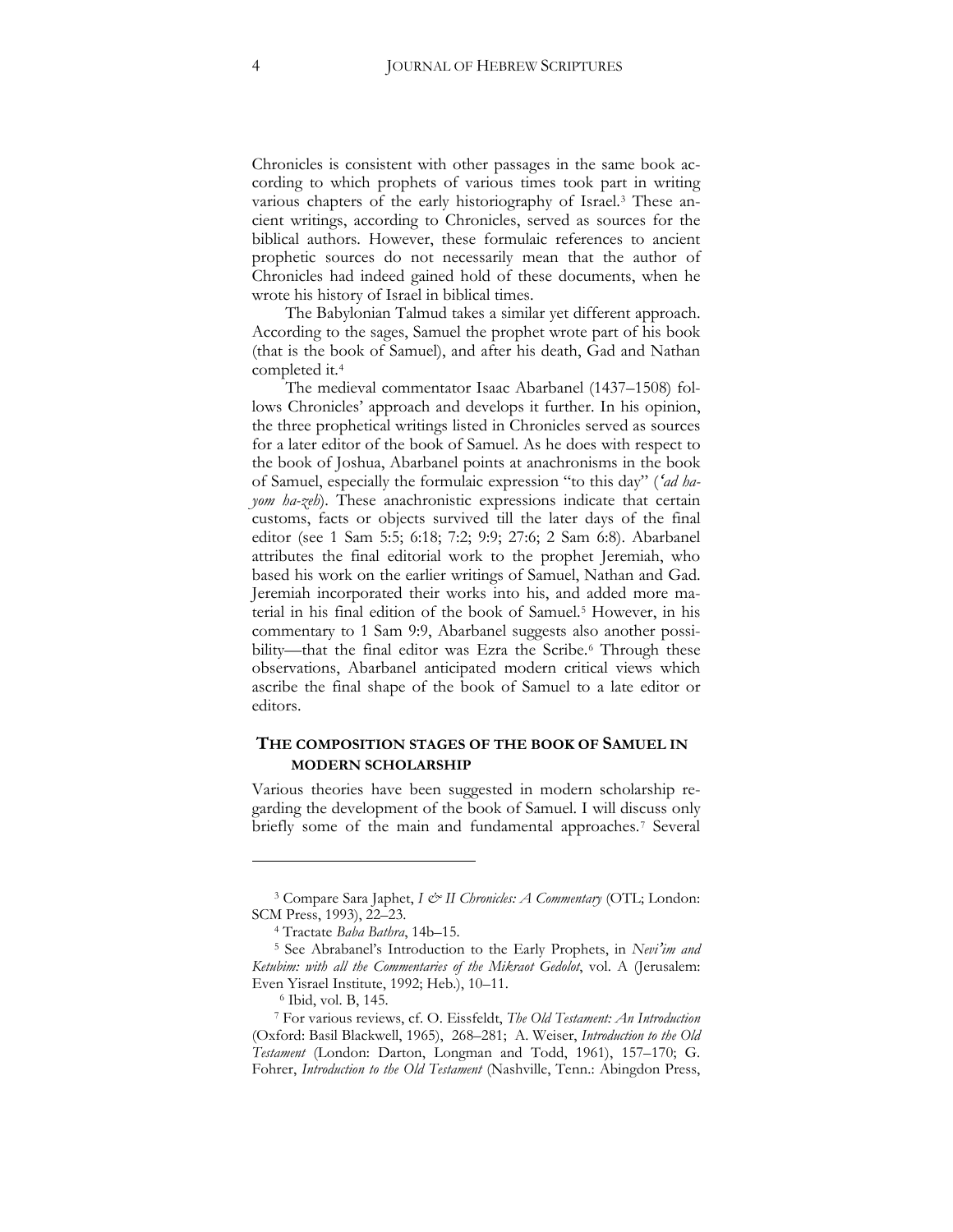scholars found in the book of Samuel a scheme of parallel sources similar to that which was found in the Pentateuch and in the books of Joshua and Judges. The phenomena that brought them to apply the method of source analysis in the book of Samuel are rather the same as in the former books—parallel motifs or stories; discrepancies; differences in theological and social conceptions; change of literary genres and styles; awkwardness in the text sequence; and so on. Julius Wellhausen, the prominent exponent of this method, posited two main interwoven parallel sources that combined to make up most of the book of Samuel—the first more natural and realistic, hence should be the earlier one, and the second containing theological and schematic components, hence should be regarded as the later one.[8](#page-4-0) Other scholars developed this approach in different ways.[9](#page-4-1) At a later stage, in this view, these hypothetical sources underwent editorial changes by the Deuteronomistic School. R.H. Pfeiffer made an attempt to reconstruct the earlier (E and J) sources of the book of Samuel and to delineate the sparse Deuteronomistic editorial work that completed the book.[10](#page-4-2) This school of historical literary criticism compares biblical books to a rope that is made of interwoven strands. To extend the metaphor, the scholar's task is to unwind the rope and separate its strands; or if one puts it in a less figurative way, the scholar's mission is to analyze the book's different sources and the editorial layers, and to establish their different dates and characters. The basic assumption of this method is that historiographical and theological elements as well as ideas and conceptions that were integrated in the sources and the editorial layers would better reflect the later times of its late authors and editors rather than the earlier historical times of the topics of narration.

Regarding the book of Samuel, this approach suffers from conspicuous shortcomings—the attempts to separate parallel, sequential, and vital stories (sources) in this book proved to be arbitrary and unconvincing. Furthermore, the assumption that the sources and editorial layers reflect later historical periods and

<u>.</u>

<sup>1968), 215-227;</sup> J.A. Soggin, *Introduction to the Old Testament* (London: SCM Press, 1976), 185-197; W.S. Lasor, D.A. Hubbard and F.W. Bush, *Old Testament Survey: The Message, Form, and Background of the Old Testament* (Grand Rapids, Mich.: Eerdmans, 1982), 227-253; R.K. Harrison, *Introduc*tion to the Old Testament (London: Tyndale Press, 1970), 695-718; T. Longman III and R.B. Dillard, *An Introduction to the Old Testament* (Grand Rapids, Mich.: Zondervan, 2006), 151-166; J. Van Seters, *The Biblical Saga of King David*, (Winona Lake, Ind.: Eisenbrauns, 2009), 1–52.

<span id="page-4-0"></span><sup>8</sup> J. Wellhausen, *Prolegomena zur Geschichte Israels* (Berlin: G. Reimer, 1886), 235–307.

<span id="page-4-1"></span><sup>9</sup> See, e.g., K. Budde, *Die Bücher Samuel* (KHC, 8: Tübingen: J.C.B. Mohr, 1902), passim; O. Eissfeldt, *Old Testament: An Introduction*, 268–281.

<span id="page-4-2"></span><sup>10</sup> R.H. Pfeiffer, *Introduction to the Old Testament* (New York: Harper, 1948), 242–368.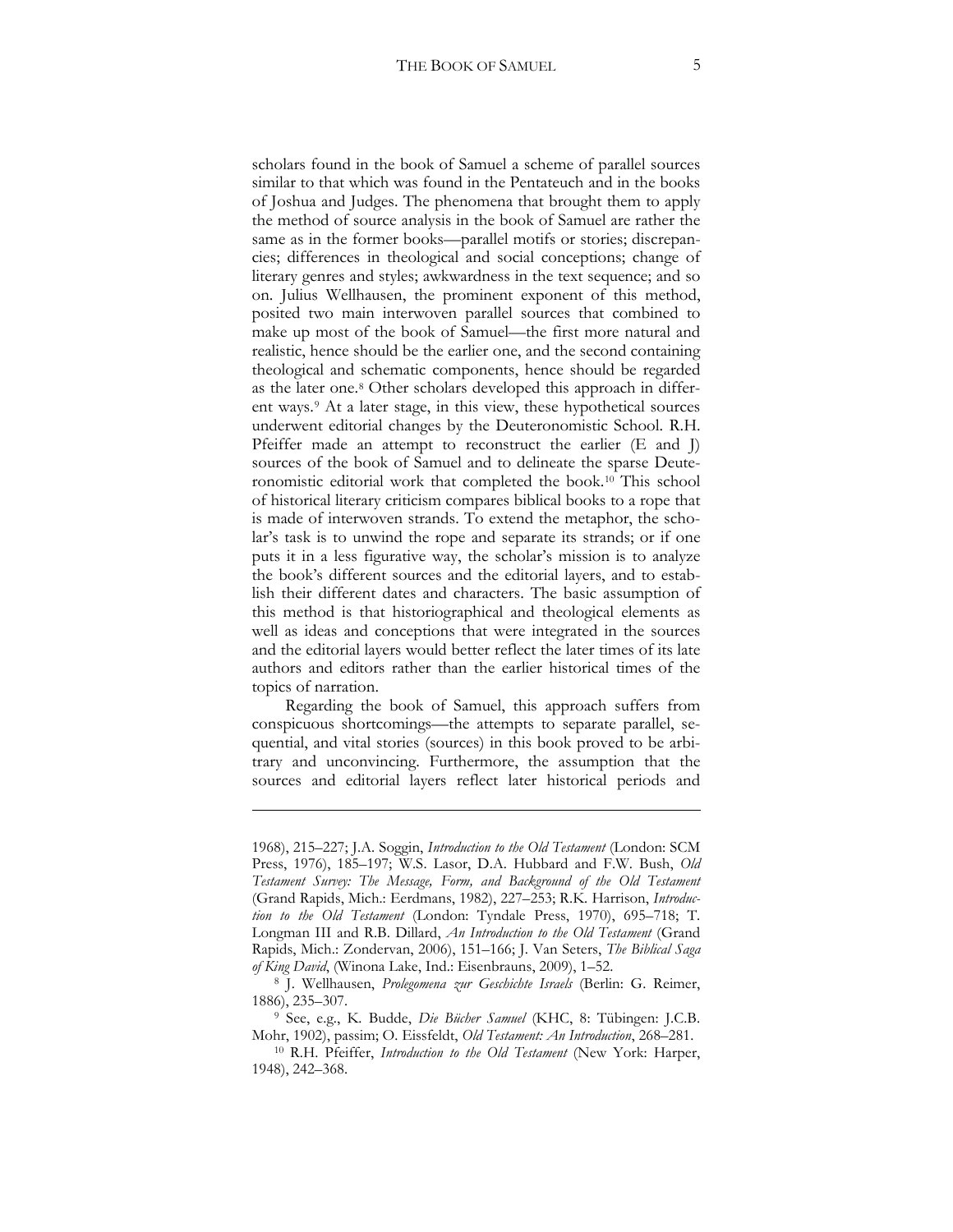events does not hold water. As I will demonstrate later, very rarely does the book of Samuel display anachronistic glosses, and when this does happen they were added by later editors and are short and limited in scope. The theory of parallel written sources as main components in the development of biblical books was also criticized by scholars who attribute greater import to oral transmission in the development and forming of the biblical texts. These scholars regard the "written parallel sources" process as unrealistic as well as anachronistic for the biblical period.[11](#page-5-0) One may also doubt if the figure of the "Redactor" or "Editor," as depicted in biblical scholarship, is not unrealistic and anachronistic for the periods in which the Hebrew Bible came into being.<sup>[12](#page-5-1)</sup>

These and other doubts regarding the hypothetical theory of the parallel sources brought many scholars to support an alternative—the "fragments theory". According to this theory, the basic principles of which were proposed by Hugo Gressmann,<sup>[13](#page-5-2)</sup> the first stage in the book of Samuel's development was an intensive collection of various fragmentary pieces of information, among them oral traditions, local sagas about early heroes, archival documents, etc. These collections were crystallized and became cycles of stories relating historical topics. Several scholars, indeed, tried to analyze such hypothetical cycles in the book of Samuel—A.F. Campbell explored the collection of stories relating to the Ark of the Cove-nant;<sup>[14](#page-5-3)</sup> B.C. Birch dedicated his research to the rise of the Israelite monarchy;<sup>15</sup> J.H. Gronbaek devoted his to the story cycle of Da-vid's rise to power;<sup>[16](#page-5-5)</sup> Leonhard Rost concentrated on the continuous struggle between many rivals for the succession to David's throne.[17](#page-5-6) These story cycles and other editions were summarized by

<span id="page-5-0"></span><sup>11</sup> Compare Susan Niditch, *Oral World and Written Word: Ancient Israelite*  Literature (Louisville, Ky., Westminster John Knox Press, 1996), 113; D.M. Carr, *Writing on the Tablet of the Heart: Origins of Scripture and Literature* (Oxford/New York : Oxford University Press, 2005), vii–viii.

<span id="page-5-1"></span><sup>12</sup> Cf. J. Van Seters, *The Edited Bible: The Curious History of the "Editor" in Biblical Criticism* (Winona Lake, Ind.: Eisenbrauns, 2006), passim.

<span id="page-5-2"></span><sup>13</sup> H. Gressmann, *Die älteste Geschichtesschreibung und Prophetie Israels*<sup>2</sup> (Vol. 1 of *Die Schriften des Alten Testaments*; Göttingen: Vandenhoeck & Ruprecht, 1921), passim.

<span id="page-5-3"></span><sup>14</sup> A.F. Campbell, *The Ark Narrative (1 Sam 4–6, 2 Sam 6): A Form-Critical and Traditio-Historical Study* (SBLDS, 16; Missoula, Mont.: Scholars Press, 1975).

<span id="page-5-4"></span><sup>15</sup> B.C. Birch, *The Rise of the Israelite Monarchy: The Growth and Development*  of I Sam. 7-15 (orig. Diss. Yale University, 1970; SBLDS, 27; Missoula, Mont.: Scholars Press, 1976).

<span id="page-5-5"></span><sup>16</sup> J.H. Grønbæk, *Die Geschichte vom Aufstieg Davids (1. Sam. 15-2. Sam.*  5); Tradition und Komposition (Acta theologica Danica, 10; Copenhagen: Prostant Apud Munksgaard, 1971).

<span id="page-5-6"></span><sup>17</sup> L. Rost, *The Succession to the Throne of David* (transl. of *Die Überlieferung*  von der Thronnachfolge Davids; Sheffield: Almond Press, 1982).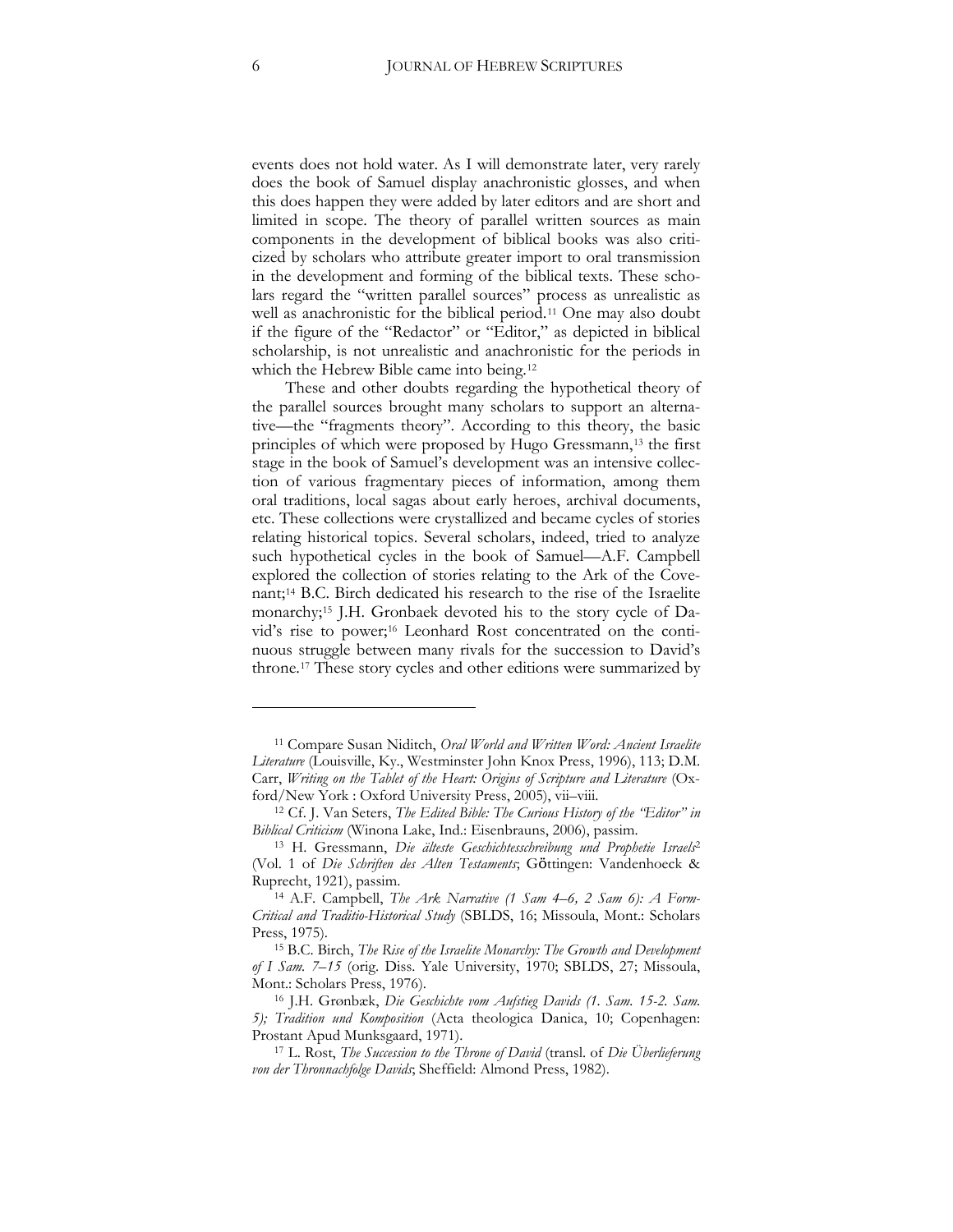A Weiser, who unlike Rost, preferred to define the latter large cycle as the court history of David's rule.[18](#page-6-0)

The studies of the development of the story cycles created the impression that the book of Samuel is a product of the combination of sequential story cycles, and that it is a worthwhile endeavor to trace back the development of the early traditions that eventually became the main components of the final book. This endeavor was dubbed traditio-historical analysis. In Scandinavian scholarship the main effort was placed on the study of oral traditions that had been handed down from one generation to the next. R.A. Carlson applied such a method in his study of 2 Samuel.[19](#page-6-1) Other scholars suggested two more story cycles—the stories concerning Samuel which were preserved in the holy compound at Gilgal, and the "Appendix" at the end of the book (2 Samuel 21–24).[20](#page-6-2)

## **ARGUMENTS CONCERNING THE BOOK'S LATENESS AND ITS HISTORICAL UNRELIABILITY**

The problem of dating the composition of the book of Samuel and determining the type and number of its authors and editors has become a major issue for historians who are interested in the period of the rise of the Israelite monarchy. The basic assumption shared by many scholars was and still is, as I have said, that late materials tend to reflect the opinions and knowledge of their late authors or editors rather than those of the historical period of the narrative. This assumption, however, is simplistic and overgeneralized. After all, it is often the case that historical information written by late but meticulous historiographers proves reliable; while in other instances writers who recorded events of their times are patently biased. Court scribes everywhere over-glorified kings and their achievements and excused their failures. The writer's date, then, is hardly a perfect touchstone for determining historical relia-bility.<sup>[21](#page-6-3)</sup> Yet, the question of dating the time of writing or editorial work is still very important, since often later authors or editors lacked access to early sources that perished during the passage of time or were simply not available to them.

In the last two decades serious doubts were raised among archaeologists and historians regarding the historicity of the rise of the Israelite monarchy as depicted in the book of Samuel. The common argument is that most of the book's materials came from late sources and that part of it was composed by the Deuteronomistic

<span id="page-6-0"></span><sup>18</sup> For a summary of the different cycles and other editions compare Weiser, *Introduction*, 162–170.

<span id="page-6-1"></span><sup>19</sup> R.A. Carlson, *David, the Chosen King: A Traditio-Historical Approach to the Second Book of Samuel* (Stockholm: Almqvist & Wiksell, 1964).

<sup>20</sup> See, e.g., Longman III and Dillard, *Introduction*, 155–156.

<span id="page-6-3"></span><span id="page-6-2"></span><sup>21</sup> I. Provan, V.P. Long and T. Longman III, *A Biblical History of Israel* (Louisville, Ky.: Westminster John Knox Press, 2003), 56–62.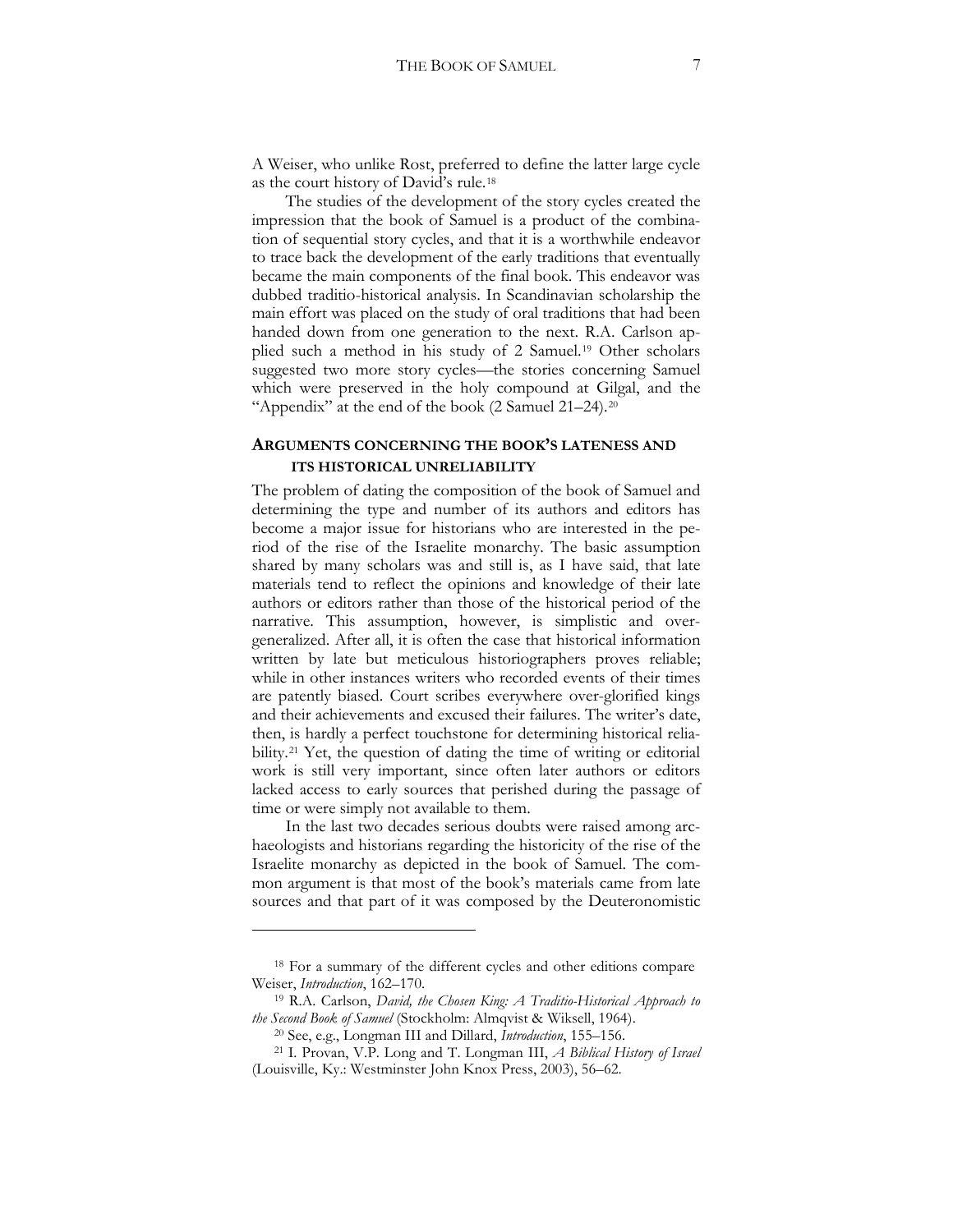school responsible for the monumental work of editing the history of Israel. This school was active from the time of King Josiah's reform, continued its work during the Babylonian exile, and completed it in the Persian Period (though there are varying opinions about the work's nature and times). Another argument had already been raised earlier by the Scandinavian school, which tended to perceive Biblical literature as a product of continuous oral, rather than written, transmissions, and thus its historical parts should be regarded as unreliable. This argument was supported more recently by archaeologists and historians who claimed that written findings from Iron Age I and Iron Age IIa are scarce. The corpus of written findings, they argued, began to grow gradually only from the second half of the eight century BCE and onward. This implies that literacy in the tenth and ninth centuries BCE was very limited and developed gradually only later and in accord with the development of urbanization and the established monarchy in Israel and Judah. This hypothesis about the gradual development of literacy in Israel brought about the hasty conclusion that the Biblical texts began to be written down no earlier than the second half of the eighth century BCE, and that the writing process continued even much later—into the Second Temple period. Hence, the book of Samuel would have been composed several hundred years after the events that are portrayed in it.[22](#page-7-0) According to radical views, the book of Samuel consists at best of oral traditions that were handed down from one generation to another. In the passage of time and the multiplicity of transmitters the oral traditions underwent gradual growth. Many traditions were altered, others were invented. Some scholars jumped to the even hastier conclusion that the biblical story about the rise of the monarchy as depicted in the book of Samuel should be regarded as a complete myth, far from any historical reality.[23](#page-7-1) These undermining conclusions call for reinvestiga-

<span id="page-7-0"></span><sup>22</sup> See, e.g., N. Na'aman, "In Search of Reality behind the Account of David's Wars with Israel's Neighbors," idem, *Ancient Israel's History and*  Historiography: The First Temple Period (Collected Essays, Vol. 3; Winona Lake, Ind.: Eisenbrauns, 2006), 38–61, esp. 38–39; I. Finkelstein and N.A. Silberman, *David and Solomon: In Search of the Bible's Sacred Kings and the Roots of the Western Tradition* (New York: Free Press, 2006), 53, 86, 94, 123, 126– 128, 132–134.

<span id="page-7-1"></span><sup>23</sup> This skeptical approach has especially found an anchor in Scandinavia and the UK, and its followers were dubbed by their opponents: "minimalists", or even "nihilists". For the former approach, see, for instance, T.L. Thompson, *The Early History of the Israelite People from the Written and Archaeological Sources* (Leiden/New York: Brill, 1992)b P.R. Davies, *In Search*  of 'Ancient Israel' (JSOTSup, 48; Sheffield: JSOT Press, 1992); K.W. Whitelam, *The Invention of Ancient Israel: The Silencing of Palestinian History* (London/New York: Routledge, 1996); N.P. Lemche, *The Old Testament Between Theology and History: A Critical Survey* (Louisville, Ky.: Westminster John Knox Press, 2008). For the views of those who oppose this approach, see,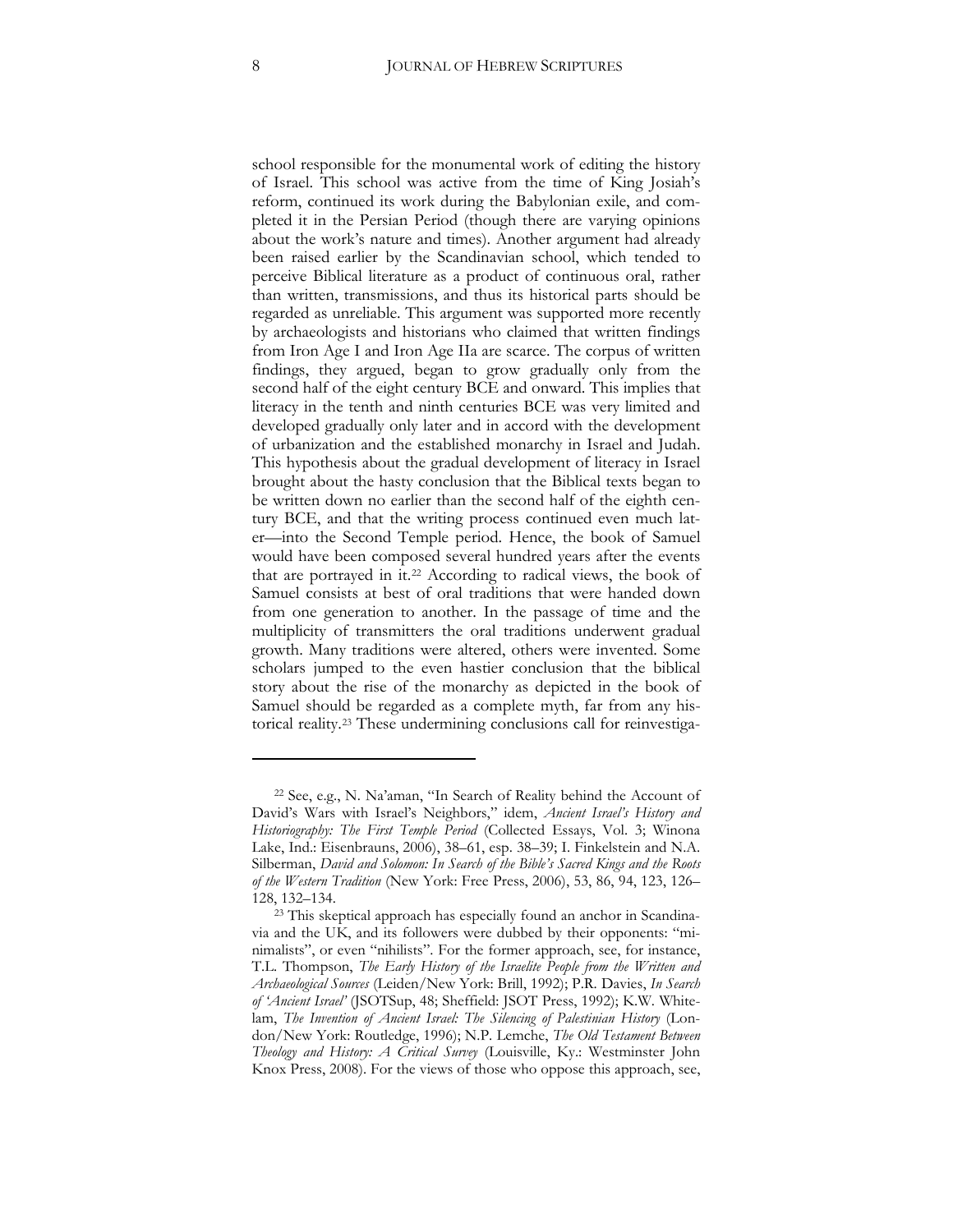tion of how the book of Samuel came into being: the time of its composition, its authors, and the dating of its materials.

## **THE BOOK OF SAMUEL'S HISTORICAL PLATFORM: THE IMPORT OF THE TEXT TESTIMONY**

Were the book of Samuel, its sources, traditions, and its massive editorial work composed relatively late—in the seventh century BCE, in the Babylonian exile, or in the Second Temple period—as deemed by various scholars? Or, were the book's main parts written very close after the time of the events, as maintained by other scholars?[24](#page-8-0) In this section, an examination of Biblical materials attesting to the book's closeness to the events, and to its relative historical reliability will be given.

The major part of the book deals with David, from his adult life until he became a great king ruling over a united kingdom and neighboring countries. The book contains many positive descriptions of David's achievements as well as extensive and detailed critical descriptions of his transgressions and punishments.[25](#page-8-1) The climax of the positive descriptions is, of course, Nathan's vision promising David a "house," that is, a ruling dynasty, "forever" (*'ad 'olam*), which means it would last an unimaginably long time.[26](#page-8-2) This expression occurs in this literary unit seven times (1 Sam 7:13, 16, 24–26, 29), granting unconditional validity to the promise. This

1

e.g., H.H. Shanks, "Is the Bible Right After All?– BAR Interviews William Dever, Part Two," *BAR 22*, No. 5 (1996), 30-37; W.G. Dever, "Archaeology, Ideology, and the Quest for an 'Ancient' or 'Biblical' Israel," *NEA* 61 (1998), 39–52; idem, *What Did the Biblical Writers Know and When Did they Know it?—What Archaeology Can Tell Us about the Reality of Ancient Israel*  (Grand Rapids, Mich.: Eerdmans, 2001); B. Halpern, *David's Secret Demons: Messiah, Murderer, Traitor, King* (Grand Rapids, Mich.: Eerdmans, 2001), 57-103; idem, "David Did It, Others Did Not: The Creation of Ancient Israel," T.E. Levy and T. Higham (eds), *The Bible and Radiocarbon Dating: Archaeology, Text and Science* (London/Oakville, Conn.: Equinox, 2005), 422-438; Provan, Long and Longman III, *Biblical History of Israel*, esp., 51-74; K.A. Kitchen, *On the Reliability of the Old Testament* (Grand Rapids, Mich.: Eerdmans, 2003), esp. 81–158.

<span id="page-8-0"></span><sup>&</sup>lt;sup>24</sup> See, e. g., Y. Kaufmann, בובשונה של היצירה בחקראית *- From the Kiln of the Bible's Creation* (Tel Aviv: Devir, 1966; Heb.), 169–179.

<span id="page-8-1"></span><sup>25</sup> Some scholars tend to emphasize the criticism that is directed against David, see, e.g., Halpern, *David's Secret Demons*, passim; S.L. McKenzie, *King David: A Biography* (Oxford/New York: Oxford University Press, 2000), passim; while Y. Zakovitch suggested a more reserved evaluation by saying that the book of Samuel keeps the right balance between approval and criticism. See his book: *David: From Shepherd to Messiah* (Jerusalem: Yad Ben-Zvi, 1995; Heb.), 170. This matter will be addressed later.

<span id="page-8-2"></span><sup>26</sup> See J.B. Licht, "*'olam*," *Encyclopaedia Miqrait*, vol. 6 (Jerusalem: Bialik, 1971; Heb.), 100–106.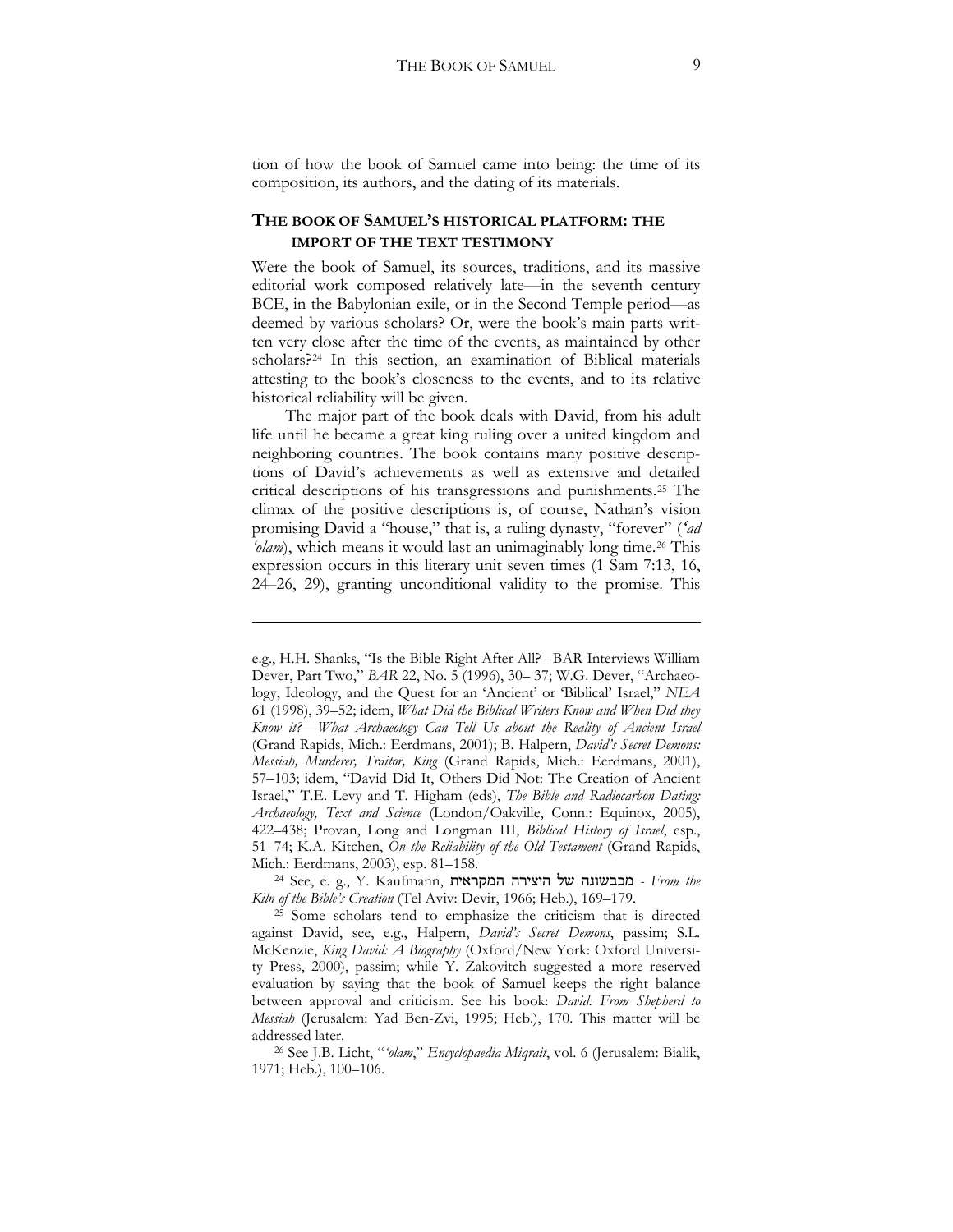vision is a central pillar in the ideology of the book of Samuel and its influence is well attested in the later books of Kings and Chronicles as has been widely demonstrated in Michael Avioz's dissertation and book.[27](#page-9-0) It is surprising that in Nathan's vision, as it is stated in the book of Samuel, no limiting conditions are attached to the promise given to David granting him "dynasty forever."[28](#page-9-1) Only in the book of Kings, which was composed much later, there are explicit time stipulations. There one finds that the promises concerning the dynasty, the people's safety, and the temple survival are made conditional and dependent on the behavior of the future king(s) and his people.[29](#page-9-2)

In Nathan's vision, as conveyed in the book of Samuel, there is only half a verse which seems at first sight to disturb the harmony: "I will be a father to him, and he shall be a son to me. When he does wrong, I will chastise him with the rod of men and with the affliction of mortals" (2 Sam 7:14). From the context it is clear that a sinning king will not be the cause for breaking the promise of eternal duration of David's dynasty. The punishments here are described in terms of a loving father who chastises his beloved son who failed him (cf. Proverbs 13:24).<sup>[30](#page-9-3)</sup> This warning likely reflects the events of sin and punishment that transpired in the late parts of David's and Solomon's reigns. Indeed, the immediately subsequent verse removes any doubt regarding the stability of the House of David by a declaration: "But I will never withdraw My favor from him as I withdrew it from Saul, whom I removed to make room for you. Your house and your kingship shall ever be secure before you; your throne shall be established forever" (vv 15–16).

These optimistic, unconditional, and everlasting promises raise serious questions—if the authors or the editors of the book of Samuel wrote their parts of the text from the seventh century BCE to the second century BCE, according to the various scholarly opinions, how is it that these "late" writers and editors did not take care to prepare their audience to deal with the catastrophes that devastated the "House of David", the "House of the Lord", and the united kingdom? Had the writers or editors been working on their texts for several hundred years after the time of David, they

<span id="page-9-0"></span><sup>27</sup> Cf. M. Avioz, *Nathan's Oracle (2 Samuel 7) and Its Interpreters* (Bern/New York: P. Lang, 2005), passim.

<span id="page-9-1"></span><sup>28</sup> See R.P. Gordon, *I & II Samuel: A Commentary* (Grand Rapids, Mich., Regency Reference Library, 1986), 240; P.K. McCarter, Jr., *II Samuel: A New Translation with Introduction, Notes and Commentary* (AB, 9; Garden City, NY: Doubleday, 1984), 206–208.

<span id="page-9-2"></span><sup>&</sup>lt;sup>29</sup> Compare 1 Kgs 2:4; 5:25; 6:12–13; 8:25–26,33–34,44–53; 9:2–9; 11:11-12,29-40; 2 Kgs 17:1-23; 21:2-16; 23:26-27.

<span id="page-9-3"></span><sup>30</sup> See J.T. Willis, *First and Second Samuel* (Living Word Commentary – Old Testament, 6; Austin, Texas: Sweet, 1982), 331; M.H. Segal, *The Books of Samuel: Edited and Interpreted with a Detailed Introduction* (Jerusalem: Kiryat-Sefer, 1964; Heb.), 280; McCarter, Jr., *II Samuel*, 207–208.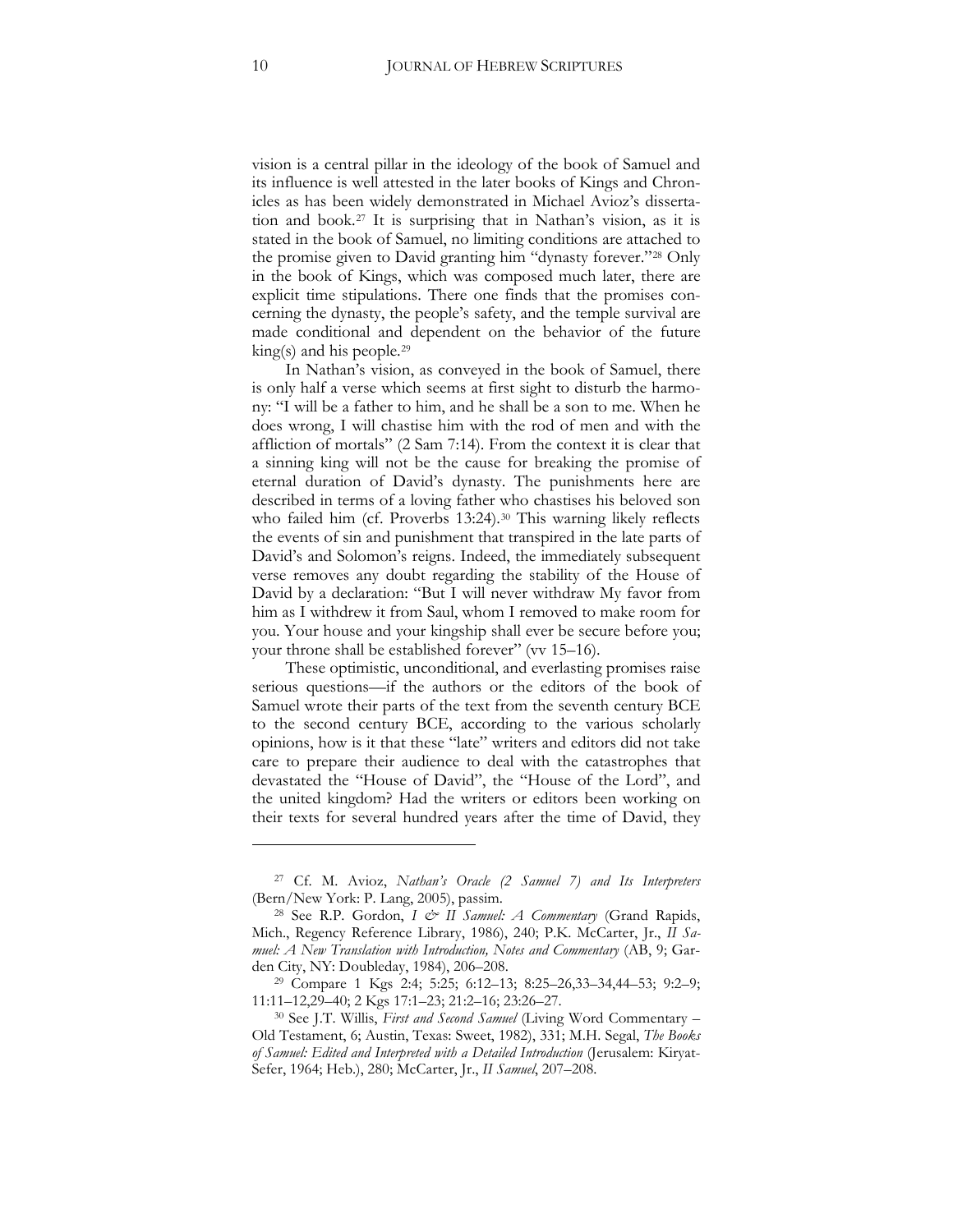could have found many ways to prepare their audience for the traumatic events that would befall them and to the fact that Nathan's promises would be breached. One should bear in mind that these scholarly approaches adamantly attribute to late authors "anachronistic" way of writing, that is to say, ideas and attitudes appropriate to the time of the authors, not to the times of the events described.

I shall now present several traumatic events that the late "anachronistic" authors and editors of the book of Samuel failed to address explicitly or at least implicitly. First, the late authors and Deuteronomistic editors failed to prepare their audience to the traumatic schism of the united monarchy. In this terrible rupture, David's grandson, King Rehoboam, was left with only 3 tribes (Judah, Benjamin and Simeon). So bitter was the blow that the "House of David" had been dealt, that the later book of Kings addresses it as if only one tribe was left under Rehoboam's reign (1 Kgs 11:13, 30–36). Unlike the book of Kings that struggled with the schism apologetically, by explaining it as an outcome of King Solomon's sins, the book of Samuel seems to be totally ignorant of it. It seems that neither the authors nor the editors took any care to address the event that crashed Nathan's vision as well as the whole conception of the book of Samuel. Both later writers and editors who viewed historical occurrences from their later perspective—as has been claimed by many scholars—should have explained to their audience the split of the Davidic united monarchy, especially by inserting a few explicit conditions to Nathan's vision. This question raises serious doubts about the "anachronistic" way with which the writers and editors of the book of Samuel handled the materials that were at their disposal.

Second, neither in Nathan's vision nor in the rest of the book of Samuel does one observe any "anachronistic" warning or explanation of another traumatic occurrence—Shishak's military campaign that posed a real threat to both kingdoms, Judah and Israel. In the light of this traumatic event, how naive are the promises made in Nathan's vision, especially the one granting the nation of Israel peace and security forever: "I will establish a home for My people Israel and will plant them firm, so that they shall dwell secure and shall tremble no more. Evil men shall not oppress them any more as in the past" (2 Sam 7:10). The "anachronistic" writers and editors should have known better and attached to the promise some conditions that would explain future devastating events. The lack of any restrictions on Nathan's promises and other glorious declarations in the book of Samuel clearly supports the contrary assumption that most of the book was composed before either of these traumatic events. A comparison of the silence on these matters in the book of Samuel to the approach found in the later book of Kings is instructive. There the writers (or editors) were well aware of the discrepancy between past promises and future fulfillments (or the lack therof), and inserted a historical perspective by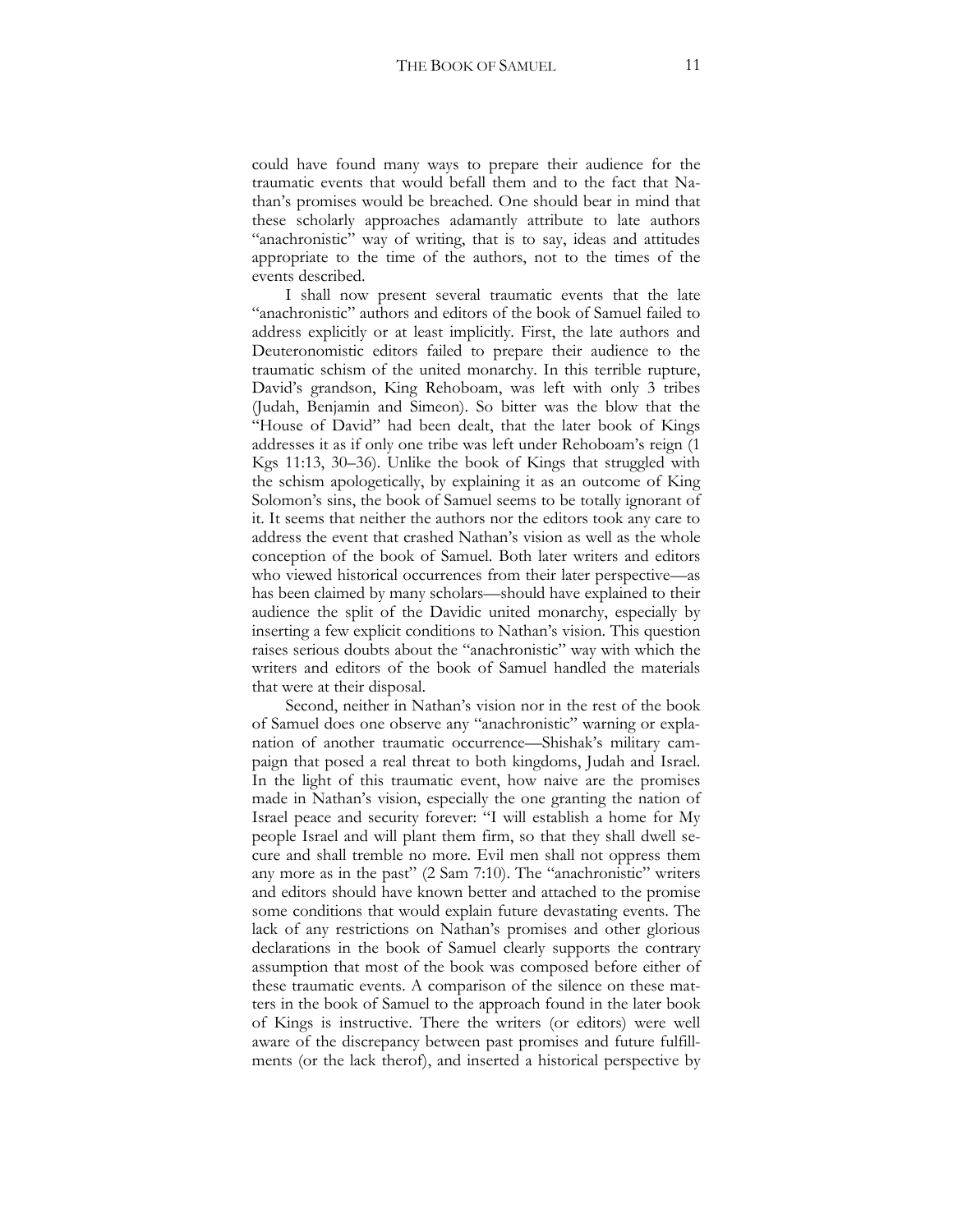attaching conditions to the promise of endurance of the house of David and the people of Israel, on their right to the promised land, and even on the survival of Solomon's temple in Jerusalem.[31](#page-11-0)

Needless to say, the book of Samuel lacks any historical perspective on other traumatic events which devastated Israel or Judah, such as the destruction of Samaria and the mass deportation of the citizens of the kingdom of Israel; Senacherib's military campaigns in the kingdom of Judah, including the siege and destruction of Lachish and the heavy siege of Jerusalem; Jehoiachin's exile to Babylon with the elites of the citizens of Judah; the destruction of Jerusalem and its temple, and more massive deportations from the ravished land of Judah. None of these or other events during the exile and Second Temple period left any mark or hint in the book of Samuel. One must, then, challenge the common scholarly opinion about the "late" writers and editors—aside from a handful of insignificant late glosses, to be discussed below, where in the book of Samuel are their so-called anachronisms?

Furthermore, the book of Samuel does not take any notice of important kingdoms that operated in the region from the ninth century BCE on. Egypt is not mentioned in the book as a great power of the time, but as a remote memory of when the Israelites were slaves in Egypt. Assyria and Babylon are not mentioned even once; neither are the kingdoms of Persia, Greece, and Rome. There are no "anachronistic" interferences in that department from our "late" writers and editors. The book concentrates mainly on early neighboring kingdoms and their relations with Israel in the times of the last two judges and the first two kings.

Furthermore, a closer look at another literarily and ideologically central juncture of the book, Samuel's speech denouncing the behavior of the future king (1 Samuel 8), shows (once again) that it reflects a very naive and primitive conception of the monarchy, its establishment and activities. By no means does it reflect a developed kingdom, with a comprehensive bureaucracy, with much road and city building operations, with problematic relations between the people and the administration, with diplomatic relations with the neighboring countries, and so on. The picture which the reader confronts in Samuel's speech is quite different and, one may say, out of touch. In his portrayal, the people's main occupations are agriculture and animal husbandry; no large-scale urbanization is depicted. The portrait does not include the image of the later tyrant kings who built luxurious palaces, roads, fortified cities, and who

<span id="page-11-0"></span> $31$  Compare 1 Kgs 2:4; 5:25; 9:4–5. These texts include stipulations of observing God's way in order to ensure the survival of David's house. The following texts, 8:33–34, 44–53; 9:6–9, place conditions to the Israel's rights of their land and they even raise the possibility of exile depends on Israel's behavior. Furthermore, the latter text raises even the possibility of the destruction of the temple.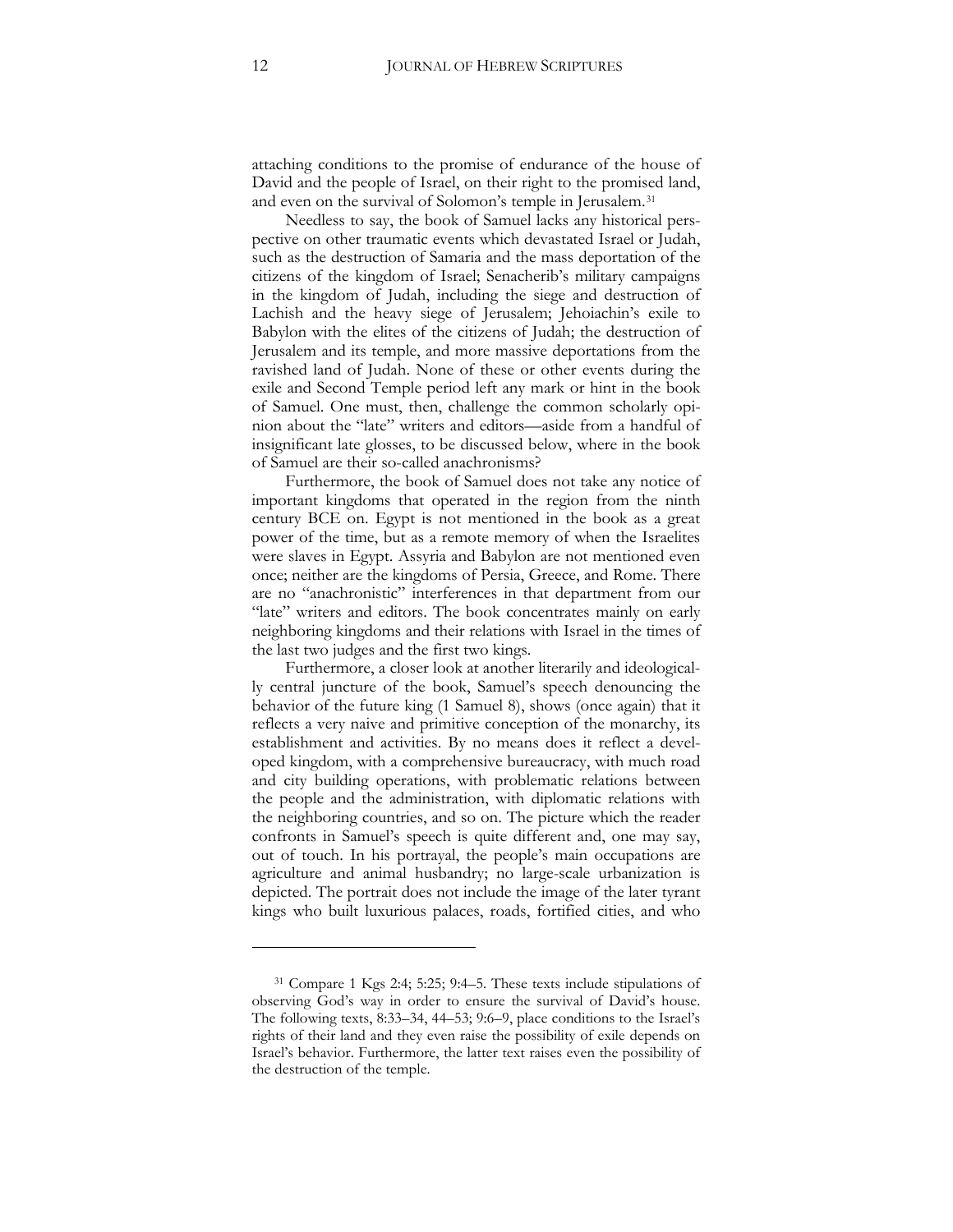subjugated the citizens to forced labor (and sometimes even killed many innocent people). It seems that this speech reflects early fears that the type of kingdom to be adopted by the Israelites would be analogous to and in accord with those of the Canaanites and other neighboring kingdoms, as attested in the archives of Ugarit, 'Alalah, and El-Amarna.[32](#page-12-0) The critical stand for justice and against bribery and distortion of justice in this literary unit (vv 1–5) should not be regarded as a later Deuteronomistic addition (cf. Deut 16:18–20), since the yearning for justice was also common in earlier times. Pharaoh Horemheb (14<sup>th</sup> century BCE), for instance, appointed judges and warned against justice distortion and bribery.[33](#page-12-1) Daniel, King of Ugarit, is depicted as a judge who "sits by the gateway… Takes care of the case of the widow, defends the need of the orphan."[34](#page-12-2) It seems that the ostracon from Khirbet Qeiyafa, dated to the early 10<sup>th</sup> century BCE deals, with similar matters.<sup>35</sup>

Even though the book of Samuel is interested mostly in the theological aspects of the period, close studies of descriptions of war in the book reveal that they contain reasonable data of historical, geographical, and strategic aspects, which add support to the assumption that they reflect historical events, even if in some cases, due to theological views or legendary way of narration, some parts of the story were exaggerated or twisted. Consider the following:

- 1. The battle of the Israelites against the Philistines at Ebenezer (1 Samuel 4) makes sense, since it took place around the entrance to the hilly route that leads from Aphek to Shiloh. The description is in accord with archaeological findings in Aphek, Shilo and *'Izbet S̙arܒah*[.36](#page-12-4)
- 2. The battle of the Israelites against the Philistines in Mizpah (ch. 7) took place on the route that descends from Mizpah to the present village of *Ras Karkar*, in the vicinity

<span id="page-12-0"></span><sup>32</sup> See Zafrira Ben-Barak, *The Manner of the King and the Manner of the Kingdom: Basic Factors in the Establishment of the Israelite Monarchy in the Light of Canaanite Kingship* (Diss.; Hebrew University, Jerusalem, 1972; Heb.).

<sup>33</sup> See S.E. Loewenstamm, *Encyclopaedia Miqrait*, 5, col. 630 (Heb.).

<span id="page-12-2"></span><span id="page-12-1"></span><sup>&</sup>lt;sup>34</sup> See S.B. Parker (ed.), *Ugaritic Narrative Poetry* (SBLWAW, 9; Atlanta: Scholars Press, 1997), 58, 68.

<span id="page-12-3"></span><sup>35</sup> According to a personal communication with Gershon Galil who intends to suggest a new reading of the inscription.

<span id="page-12-4"></span><sup>36</sup> For more details, see M. Kochavi, "Canaanite Aphek and Israelite Even-Ha'ezer," *Cathedra* 27 (1983), 4-18 [Heb.]; .M. Garsiel and I. Finkelstein, "The Westward Expansion of the House of Joseph in the Light of the '*Izbet* S artah Excavations," TA 5 (1978), 192-198 [A Hebrew enlarged version of this article appeared earlier in *Bar-Ilan* 14-15 (1977), 58–69]; I. Finkelstein, "Israelite Settlement in the Foothills, 13<sup>th</sup>-10<sup>th</sup> Century B.C., in the Light of Excavations at 'Izbet-Sartah," *Cathedra* 27 (1983), 33-38. [Heb.]; M. Garsiel, *The Rise of the Monarchy in Israel: Studies in the book of Samuel*, vol. 1 (2<sup>nd</sup> ed; Raanana: The Open University of Israel, 2008; Heb.), 97-114.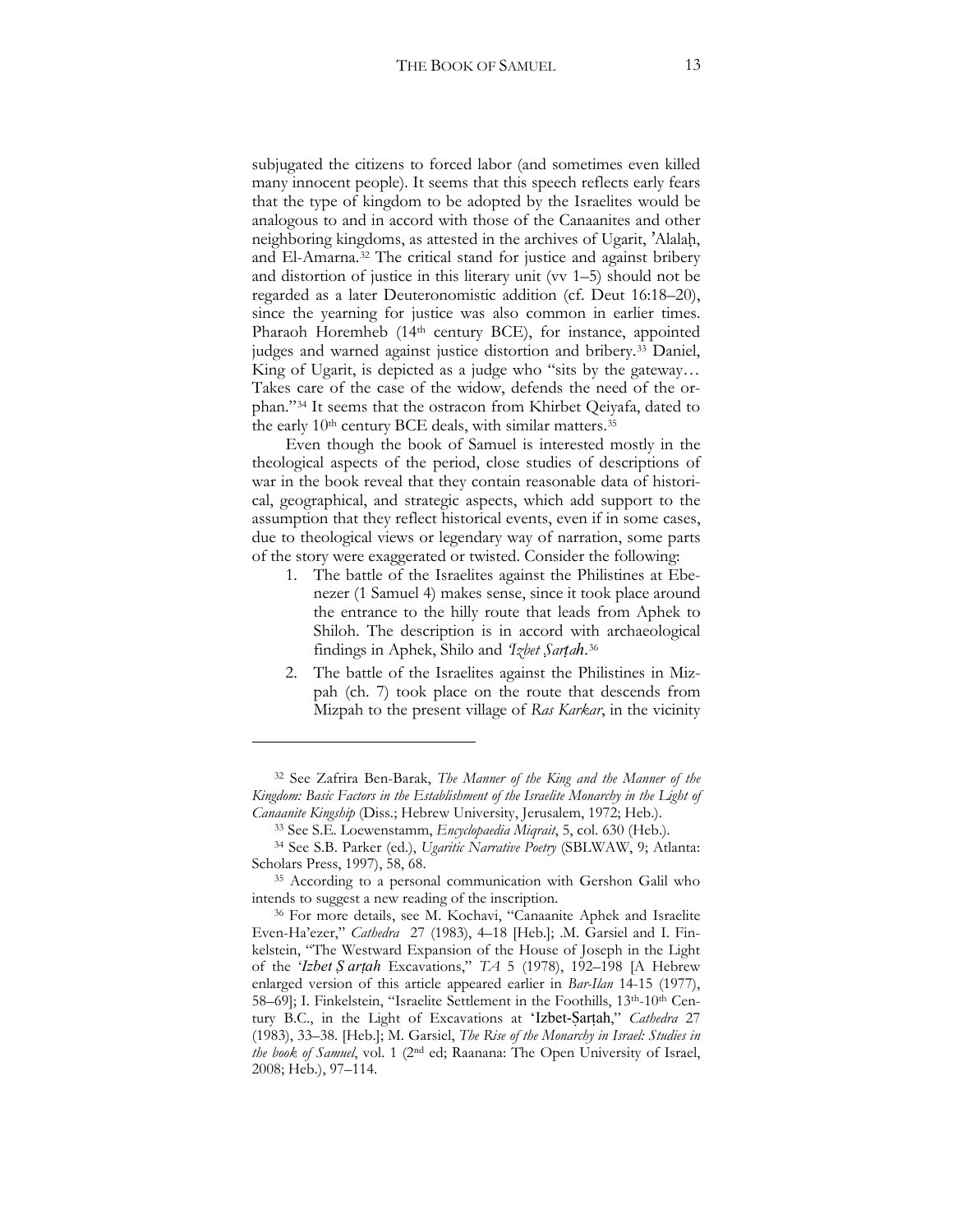of which one should look for the biblical *Beit Kar* (Beth car; 7:11). This battle once again demonstrates geographical strategy and fits archaeological findings as well as site identifications[.37](#page-13-0)

- 3. The battle of Michmas has been analyzed by various scholars with some differences. But there is, however, a wide agreement about the validity of its military strategy, its site identifications, and topographical descriptions.[38](#page-13-1)
- 4. The battle of the Elah Valley and the duel between David and Goliath (2 Samuel 17) have been analyzed from different points of view. But the assessment about the validity of the general reality of the story should prevail, despite the legendary elements and textual problems.[39](#page-13-2)
- 5. King Saul's last war, as depicted in the last chapters of 1 Samuel and the first chapter of 2 Samuel, fits as well the strategy and geographical description.<sup>[40](#page-13-3)</sup>
- 6. The descriptions of the contest between twelve young men from each side, Joab's and Abner's, and the war that followed between the two armies (2 Sam 2:12–32) demonstrate the author's knowledge of Gibeon, its famous pool and his familiarity with the area of the eastern desert as well as the way leading from there to Mahanaim in Trans-Jordan.[41](#page-13-4)
- 7. The description of David's wars against the Philistines in

<span id="page-13-1"></span><sup>38</sup> For further details, see Z. Kallai, "The Wars of Saul," J. Liver (ed.), *The Military History of the Land of Israel in Biblical Times* (Tel Aviv: Maarachot, 1964; Heb.), 134–138; M. Garsiel, "The Battle of Michmas: a Historical Literary Study (1 Sam 13-14)," U. Simon and M. Goshen-Gottstein (eds), *Studies in Bible and Exegesis*, vol. 1, *Arie Toeg in Memoriam* (Ramat-Gan: Bar Ilan Univ., 1985; Heb.), 15–50; idem, *The Rise of Monarchy*, vol. 2, 17– 68.

<span id="page-13-2"></span><sup>39</sup> For more details and literature, see Kallai, "The Wars of Saul," 138– 140; for the above and more issues such as Goliath's armor or the Elhanan—David identity question, see M. Garsiel, "The Valley of Elah Battle and the Duel of David with Goliath: Between History and Artistic Theological Historiography," G. Galil, M. Geler, and A. Millard (eds), *Homeland and Exile: Biblical and Ancient Near Eastern Studies in Honour of Bustenay Oded* (VTSup. 130; Leiden/Boston: Brill, 2009), 391-426; Idem, "The Four Sons of Rephaim who Fell in Combats with David and his Heroes," *Beit*

<span id="page-13-0"></span><sup>37</sup> For more details, see M. Garsiel, "The Battle of Mizpa (1 Sam 7)— Between History and Historiography," Y. Hoffman and F. Polak (eds), *A Light for Jacob: in Memory of J.S. Licht* (Jerusalem: Bialik and Tel Aviv University, 1997; Heb.), 78–89.

<span id="page-13-3"></span>*Mikra* 54 (2009), 39–61 (Heb.; an Eng. Summary p. 7\*).<br><sup>40</sup> See Kallai, "The Wars of Saul," 141–144; Garsiel, *The Rise of the Mo-*

<span id="page-13-4"></span>*narchy*, vol. 2, 275–285. 41 For a detailed analysis, see Garsiel, *The Rise of the Monarchy*, vol. 3, 34–41.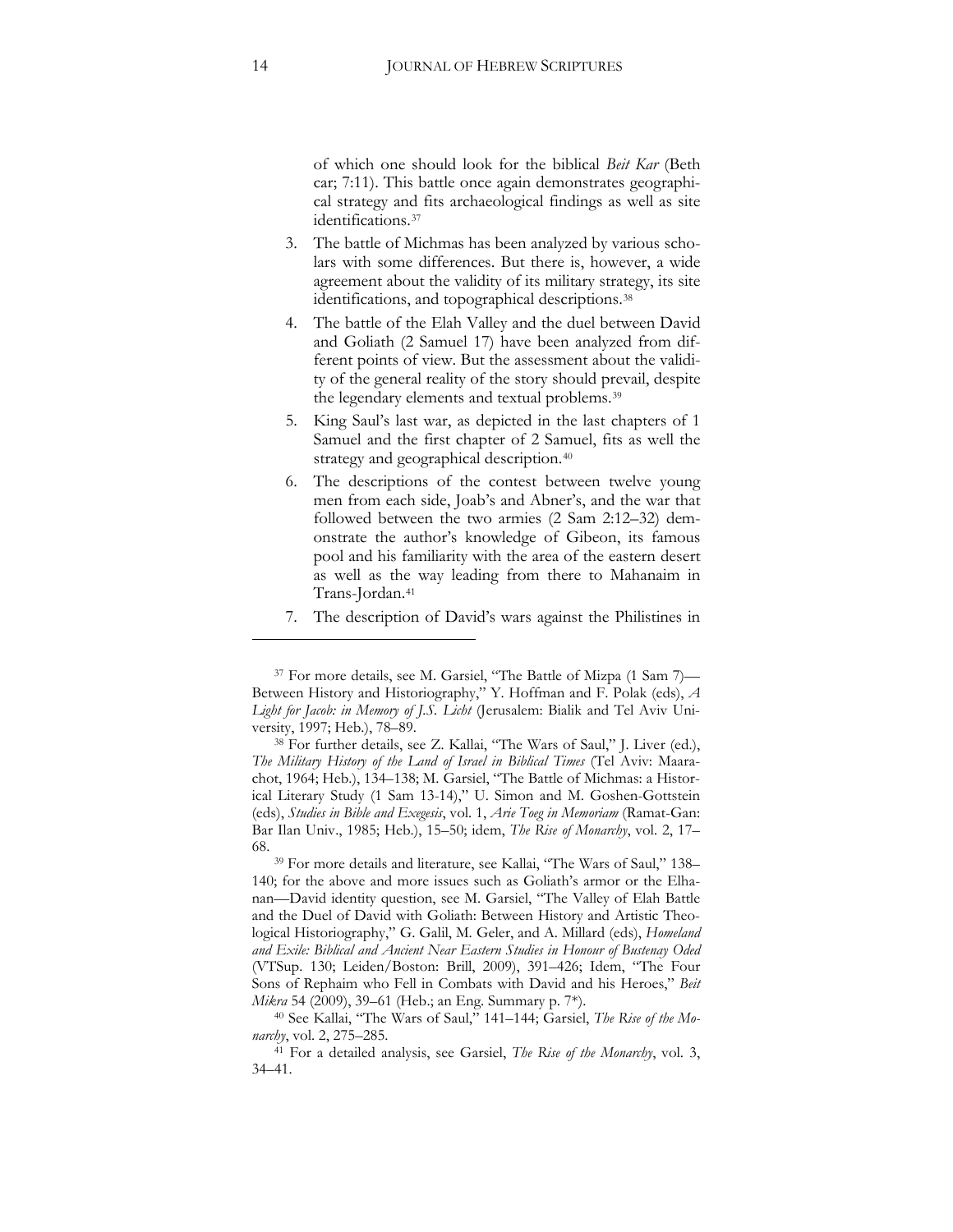the Valley of Rephaim (2 Sam 5:17–25) has been analyzed from different points of view.[42](#page-14-0)

- 8. The failed operation to conquer Rabbat Ammon is described subtly from a literary standpoint (2 Samuel 10– 12). But the text does reflect a sophisticated multi-stage plan for a conquest of a fortified city.[43](#page-14-1)
- 9. It is reasonable to assume that the detailed description of Absalom's and Sheba son of Bichri's rebellions (chapters 14–24) were taken from a royal archive or survived in the report of an eye witness.

It is untenable that realistic details of wars and conflicts such as these were composed by authors remote in time and place from the events and detached from written sources and eyewitnesses' testimonies. It is particularly hard to believe that these materials were composed by an author living at the end of the seventh century BCE, in the Babylonian exile, or in the Persian Period or even later. In most of these times access to the relevant geographical areas was very limited due to political and military constraints. The last stage of the period of the united monarchy seems to be by far a more appropriate time for authors to find sources for their specific subjects; when they would be familiar with the large stretches of land on both sides of the Jordan River and in the far North or the Negev, making it possible for them refer to specific details of landscape.

Furthermore, the following lists of episodes give the impression of having derived from ancient chronicles, annals, or archives: David's wars against the trans-Jordanian and Aramaean kingdoms  $(2$  Samuel 8, 10, 12:26-31) are described concisely; they contain no miracles, exploits of heroes, glorification of the king's achievements, legendary characteristics, and the like. These accounts appear to have been taken, with some modifications from archives or royal annals. The author (or authors) presumably had access to these documents by virtue of his position or connections. The same is true of other lists—the early and late lists of David's ministers and their functions (8:16–18; 20:23–25); the lists of David's wives and sons, those born in Hebron and those in Jerusalem (3:1– 5; 5:13–16). The lists of David's warriors with some descriptions of their exploits recounted in the "appendix" of the book  $(21:15-22;$ 

<span id="page-14-0"></span><sup>42</sup> For different views, cf. S. Yeivin, "Saul's Wars," J. Liver (ed.), *Mili*tary History, 152-156; M. Garsiel, "David's Warfare Against the Philistines in the Vicinity of Jerusalem (2 Sam 5,17-25; 1 Chron 14,8-16)," G. Galil and M. Weinfeld (eds), *Studies in Historical Geography and Biblical Historiogra*phy: Presented to Zecharia Kallai (VTSup, 81; Leiden: Brill, 2000), 150–164.

<span id="page-14-1"></span><sup>43</sup> See M. Garsiel, *The Kingdom of David: Studies in History and Inquiries in Historiography* (Tel Aviv: Don, 1975; Heb.), 116–123; idem, *The Rise of the Monarchy*, vol. 4, 54–59.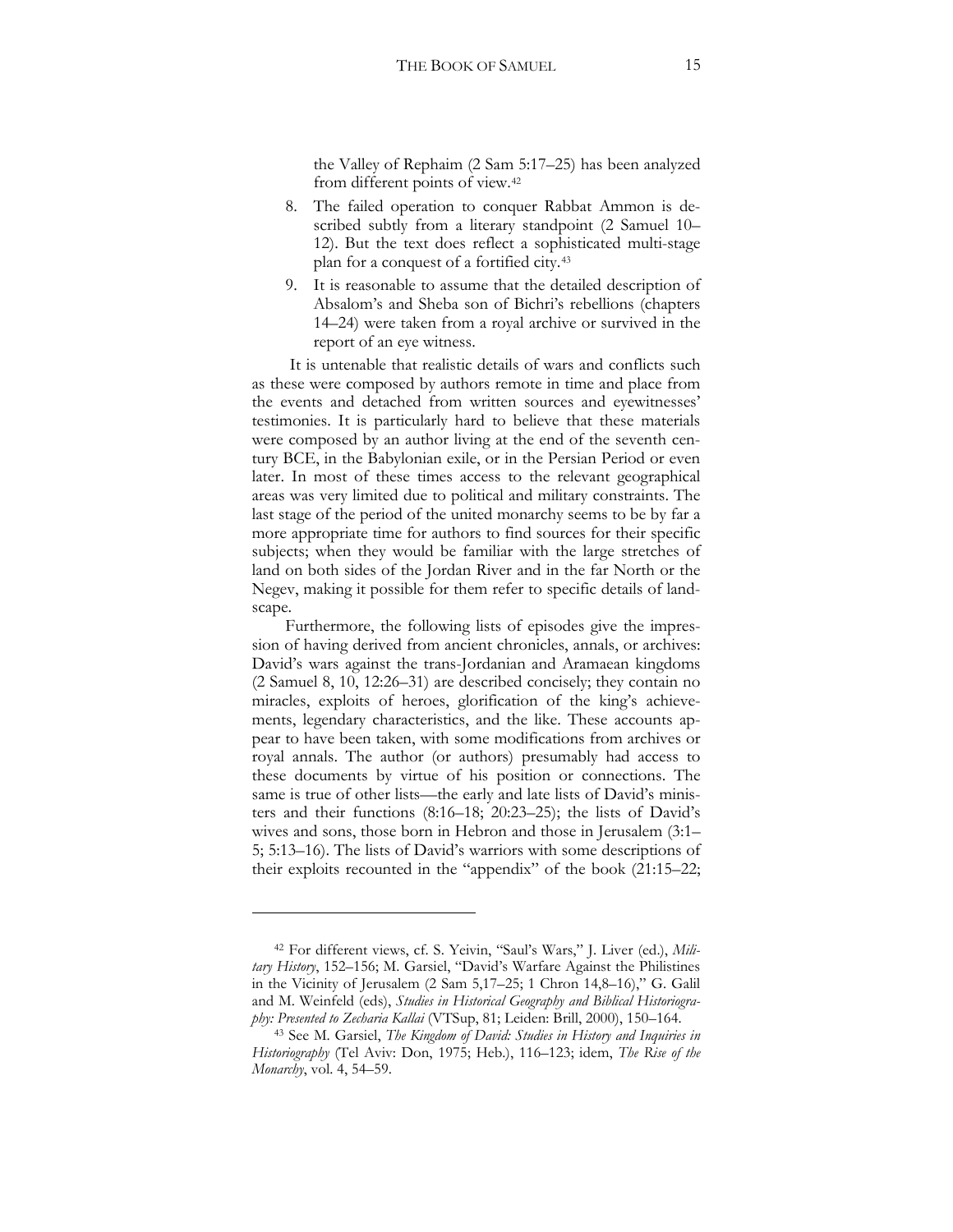23:8–39) attest that these materials were taken by an early author from either royal archives or early traditions.[44](#page-15-0)

Reports on the building of Jerusalem, the treaty with Hiram, king of Tyre, and the latter's help in building David's palace imply that the author had access to archives or early reliable traditions. It is hard to believe that an author who lived several hundred years later would dare to credit the foreign king of Tyre with the honor of offering massive help to David to build his palace in Jerusalem. It is far more reasonable to assume that one is dealing with an earlier author who is relying on royal archives. The same is true of other bits of information regarding foreigners in King David's service. David included foreigners as ministers in his government, and as warriors in the elite unit named "the warriors of David." Furthermore, he enlarged his army with a division of Cherethites and Pelethites (most of whom were probably Philistines) and promoted their commander, Benaiah the son of Jehoiada, to serve as one of his ministers  $(8.18; 20.23)$ . David reinforced this division by adding a battalion of Gittites (from the Philistine regnal city of Gath) and entrusted their commander, Ittai, to serve as a commander of a third of his army which went out to put down Absalom's rebellion (15:18–22; 18:2). These texts were composed early and were based on royal archives, though in a few instances, later copyists or Deuteronomistic editors took the liberty to "polish" away a few signs of "idolatry" in the book. More on this will be discussed below.

Some scholars have discerned an apologetic tendency in the cycle of stories dealing with David's rise to the monarchy, and interpret it in various ways.[45](#page-15-1) However, more comprehensive examination of the book of Samuel and the first two chapters of 1 Kings reveals conflicting tendencies in the stories dealing with David—admiration and glorification, apologetic and defensive approaches against accusations, bitter and open criticism of David's sins and punishments, and subtle and concealed criticism of his behavior. These conflicting attitudes reflect an undecided author (or authors), who harbors both admiration for and criticism of David. It seems that the author (or authors) was involved emotionally with the debate regarding the riddle—who really is the true David? This tilts the scales toward the conclusion that the author was close in time and connections with David and his various activities.

<span id="page-15-0"></span><sup>44</sup> For an analysis of this list and more literature, see, Garsiel, *The Rise of the Monarchy in Israel*, vol. 3, 135–150; 159–161.

<span id="page-15-1"></span><sup>45</sup> Cf. P.K. McCarter, Jr., "The Apology of David," *JBL* 99 (1980), 489– 504b idem, *I Samuel*: *A New translation with Introduction, Notes and Commentary* (AB, 8; Garden City, N.Y.: Doubleday, 1980) 27-30; Halpern, *David's Secret Demons,* 94–103b McKenzie, *King David,* 32–36.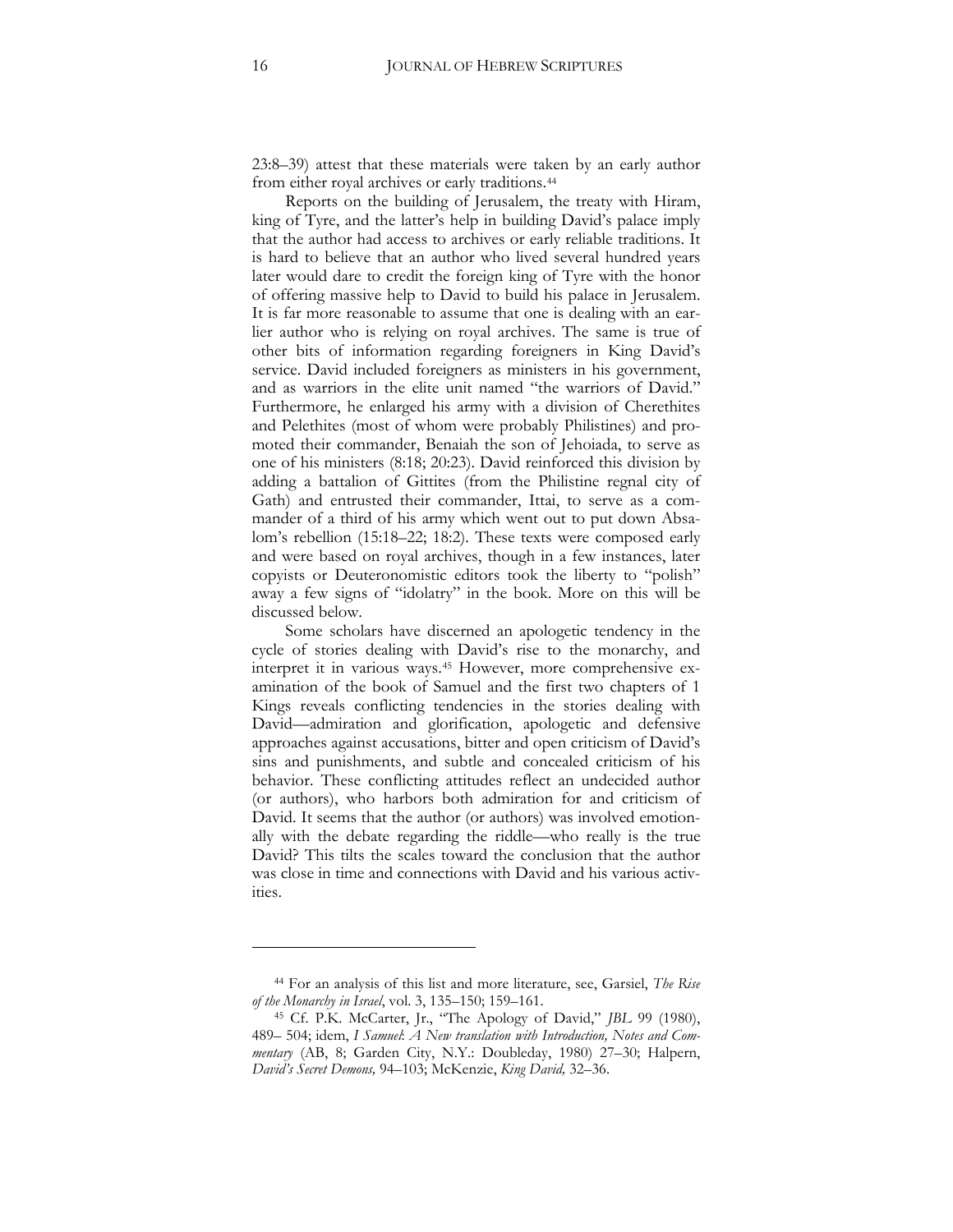By the same token, it seems that the author is emotionally and ideologically involved in the ongoing debate regarding the merits and faults of monarchy as a matter of principle, a debate that continued to impassion the people even after the establishment of the monarchy in Israel. His attitude is especially recognizable in the description of the bitter argument between Samuel and the people on this topic (1 Samuel 8). This attitude can be recognized throughout the description of the two first kings, which I discuss below in Section G. The author's stand against monarchy seems to

reflect the contemporary relevance of the question of monarchy this was not yet a matter of "ancient history," but a vital, controversial issue. In the eyes of the author the issue was first and foremost a theological problem of replacing the Kingdom of God with a flesh and blood monarch. Furthermore, from a sociological perspective, there was another issue ensuing—the replacement of the tribal social structure under the leadership of the Judges with the monarchy and its bureaucracy. The opposition to the establishment of the monarchy and the open as well as the subtle and tacit criticism of the kings' behavior attest that the author lived in a period that still made comparison between the past period of the Judges and the current monarchy.

The book of Samuel presents literacy in the time of the united monarchy as a rather common trait. Samuel committed his second speech reviewing "the rules of the kingdom" to writing and placed the document in the shrine at Mizpah (1 Sam 10:25). This document was meant to be a binding testament for generations to come, and indeed, the entire scene is based on the presumption that people could read and write. The same is implied by the narrator's reference that David's lament over Saul and Jonathan was written on the Book of Jashar (2 Sam 1:18).[46](#page-16-0) In another episode, one is told that David wrote a letter (*sefer*) and placed it in the hands of Uriah (11:14–15). The logic of the scene requires that only David and Joab would be privy to the nefarious content. One must, then, assume that both David and Joab were literate. In David's governments  $(8:16-17; 20:24-25)$ , one finds the positions of a recorder (*mazkir*) and a scribe (*sofer*). Later, in Solomon's government, there were two scribes in this position (1 Kings 4:3). These texts attest to the activity of royal correspondence expanding into different areas.

Correspondingly, the book of Kings refers to the book of the Acts of Solomon as an older source (1 Kings 11:41). It was understood that the author refers to an earlier official book based on chronicles, annals and reliable traditions that presents King Solomon, his glorious acts, and especially his wisdom which became a magnet drawing many wise men, scholars, authors, and scribes to share the spiritual and literary activities that took place in Jerusalem

<span id="page-16-0"></span> $\ddot{\phantom{a}}$ 

<sup>46</sup>See above, footnote 2.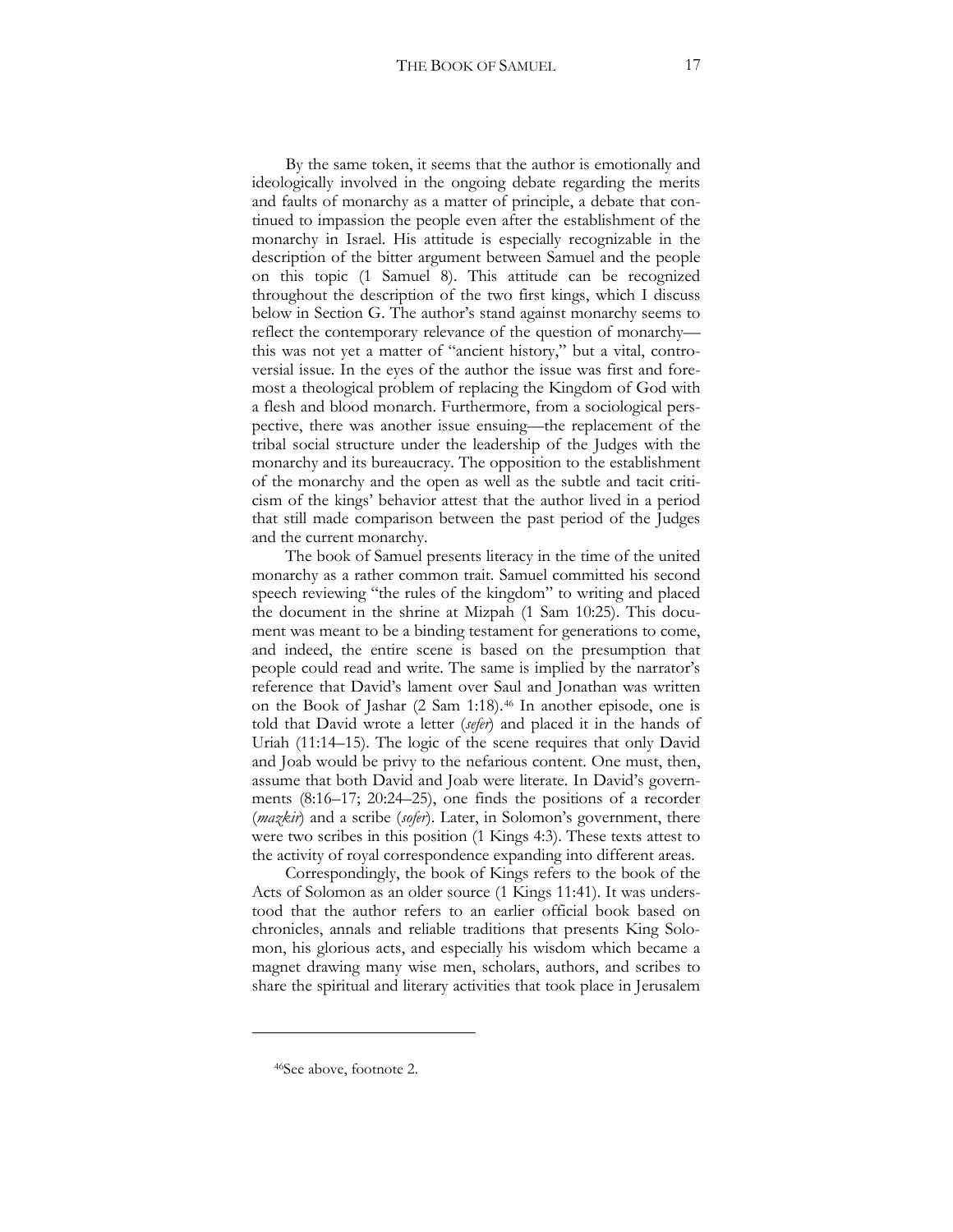$(5:9-14; 10:1-13; 23-24).$ <sup>[47](#page-17-0)</sup> The reliability of the book of Kings has been established on different occasions from extra-biblical documents, and its references to the ancient sources, the book of Chronicles of the Kings of Israel and the book of Chronicles of the Kings of Judah, have been accepted seriously. One should include the Book of the Acts of Solomon in the same category. In sum, the book of Kings attests that there was enormous literary activity in Jerusalem under Solomon's reign.

Examination of themes and language leads to similar conclusion that the book of Samuel was compiled very early.[48](#page-17-1) One cannot find in the book any significant influence of the Aramaic language that later became an international means of correspondence (compare, for instance, the books of Ezra and Nehemiah). Neither can one find Persian influence (compare the book of Esther). Needless to say there is no influence of Hellenistic or Roman motifs and language on the book of Samuel (compare the writing of the Sages). On the other hand, comparisons to Ras Shamra texts show significant similarities.[49](#page-17-2) Though this wide range of comparisons calls for separate comprehensive research that cannot be provided here, it is quite clear that the book of Samuel is closer to earlier Canaanite literature rather than to those of later times.

## **THE LIMITED INFLUENCE OF THE DEUTERONOMISTIC EDITORIAL WORK ON THE BOOK OF SAMUEL**

After identifying the ancient and reliable nature of many materials in the book of Samuel, a reexamination of the issue of the Deuteronomistic involvement in the contents of this book is necessary. Thomas Römer offered a comprehensive survey of the varying scholarly approaches to the Deuteronomistic editorial work within the Former Prophets[.50](#page-17-3) It is beyond the scope of the present study to deal with this broad issue. Rather, our specific interest is whether or not the later Deuteronomistic historical school interfered heavily with the earlier contents and messages of the book of Samuel.

It is true that the book of Samuel was well integrated in the chronological sequence established by the Deuteronomistic historiographers—the book was placed between the book of Judges and the book of Kings as depicting the transitional period—the end of

<span id="page-17-0"></span><sup>47</sup> See J. Liver, "The Book of the Acts of Solomon," *Bib* 68 (1967), 75–101.

<span id="page-17-1"></span><sup>48</sup> For other arguments of this kind, cf. Halpern, "David Did It, Others Did Not."

<span id="page-17-2"></span><sup>49</sup>Cf. L.R. Fisher, S. Rummel (eds), *Ras Shamra Parallels: The Texts from Ugarit and the Hebrew Bible*, vols. I, II, III (AnOr 49-51; Rome, Pontificium Institutum Biblicum, 1972-1981), passim.

<span id="page-17-3"></span><sup>50</sup> For a survey and literature, see T. Römer, *The So-Called Deuteronomistic History: A Sociological, Historical and Literary Introduction* (London/New York: T & T Clark, 2005), passim, see esp. 3–43.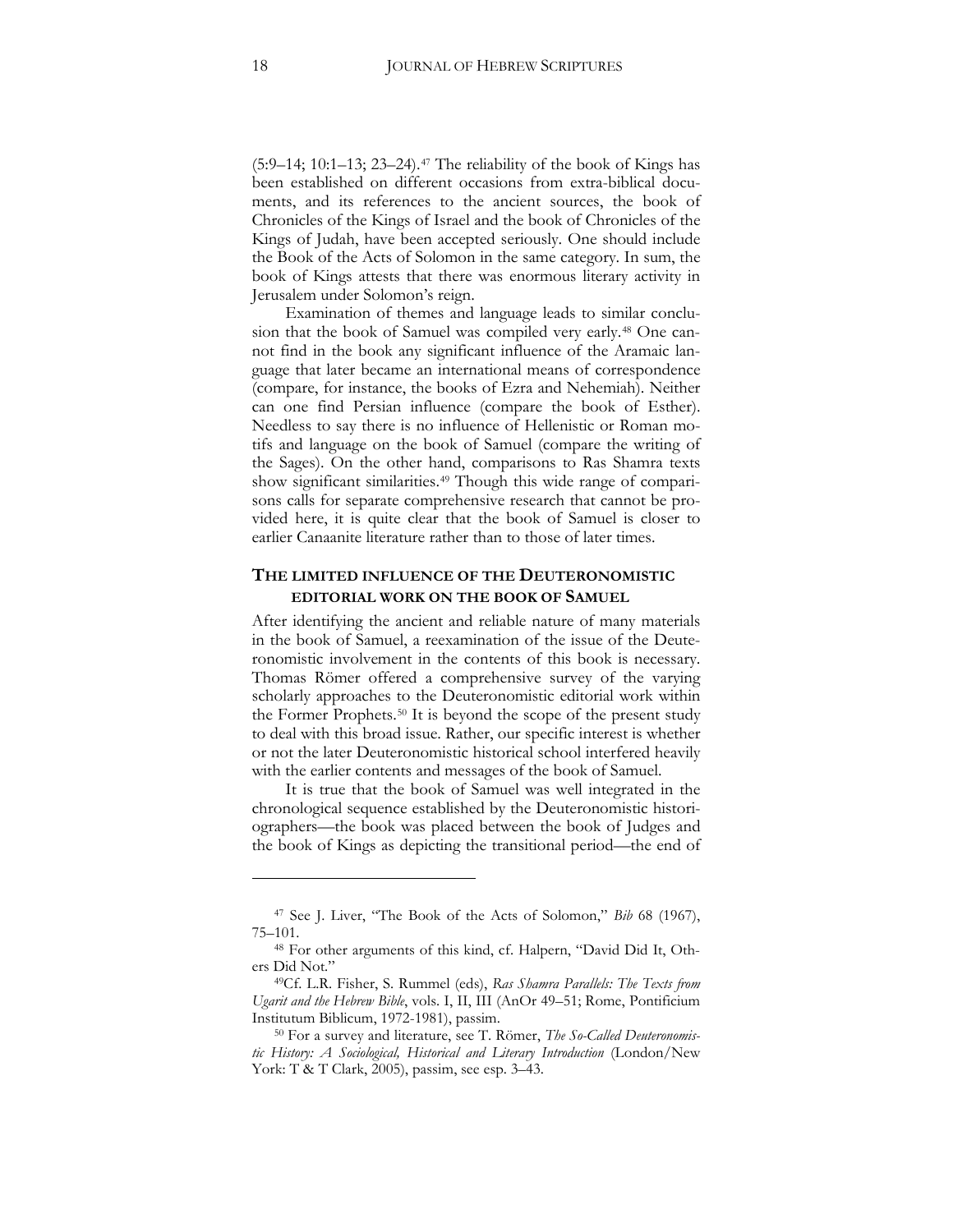Period of the Judges and the beginning of era of the united (and then divided) monarchy. However, at this point our main concern is to determine whether this book was also exposed and subordinated to the main themes and ideas that characterize the 'model' deuteronomistic compositions—Deuteronomy, the other books of the Former Prophets, and the book of Jeremiah. The following three examples will be helpful in determining the level of exposure to deuteronomistic editing in the book of Samuel

#### **The attitude toward monarchy**

 $\overline{a}$ 

The issue of monarchy should be very high on the agenda of any society that is subordinated to a rule of a king and his establishment. Surprisingly, the Book of Deuteronomy dedicated only seven verses to the future king (Deut 17:14–20). It is said that God will only choose a king from the Israelites, and the king is not allowed to keep many horses, women, silver and gold. He should write a copy of the book of Deuteronomy, read it, and follow its rules. In spite of its terseness, most of the early commentators felt that the book's attitude toward the notion of monarchy is positive as long as the king observes the above rules. Only Abarbanel, in his commentary to the above text, is skeptical as to whether this section should be regarded as a positive commandment. In the book of Kings a clear distinction is drawn between righteous and wicked kings. David's kingship is represented in this book as a model of the former (with one exceptional remark, miniscule and vague, referring to his sin in the case of Uriah the Hittite—1 Kgs 15:5).<sup>[51](#page-18-0)</sup>

The book of Samuel, however, differs from both books in its vehement opposition to monarchy<sup>[52](#page-18-1)</sup> and the dynastic principle, on the grounds that the kingship of a human being undermines the rule of God. The main idea of the final shape of the book is clear—to present two excellent candidates for kingship and to demonstrate how such good men would stumble and entangle themselves in a web of transgressions. I have discussed this else-where at some length,<sup>[53](#page-18-2)</sup> and will return to it later in the last section below. On this negative perception of the monarchy there is agreement between the book of Samuel and the major part of the Book of Judges, which opposes the monarchy, especially in the

<span id="page-18-0"></span> $51$  For David as a model of a righteous king, cf. 1 Kgs 1:37; 3:14; 9:4; 11:4, 6, 13, 32–38; 14:8; 15:5, 11; 2 Kgs 8:19; 16:2; 18:3; 20:5–6; 22:2.

<span id="page-18-1"></span><sup>52</sup> See M. Tsevat, *The Meaning of the Book of Job and Other Biblical Studies: Essays on the Literature and Religion of the Hebrew Bible* (New York/Dallas: Ktav Publishing House/Institute for Jewish Studies, 1980), 77–99, esp. p. 78.

<span id="page-18-2"></span><sup>53</sup> See M. Garsiel, *The First Book of Samuel: A Literary Study of Comparative Structures, Analogies and Parallels* (Ramat-Gan: Revivim, 1985), passim; idem, *The Rise of the Monarchy in Israel*, vol. 2, 217–218, 247–248; vol. 2, 310–311; vol. 4, 66–67, 246–261.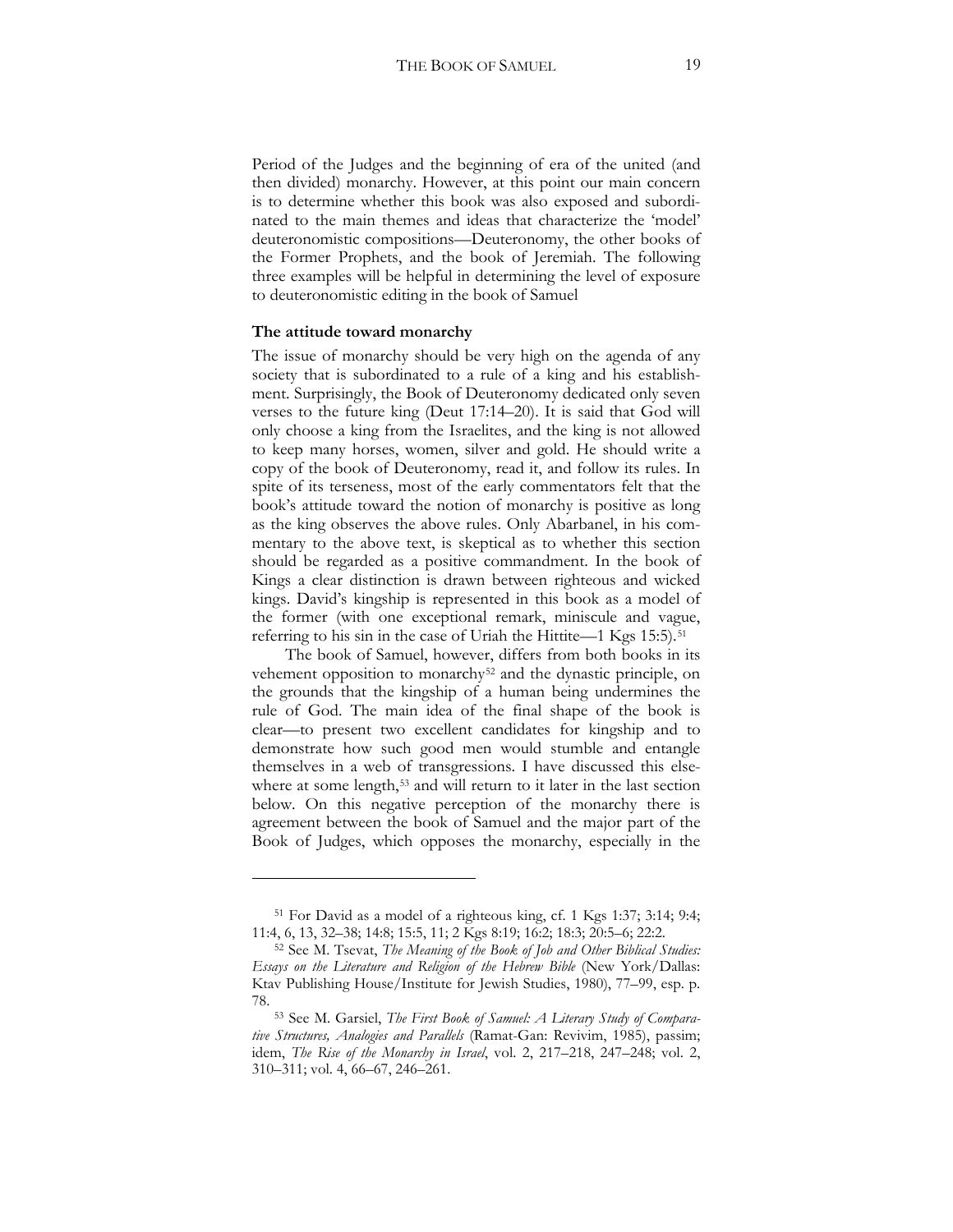stories of Gideon and Abimelech, and Jotham's parable. In the appendix to the latter book, however, a later editor challenges the anti-monarchic line that dominated the major part of the book, and adds stories of corruption demonstrating the urgent need for a king in Israel (Judg 17:6; 18:1; 19:1; 21:25).<sup>[54](#page-19-0)</sup> Even in such a major issue, then, as the establishment of monarchy in Israel the Deuteronomistic editor did not impose his opinions on the book of Samuel.

#### **Denunciation of idolatry and worship of foreign Gods**

One of the most important themes in the Deuteronomistic literature is its relentless campaign against all kinds of idolatry. This stand is prominently repeated in Deuteronomy;<sup>[55](#page-19-1)</sup> it occupies only a small part of Joshua,<sup>[56](#page-19-2)</sup> a rather significance place in the pragmatic speeches of Judges, but also in the Gideon cycle and the episode of Micha's statue;<sup>[57](#page-19-3)</sup> and, finally, becomes a major issue in the books of Kings and Jeremiah.<sup>[58](#page-19-4)</sup>

The book of Samuel, however, addresses the issue of idolatry rather tersely and only in a few verses, all of which are limited to Samuel's activities and treats the issue mostly as a problem of the past. Only in 1 Sam 7:3–4 is it regarded as an actual issue that needed immediate care. However, in 12:10 it is a reference to early times; in 12:21 Samuel adds a vague warning: "Do not turn away to follow worthless things (*tohu)*, which can neither profit nor save but are worthless (*tohu*)!" Was Samuel referring to "idols," as does Isa 44:9,[59](#page-19-5) or was he thinking of Saul, the chosen king, the main subject of Samuel's speech? The same ambiguity occurs in Samuel's earlier speech when he creates an analogy between idolatry of the past and the worship of a king (1 Sam 8:7–8). The development is now clear: The worship of the king is tantamount to idolatry—both displace the worship of the true God. In Samuel's eyes the kingship of flesh and blood was the more urgent issue; that of idolatry disappeared

<span id="page-19-0"></span><sup>54</sup> For a different view regarding that the general direction of the book is positively leading toward the solution of monarchy, cf. Y. Amit, "On Conclusions, Particularly Inappropriate Ones," S. Vargon et al (eds), *Stu*dies in Bible And Exegesis: Presented to Moshe Garsiel (Vol. IX; Ramat-Gan: Bar-Ilan University Press, 2009; Heb.), 53–54.

<span id="page-19-1"></span><sup>55</sup> Cf. Deut 4:15–29; 5:7–9; 6:13; 7:4,5.16, 25; 8:19; 9:12–21; 11:16; 12:2–4, 29–31; 13:3, 7, 8, 14: 27:15; 29:15–25; 31:16–20; 32:16–17.

<span id="page-19-2"></span><sup>56</sup> It is concentrated in Joshua's final and prominent speech to the people (Josh 24:14–16, 20–21, 23.)

<span id="page-19-3"></span><sup>57</sup> See Judg 2:2-3, 11-13, 17, 19; 3:6-7; 5:8; 6:10, 25-32; 8:27; 10:6, 10, 13–16; 17:3–6; 18:14, 17–31.

<span id="page-19-5"></span><span id="page-19-4"></span><sup>58</sup> See, e.g., 1 Kgs 11:4-10, 33; 12:28-33; 13:32-34; 14:9, 15, 23-24; 15:13; 16:31–33; 18:17–40; 19:18; 21:26; 2 Kgs 1:1–17; 3:2; 6:18–29; 11:18; 13:6; 16:3-4; 17:9-17, 29-41; 21:3-7, 21; 23:4-20, 24; Jer 1:16; 2:8, 11,20-23, 27; 3:7–13; 7:6–9, 16–18, 31; 8:2; 9:13; 10:2–15; 11:12–17; 16:11, 20; 17:3; 19:4–6, 13; 25:6; 32:29, 34–35; 44:3, 8, 17–25.<br><sup>59</sup> Compare McCarter, *1 Samuel*, 217.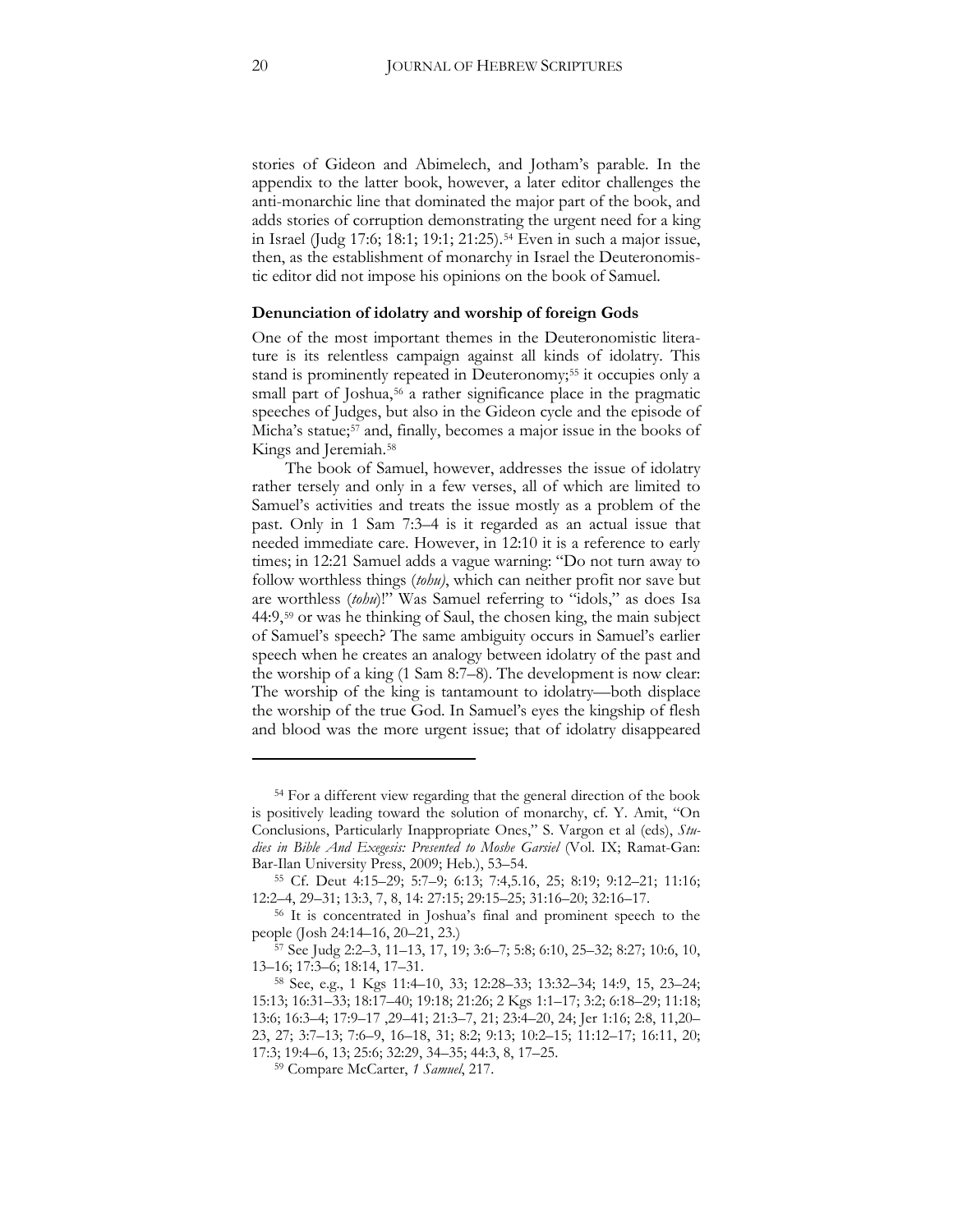from other texts of the book. Furthermore, David's house contains idols (*terafim*—19:13, 16). After the first battle of Refaim Valley, David plays with the place name of "*Baal-Perazim* as referring to "The Lord [who] has broken through my enemies before me as waters break a dam"; yet amazingly names that place Baal-perazim (2 Sam 5:20). The text reflects an ancient equation between Baal and God—and it escaped the Deuteronomistic editor! So is the case when in the immediately following verse the narrator adds: "The Philistines abandoned their idols there, and David and his men carried them off" (5:21). What the editor failed to do, the author of Chronicles did in his amendment: "They abandoned their gods there, and David ordered these to be burned" (1 Chr 14:12). The book of Samuel also tells without any inhibition that David built his palace with a massive help from King Hiram of Tyre (2 Sam 5:11), incorporated foreigners in his government, administration, and appointed them to army commands as well as to his elite units.[60](#page-20-0)

Since almost the whole of Deuteronomistic literature is engaged in a relentless campaign against the Canaanites and their idols, it is astonishing to find that the late editors of the book of Samuel hardly interfered with its contents on this issue.[61](#page-20-1) This is again a significant concession on the part of the Deuteronomistic editors to the received text of the book.

#### **The Deuteronomistic School and its demand of centralizing sacrificial cult**

Another major concern of the Deuteronomistic School is that the worship and sacrifices should be performed only in a central place

<span id="page-20-0"></span><sup>60</sup> See B. Mazar, *The Early Biblical Period: Historical Studies*, (eds S. Ahituv and B.A. Levine; Jerusalem: Israel Exploration Society, 1986), 86–87, 126–138.

<span id="page-20-1"></span><sup>61</sup> Only on a petty issue, one may find a touch of zealousness in the amendments of the theophorical name component of *Baal* found in the name of Eshbaal, Saul's son, (cf. 1 Chr 8:33; 9:39) that was changed to Ishbosheth (2 Sam 2:10 et al.). Jonathan's son's name, Meribbaal (1 Chr 8:34) was changed to Mephibosheth (2 Sam 4:4, et al.). The name of Jerubbaal, who is Gideon (Judg 7:1) was changed to Jerubbosheth (2 Sam 11:21). The name Jerubbaal remained, however, unchanged in Samuel's speech (1 Sam 12:11), even though the narrator could have easily used the other name—Gideon. If the common explanation of zealousness is accepted, the latter instance would show inconsistency in the campaign against the Baal and that is demonstrated also in the name derivation of Baal Perazim. Therefore the emendations should be ascribed to an inconsistent copyist or editor. But another explanation may replace the common one—all the texts deal with people who are connected with the monarchy: Saul's son and grandson, and Abimelech. The name change of all the three might be a deliberate change of the putative anti-monarchic author.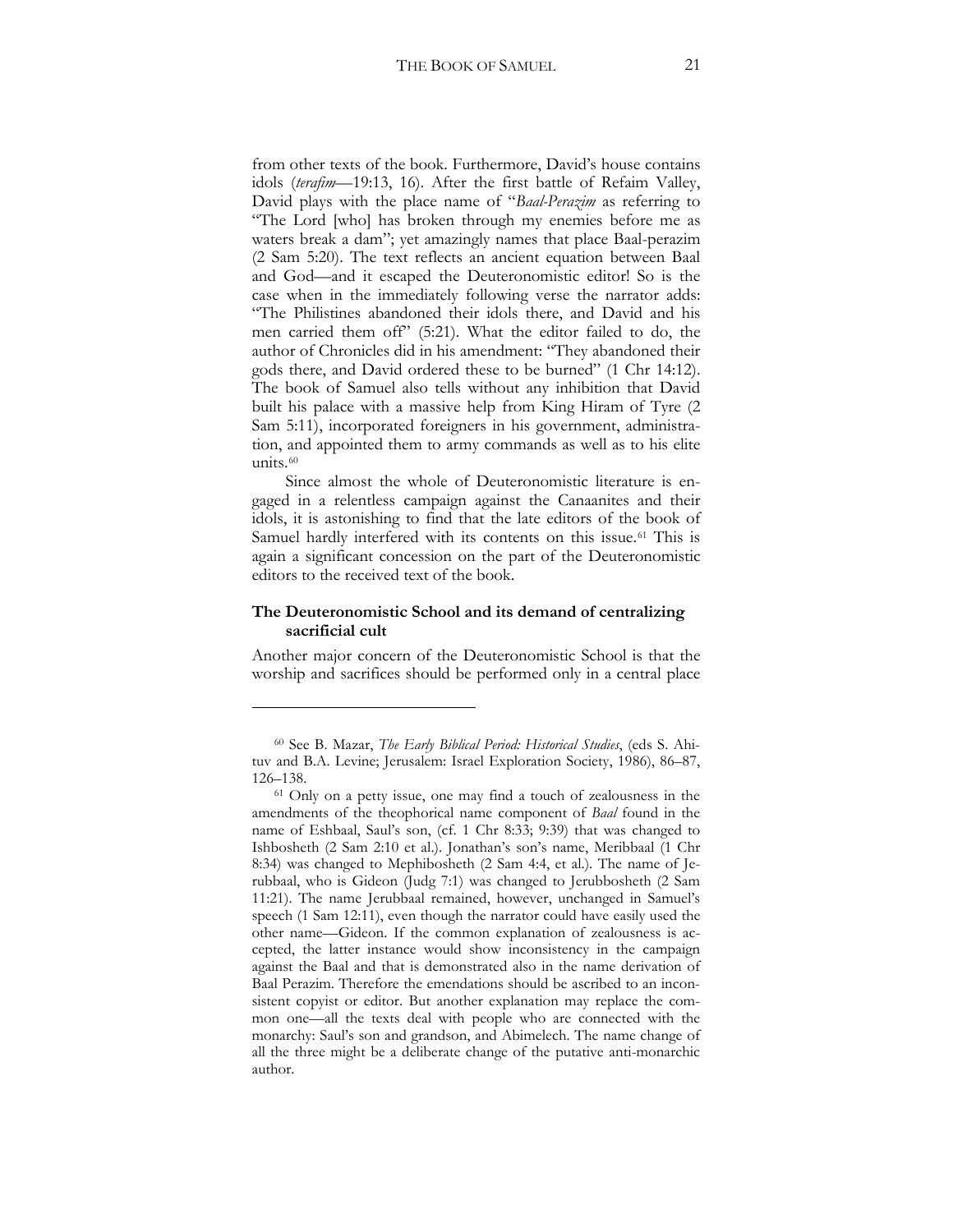that has been chosen by God. This unequivocal command is repeated many times in Deuteronomy.[62](#page-21-0)

The Book of Joshua shares the same concern. The book deals with major events, such as the miraculous crossing of the Jordan, the mass circumcision, the Passover celebration, the miraculous capture of Jericho, the other wars in the central mountain, in the South and in the North. But in all these events the narrator does not say a word about any sacrifices taking place, even though Eleazar the high priest and the Ark of the Covenant were present at the Israelite camp (Jos 3:6; 18:1; 19:51). Furthermore, Joshua designated several holy places such as Gilgal, where the standing stones taken out of the Jordan River were erected (4:20ff); Shiloh, were the Tabernacle of the Congregation was erected  $(18:1)$ ; Shechem, were a sanctuary of the Lord existed (24:26). Joshua designated the Gibeonites to be servants to the altar; but the narrator immediately adds a reservation that it is for the future holy place that God would choose (9:23,27). Yet, these special occasions and holy places notwithstanding, the book of Joshua does not tell us about any sacrifices that took place at those times and places. The only exception is the sacrifice on Mount Ebal which is regarded as a unique and justified act since it was performed according to the laws of Moses (8:30–35). The requirement of a unique central shrine is prominently described in the story of the two and a half tribes who returned to their inheritance in Trans-Jordan. They erected an altar near the Jordan. This act was regarded by Joshua as a rebellion against God and a cause for an all out war between the Israelite tribes. The trans-Jordanian tribes explained that the new altar was intended as a memorial monument and not for sacrificing, and thus averted the war (22:9–34).

In the book of Kings even some of the righteous kings are criticized for the Israelites under their reign continuing to sacrifice at the high places.[63](#page-21-1) The climax of the book is King Josiah's reform and covenant with the people, after which the local shrines and high places were destroyed and contaminated even in the area that formerly belonged to the kingdom of Ephraim (2 Kgs 23:1–30). Josiah reached the peak according to the concluding summary of the Deuteronomistic author of the book of Kings: "There was no king like him before who turned back to the Lord with all his heart and soul and might, in full accord with the Teaching of Moses; nor did any like him arise after him." (23:25). It is noteworthy, however, that the Deuteronomistic editor did not impose his critical attitude on important occasions of sacrifice that are described in the book of Judges.<sup>[64](#page-21-2)</sup>

<span id="page-21-2"></span><span id="page-21-1"></span><span id="page-21-0"></span><sup>62</sup> See Deut 12:5-14, 18, 21, 26; 14:23-25; 15:20; 16:2, 6-7, 11, 15-16; 17:8, 10; 18:5–6; 26:2; 31:11.

<sup>63</sup> See 1 Kgs 3:2-3; 22:44; 2 Kgs 12:4; 15:4,35.

<sup>64</sup>Cf. Judg 2:5; 6:24-26; 11:31; 13:19-20; 20:26; 21:4.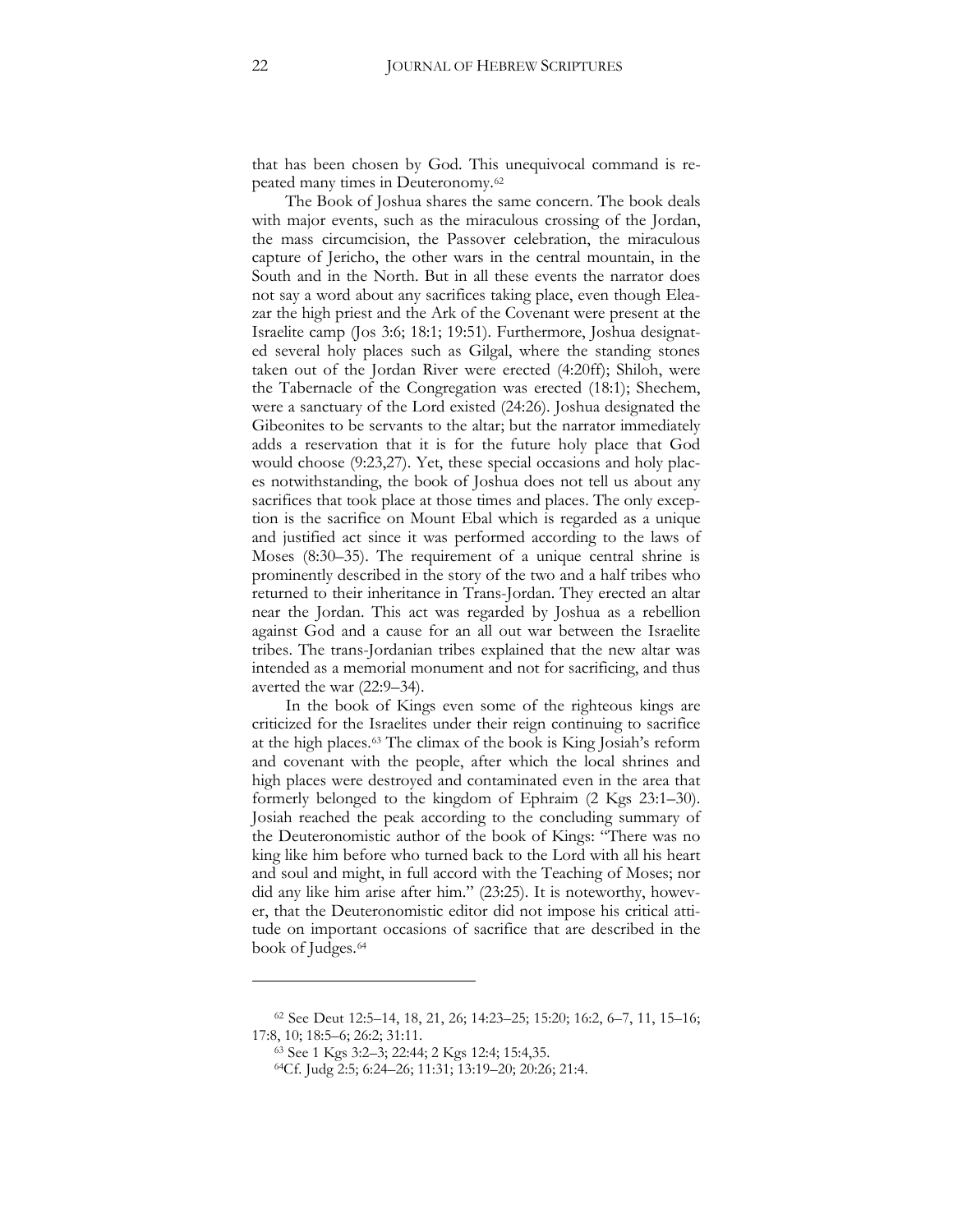In the book of Samuel the lack of Deuteronomistic editorial intervention is even more prominent. The book of Samuel elaborately describes quite a few sacrifices that took place in various places.[65](#page-22-0) Once again, the Deuteronomistic editor did not change the text according to his belief, and did not even add critical comments to accompany the original texts. It is clear, then, that the Deuteronomistic editorial work was inconsistent—in some books it was active and in others it became inactive even when inappropriate contents and ideas were expressed in the text under the scru-tiny of the editors.<sup>[66](#page-22-1)</sup>

## **THE BOOK OF SAMUEL'S COMPILATION IN ARCHAEOLOGICAL DISCOURSE**

It has been mentioned above that some archaeologists and historians, the "minimalists," have challenged any early date for the compilation of the book of Samuel as well as its historicity on the two main grounds: (a) The Land of Israel has been the object of intensive archaeological research since the late nineteenth century CE. In terms of settlements and urbanization in the tenth century BCE, the archaeological findings in Jerusalem, the Judean Region, and other regions of the country are rather scanty. Some scholars believe that the urban infrastructure for a polity such as the great kingdom of David and Solomon as depicted in the books of Samuel and Kings was completely lacking. (b) The sparse assemblage of inscriptions that the archaeological spade unearthed from the periods of Iron Age 1 and Iron Age 2a attest that literacy in the tenth and ninth centuries BCE was undeveloped and scarce. Only later in the late eight century BCE, and in tandem with the development of the urbanization and the monarchic administration in Israel and Judea, do written remains gradually increase. On this archaeological interpretation, the book of Samuel must have been written several hundred years after the period it narrates. The time of Josiah (the late seventh century BCE) seems to be the earliest suggestion for the book of Samuel's composition. Others would take it even a lot later—to the second century BCE.[67](#page-22-2)

Is indeed the archaeological spade the best tool for deciding definitively the date of the compilation of the book of Samuel, its structure, aim, and *Sitz im Leben*? With all due respect to archaeo-

<span id="page-22-0"></span><sup>65</sup> See 1 Sam 1:3,21; 6:14; 7:9; 9:12; 10:8; 11:15; 13:9; 14:34–35; 15:15; 16:2-5; 2 Sam 6:13,17; 15:7-12; 24:25.

<span id="page-22-2"></span><span id="page-22-1"></span><sup>66</sup> Not a few scholars have reached a similar conclusion about the paucity of the Deuteronomistic influence on the book of Samuel. E.g., Soggin, *Introduction*, 189; Weiser, *Introduction*, 168; M. Haran, *Biblical Collection: Its Consolidation to the End of the Second Temple Times and Changes of Form*  to the End of the Middle Ages, vol. 2 (Jerusalem: Bialik/Magnes, 2004; Heb.), 285–287.

<sup>67</sup> Compare the literature mentioned above in notes 22–23.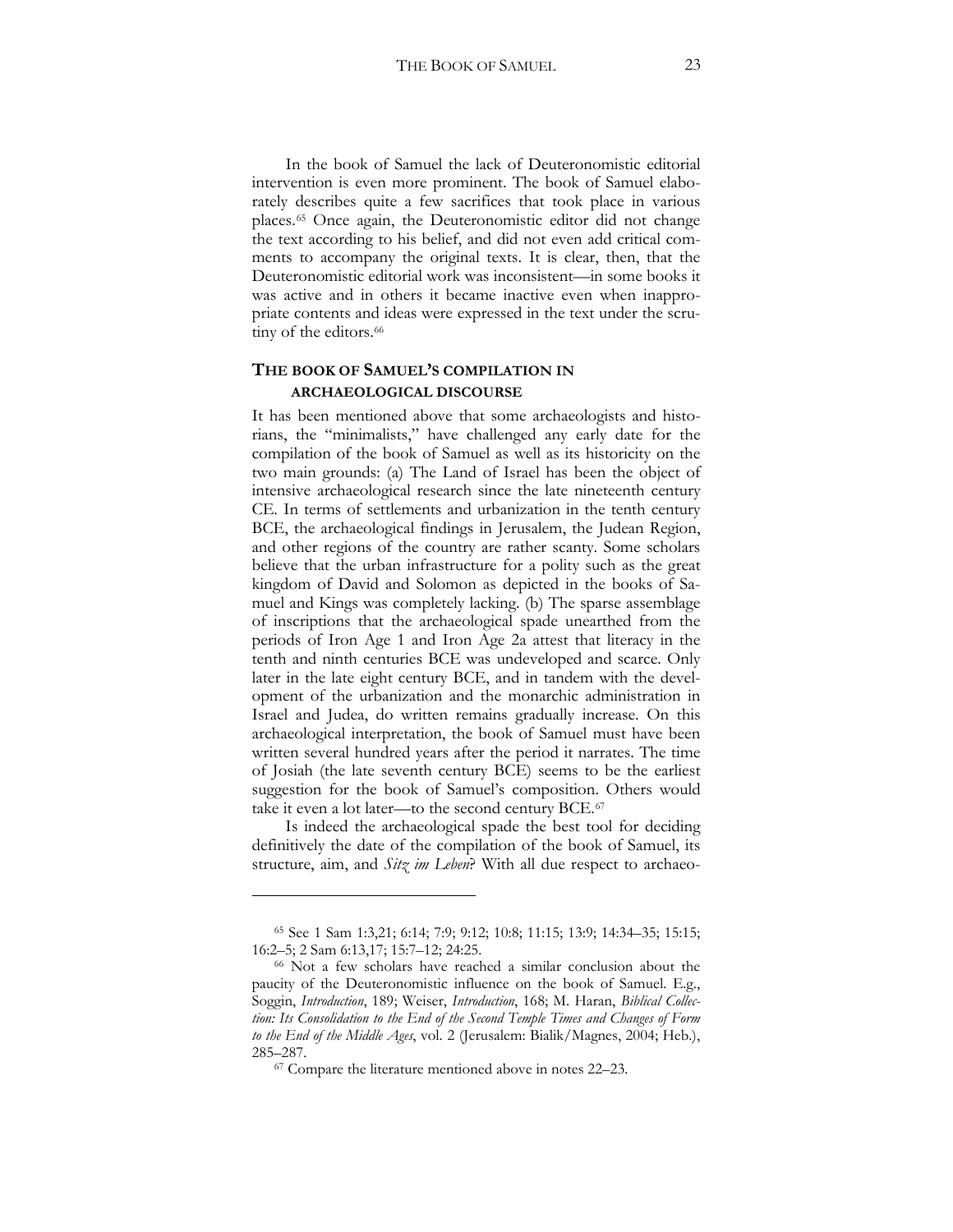logical research and its contribution to biblical scholarship, some claims made in the former discipline are egregiously inflated.

I begin with some general comments regarding the limits of archaeological research and its ability at this stage to summarize all remains of the past. Indeed, there has been archaeological activity in the Holy Land for almost a hundred and fifty years. But one should bear in mind that in the early decades of this activity excavations in most important sites were done without professional knowledge and with unfit manpower. These excavations brought about unimaginable destruction to those sites, and much evidence was destroyed forever. Things changed for the better with the excavation at Tel Beit Mirsim by W.F. Albright (1926–1932), who was regarded then as the founder of modern biblical archaeology, and Yigael Yadin's excavations at Hazor (1955–1958), where prominent Israeli scholars obtained their field training. However, even later, some excavations did not meet the new standards and others remained unpublished or were published by an assistant after the death of the director.

Furthermore, most strata of any typical mound underwent disturbances in the past—alterations in buildings, reconstructions, enemy devastations, and the like. Archaeologists often "rejoice" when a ware assemblage had been caught between floor and ceiling of a collapsed house and is now successfully unearthed. In most cases, however, old or new inhabitants clear off old ruins and use the stones and other materials for the new subsequent construction. As a matter of fact, whenever a multilayered mound is dealt with, one should expect that the upper layer inhabitants will have done intensive works of clearing, filling, digging cisterns, water supply systems, storage and garbage pits, sewer and drainage canals. These and other development projects disturb the layer sequence and cause a headache for the researcher. Treasure hunters contribute their large share of damage to ancient sites and their contents. Among disturbances that are not human-made are heavy rains that can sweep houses and even parts of city walls away down a hill (cf. Mic 1:6). Trees and subterranean animal life contribute to the disturbance. Modern roads, cities, settlements, and all sorts of ground and soil projects may damage ancient ruins. On the other hand, sacred sites, cemeteries, mosques, and churches, are out of bounds for archaeological excavation. These and other problems should make it clear that archaeology is a very complex and complicated discipline and that the archaeologist is particularly liable to misjudgments.

Furthermore, most archaeological digs uncover less than a tenth of the site's area. One can only imagine what is hidden within the uncovered area. There are many sites that remain undiscovered and many known sites that remain unexcavated. Area survey is important to gather preliminary data, but it cannot replace the archaeological spade.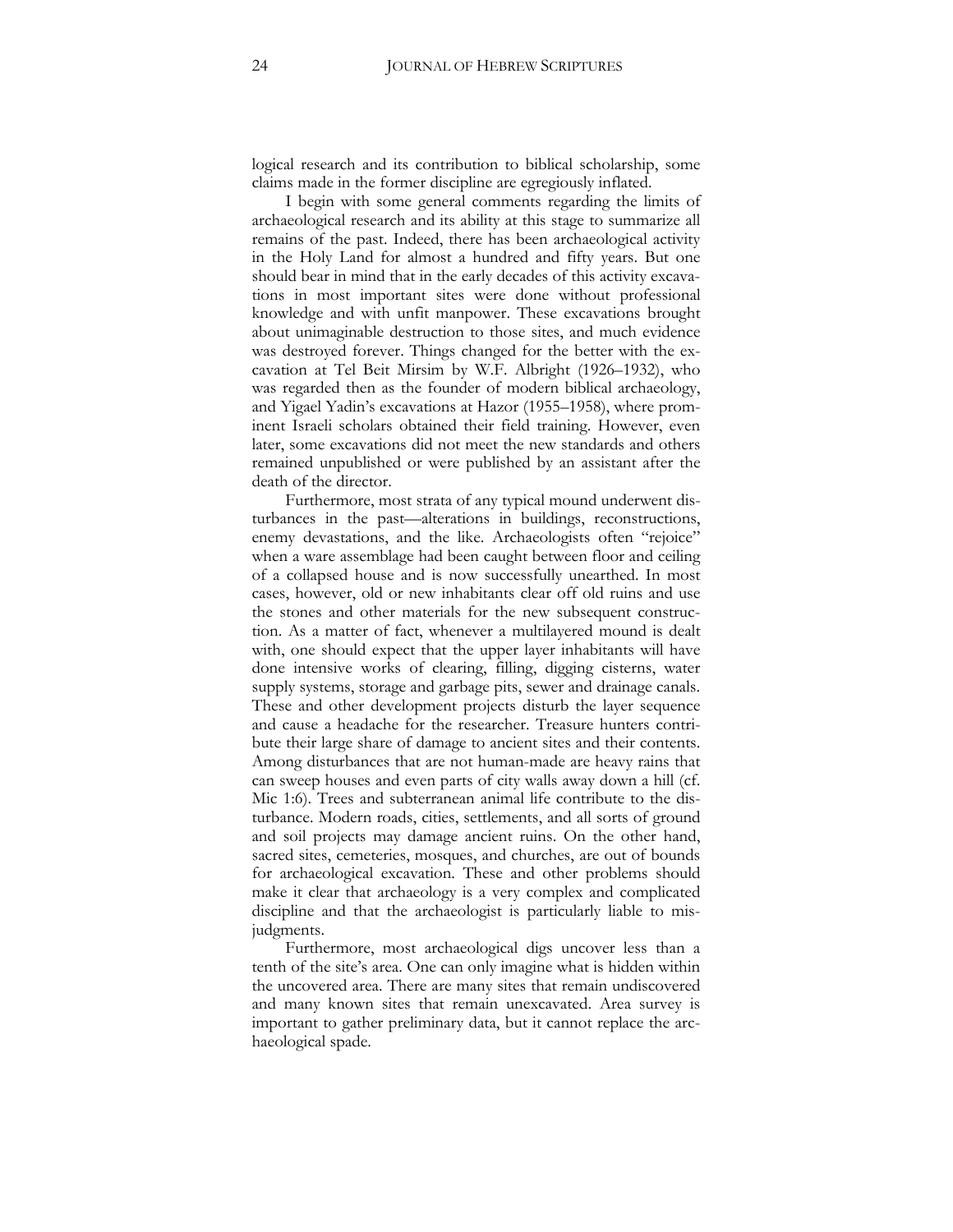Is archaeological research ready for an encompassing summary of the historical picture of settlements, towns and cities of the tenth and ninth centuries BCE? Does it have all the necessary data to determine the non-existence of a polity like the united monarchy? The answer is that though archaeology has indeed come a long way since the late nineteenth century CE it still has an immeasurably long way to go! That does not mean that at this stage archaeologists should not be allowed to contribute their opinion on the subject at issue or any other subject. Having said that, one should caution: in terms of encompassing data, archaeologists may offer only tentative assessments based upon current preliminary finds (or the lack thereof). These assessments are of course liable to be altered in the wake of future research (like all other disciplines).

Unlike the "minimalists," another group of scholars, called "maximalists," have found positive evidence supporting some aspects of the biblical description of the united monarchy:

(a) The name of David or the House of David is probably mentioned in three foreign documents: Shishak's list of conquered cities (926 BCE), the Mesha stela (the beginning of the second half of the ninth century BCE) and the Hazael stela (c. 841 BCE).[68](#page-24-0) These inscriptions attest that even many decades after his death, David was well known to neighboring dynasties as a great king and founder of a dynasty.

(b) The inscription of Shishak delineates his military campaign in the southern Levant. Some of the names of conquered places are missing, others are damaged and unreadable; but many have been identified.[69](#page-24-1) All in all, parts of the military itinerary have been reconstructed, and it is clear that Shishak major strike was directed against the kingdom of Israel. However, the kingdom of Judah lost at least some fortified settlements in the Negev, and perhaps even more in the hill country and the coastal plain, but their names are missing or unreadable in the inscription. The appearance of Shishak at Gibeon served as an enormous threat to Jerusalem, and King Rehoboam had to bribe the Egyptian king extravagantly to turn away from the kingdom of Judah  $(1 \text{ Kgs } 14:25-26; 2 \text{ Chr})$ 12:2–12). This attests to significant polities that existed in the attacked regions, for otherwise why would Shishak bother to cross

<sup>68</sup> See Kitchen, *On the Reliability of the Old Testament*, 92–93, 615 (figure

<span id="page-24-1"></span><span id="page-24-0"></span><sup>13).69</sup> For Shishak's itinerary and campaign, see Y. Aharoni, *The Land of the Bible: A Historical Geography* (2nd ed., Philadelphia: Westminster, 1979), 323-330; B. Mazar, *The Early Biblical Period*, 139-150; Kitchen, *On the Reliability of the Old Testament*, 32–34; 496–497; A.F. Rainey and A.S. Notley, *The Sacred Bridge: Carta's Atlas of the Biblical World* (Jerusalem: Carta, 2006), 185-189; A. Lemaire, "Tribute or Looting in Samaria and Jerusalem: Shoshenq in Jerusalem?" G. Galil, M. Geller and A. Millard (eds), *Homeland and Exile: Biblical and Ancient Near Eastern Studies in Honour of Bustenay Oded* (VTSup, 130; Leiden/Boston: Brill, 2009), 167–177.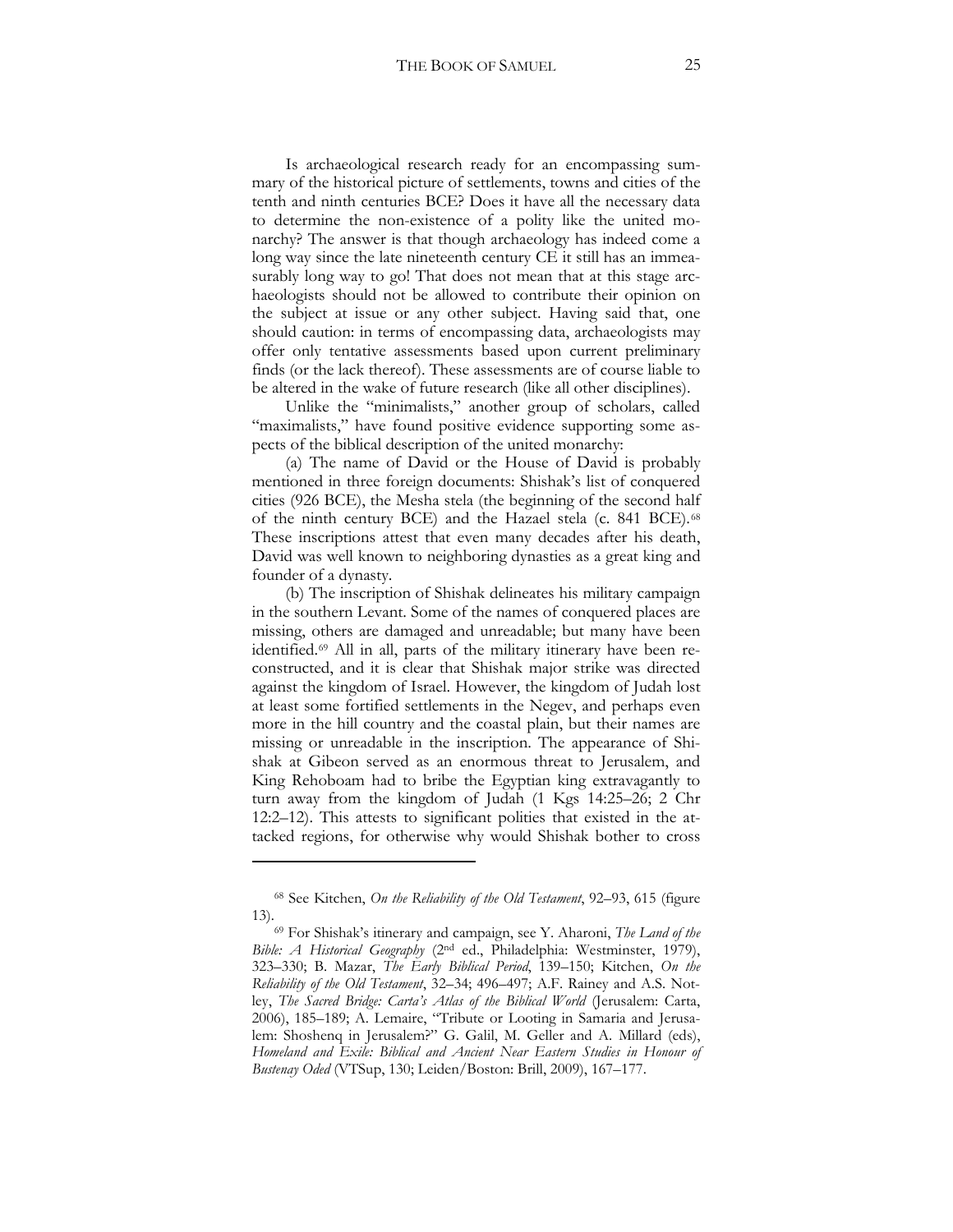the Sinai Peninsula desert and the Negev and to assault about 160 townships in this vast area, and then boast about his conquests.[70](#page-25-0)

(c) Of special interest are the results of archaeological excava-tions (and surveys) and their evaluation in Jerusalem,<sup>[71](#page-25-1)</sup> Motza, the mounds of the Beth-Shean valley, the Negev region, Arad, Beer-sheba, Hazor, Gezer, Megiddo,<sup>[72](#page-25-2)</sup> Lachish, Sorek valley sites,<sup>[73](#page-25-3)</sup> mounds in Ayalon valley,[74](#page-25-4) Tirzah,[75](#page-25-5) the widespread nature of the IA 1 settlements in the territory of the tribe of Manasseh,<sup>[76](#page-25-6)</sup> the Canaanite Philistine port of Dor,<sup>[77](#page-25-7)</sup> Sharayim,<sup>[78](#page-25-8)</sup> and Tel Bethsaida.<sup>[79](#page-25-9)</sup>

<span id="page-25-0"></span><sup>70</sup> This argument was raised by A. Mazar in his debate with I. Finkelstein. See I. Finkelstein and A. Mazar (B.B. Schmidt ed.), *The Quest for Historical Israel: Debating Archaeology and the History of Early Israel* (SBLABS, 17; Atlanta: SBL, 2007), 123-133.

<span id="page-25-1"></span><sup>71</sup> See Eilat Mazar, "Excavations at the City of David (2006–2007)," E. Baruch, A. Levy-Reifer and A. Faust (eds), *New Studies on Jerusalem*, vol. 13 (Ramat Gan: Bar Ilan Univ., 2007; Heb.), 7–26 (Eng. Summary 17\*–18\*). Compare A. Faust, "On the Date and Function of the Large Stone Structure in the City of David," E. Baruch, A. Levy-Reifer and A. Faust (eds), *New Studies on Jerusalem*, vol. 15 (Ramat- Gan: Bar Ilan Univ., 2009; Heb.), 29–43 (Eng. Summary p.8\*).

<span id="page-25-2"></span><sup>72</sup> See Dever, *What Did the Biblical Writers Know and When Did they Know*  it?, 127–138; Kitchen, *On the Reliability of the Old testament*, 146–150.

<span id="page-25-3"></span><sup>73</sup> See A. Mazar, "The Spade and the Text: The Interaction between Archaeology and Israelite History Relating to the Tenth-Ninth Centuries BCE," H.G.M. Williamson (ed.), *Understanding the History of Ancient Israel* (Proceedings of the British Academy, 143; Oxford/New York: Oxford University Press for The British Academy, 2007), 143–171 (esp. 151–159); On the Sorek Valley cf. also S. Bunimovitz and Z. Lederman, "The Early Israelite Monarchy in the Sorek Valley: Tel Beth-Shemesh and Tel Batash (Timnah) in the 10<sup>th</sup> and <sup>9th</sup> Centuries BCE," A.M. Maeir and P. de Miroschedji (eds), *"I Will Speak the Riddles of Ancient Times": Archaeological and Historical Studies in Honor of Amihai Mazar on the Occasion of His Sixtieth Birthday*, Vol. 2 (Winona Lake, Ind.: Eisenbrauns, 2006), 407–427.

<span id="page-25-4"></span><sup>74</sup> See S.M. Ortiz, "Deconstructing and Reconstructing the United Monarchy: House of David or Tent of David (Current Trends in Iron Age Chronology)," J.K. Hoffmeier and A. Millard (eds), *The Future of Biblical Archaeology: Reassessing Methodologies and Assumptions* (Grand Rapids, Mich.: Eerdmans, 2004), 121–147.

<span id="page-25-5"></span><sup>75</sup> See Dever, What Did the Biblical Writers Know and When Did They Know it?, 142.

<span id="page-25-9"></span><span id="page-25-6"></span><sup>76</sup> See A. Zertal, *A People Was Born*: *The Mount Ebal Altar and the Emergence of Israel* (Tel Aviv: *Yedi'ot Aharonot/Sifre hemed*, 2000; Heb.), passim; R.K. Hawkins, "The Survey of Manasseh and the Origin of the Central Hill Country Settlers," R.S. Hess, G.A. Klingbeil and P.J. Ray Jr. (eds) *Critical Issues in Early Israelite History* (Winona Lake, Ind.: Eisenbrauns, 2008), 165–179, esp. 179.

<span id="page-25-7"></span><sup>77</sup> See E. Stern, "Dor" in *NEAEHL*, vol 1, 358-361; vol.5, 1697-1699.

<span id="page-25-8"></span><sup>78</sup> See Y. Garfinkel and S. Ganor, "Khirbet Qeiyafa: Sha'arayim," *JHS* 8 (2008), article 22, available at [http://www.jhsonline.org](http://www.jhsonline.org/)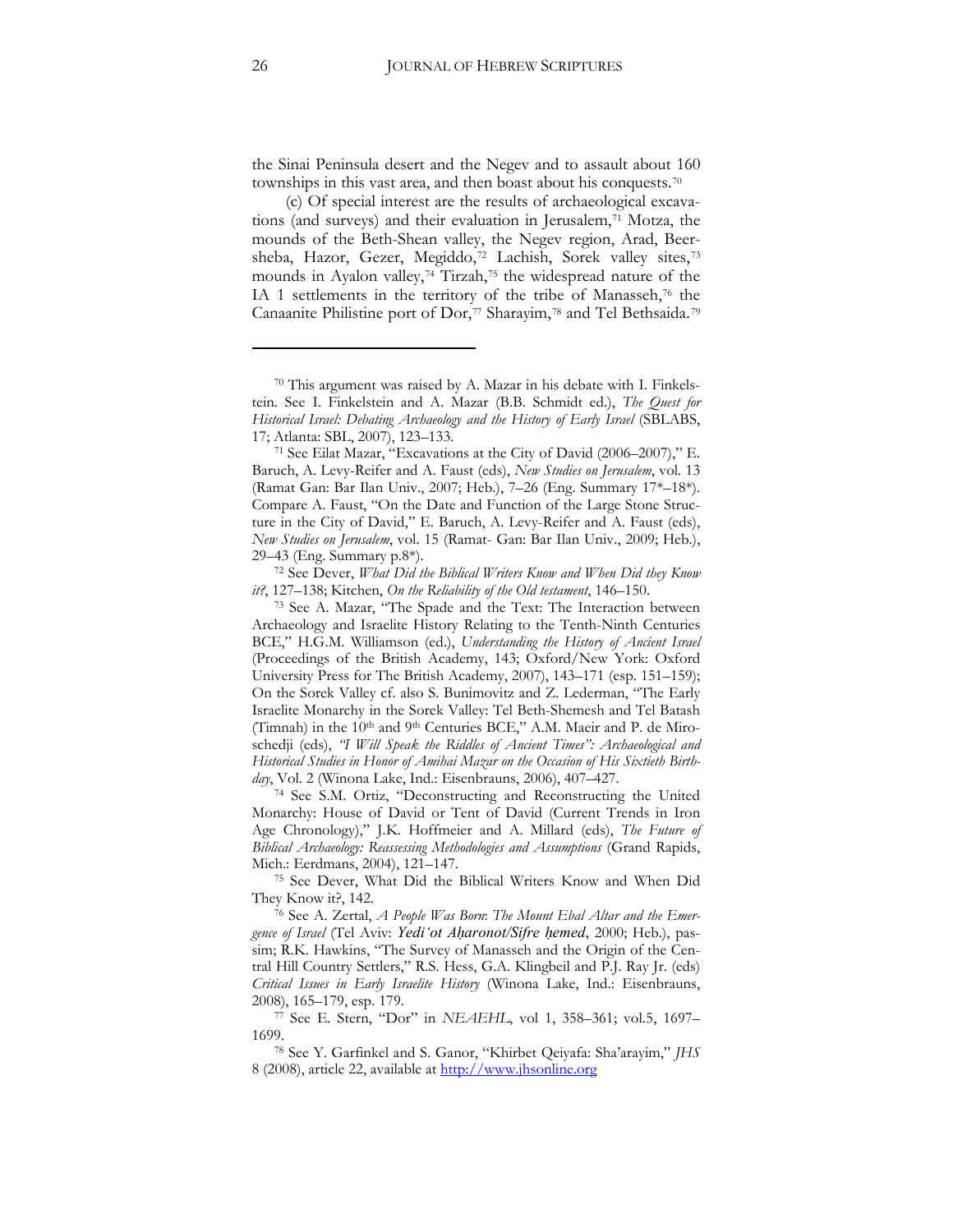These excavations (and surveys) yielded eleventh and tenth centuries finds, the accumulation of which indicates that there was indeed the infrastructure and conditions for the existence of a polity like the united monarchy described in the books of Samuel and Kings.

The debate between "maximalists" and "minimalists" brought to public attention the fact that archaeological research is still unable to provide an accurate and secure synchronization between archaeological strata, sub-strata, and the finds of Iron Age  $1 - 2$ , on the one hand, and the historical chronology of the united and divided monarchy, on the other. To be sure, the typology of the finds may indeed help us to identify more or less the possible historical period. But one should always bear in mind that the process of replacement of one type of ware by a new one may have taken place at different times among various settlements and towns and even within the same town itself, between one clan (or family) and another. Replacement of ware might be faster or slower due to ethnic and political tensions or good relations<sup>[80](#page-26-0)</sup> or even differences of faith and ideology. A tendency to conservatism or an urge for renovation may affect the decision to purchase new ware. Such a decision may also be a function of standard of living or depend on different potters or merchants. In terms of using material culture, it is not easy to find strict and rigorous rules of human behavior that applied to the various ancient societies of the southern Levant.<sup>[81](#page-26-1)</sup>

Carbon-14 analysis may help in dating ancient organic items, but it cannot provide the exact duration of a stratum.<sup>[82](#page-26-2)</sup> Under these circumstances it is no wonder that a wide range of disagreement exists between the most prominent archaeologists when they face the issue of identifying the exact stratum of the united monarchy.

Next, the issue of literacy in ancient Israel will be addressed and, in particular, the following question: Could the book of Samuel have been composed in the middle of the tenth century BCE, during King Solomon's reign? Long and intensive archaeological research has yielded very little in the way of written finds dating to the tenth century BCE. Can this negative evidence be relied on to determine that the book of Samuel and other books could not have been composed in ancient Israel before the end of the seventh century BCE or even much later? Before examining the written finds, it is necessary to determine what writing materials and tech-

<u>.</u>

<sup>79</sup> See R.A. Freund, *Digging through the Bible: Understanding Biblical People, Places, and Controversies through Archaeology* (Lanham, Md.: Rowman & Littlefield, 2009); 108–110; R. Arav, "Bethsaida," *NEAEHL*, vol.5, 1612–1614.

<sup>80</sup> See Kitchen, *On the Reliability of the Old Testament*, 142.

<span id="page-26-1"></span><span id="page-26-0"></span><sup>81</sup> Cf. Dever, *What Did the Biblical Writers Know and When Did they Know it?* 69–72.

<span id="page-26-2"></span><sup>&</sup>lt;sup>82</sup> For opposing views and different interpretations of the carbon tests, cf. the seminar papers in T.E. Levy and T. Higham (eds), *The Bible and Radiocarbon Dating*.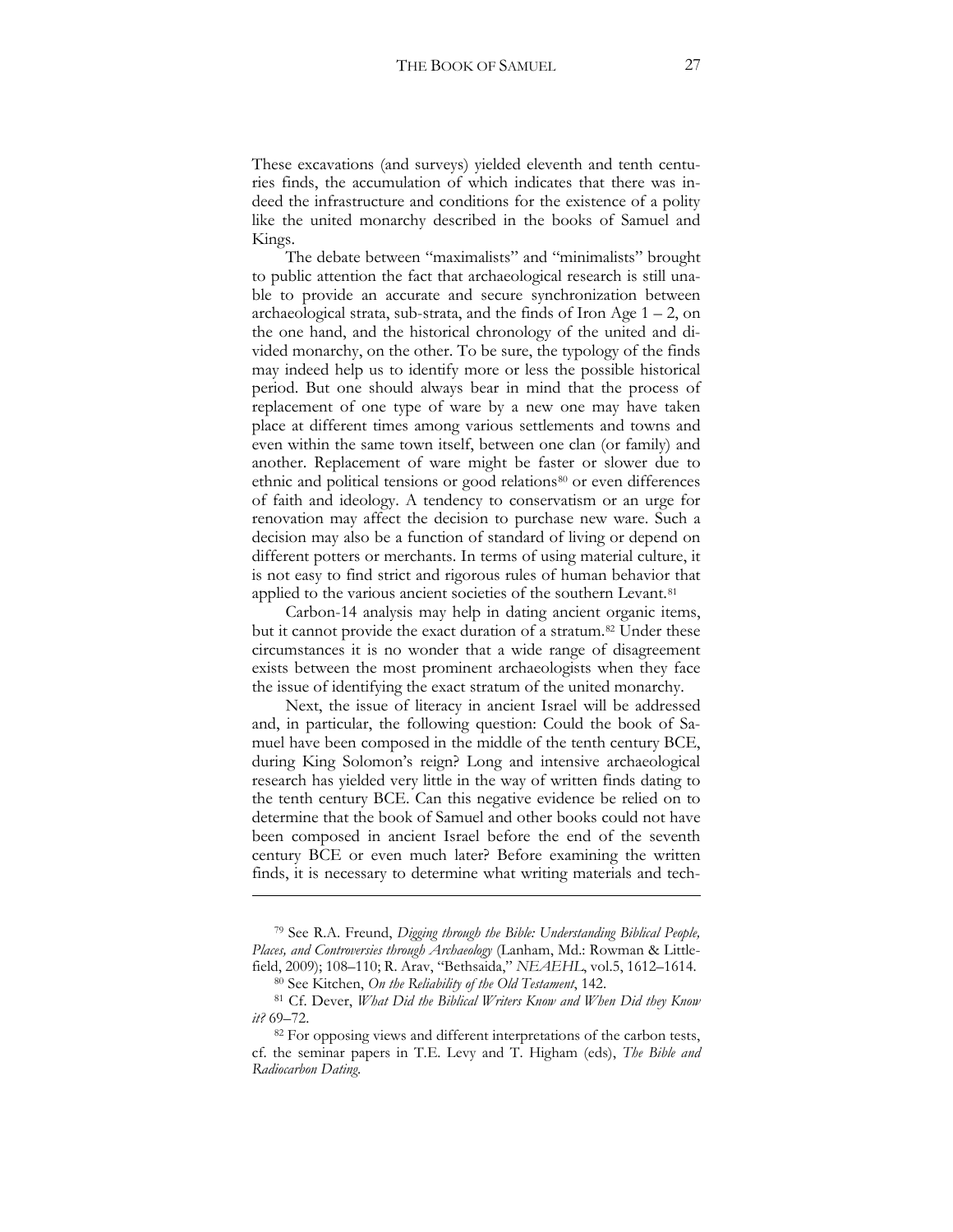niques were used by the Israelites. Did they use materials and writing techniques that had a chance to survive a time span of about 3000 years?

In ancient Israel scribes used papyrus for writing. This technique was widely used in Egypt, and many decades of Egyptian rule in Israel must have left trained Israelites skilled in the practice of writing on a papyrus scrolls. There are, however, only two circumstantial bits of evidence to this. First is a papyrus found at Wadi Murabba'at, which is dated to the early half of seventh century BCE, contained a letter that was written on the top of earlier writing.[83](#page-27-0) The second is an assemblage of many bullas that have been found in various places. Papyrus or leather scrolls (parchments), it seems, were rolled, bundled and sealed with the bullas. The bullas tend to survive—the papyri and skins do not.[84](#page-27-1) Other organic materials, such as wood and palm leaves, have no better chance of long duration in the climate of most of the regions of the Land of Israel.[85](#page-27-2)

Another widespread system with many variations is the writing on clay tablets, plastered stones or walls (cf. Deut 27:2–4), and plastered or painted boards. The scribe may use sharp implements for incision or use ink or even a combination of both. In the climate of the Land of Israel, however, hot and cold weather would cause the material to expand and shrink causing the mortar or lime plaster to crumble. A wall collapse may also cause damage to any inscription written or incised on its mortar. The Balaam inscription found at Tel Deir 'Alla was written on such a collapsed plastered wall and much effort was required to piece it back together.<sup>[86](#page-27-3)</sup>

Ink writing on pottery shards has just a little bit better chance to survive. But it has other problems—in many cases clay shards are broken in collapsed houses or under other various instances of heavy pressure. The ink tends to fade in the wet climate of the region, and compounded with minerals and soil it disappears. Even incised clays suffer from some similar problems—the incised letters might be ground or filled in with minerals or dirt.

In addition to all this, the quantity of pottery in any dig is enormous. It is almost impossible to discern an inscription during the dig itself. The pottery pieces are dirty and even the washing

<sup>83</sup> Cf. E. Stern, *NEAEHL*, vol. 3, 833–835.

<span id="page-27-1"></span><span id="page-27-0"></span><sup>&</sup>lt;sup>84</sup> See M. Noth, *The History of Israel* (2<sup>nd</sup> ed., London: Black 1960), 47; J. Naveh, *Early History of the Alphabet: An Introduction to West Semitic Epigraphy and Palaeography* (Jerusalem/Leiden: Magnes Press, 1982), 70.

<span id="page-27-2"></span><sup>85</sup> For miscellaneous organic materials that served as writing means, see survey and literature in June Ashton, *Scribal Habits in the Ancient Near East: c. 3000 BCE to the Emergence of the Codex* (Studies in Judaica, 13; Sydney: Mandelbaum Publishing, 2008), 20–42.

<span id="page-27-3"></span><sup>&</sup>lt;sup>86</sup> See G. van der Cooij, in *NEAEHL*, vol. 1, 338-342; Vol. 5, 1885; G.I. Davies, *Ancient Hebrew Inscription: Corpus and Concordance* (Cambridge/New York: Cambridge University Press, 1991-2004), 227.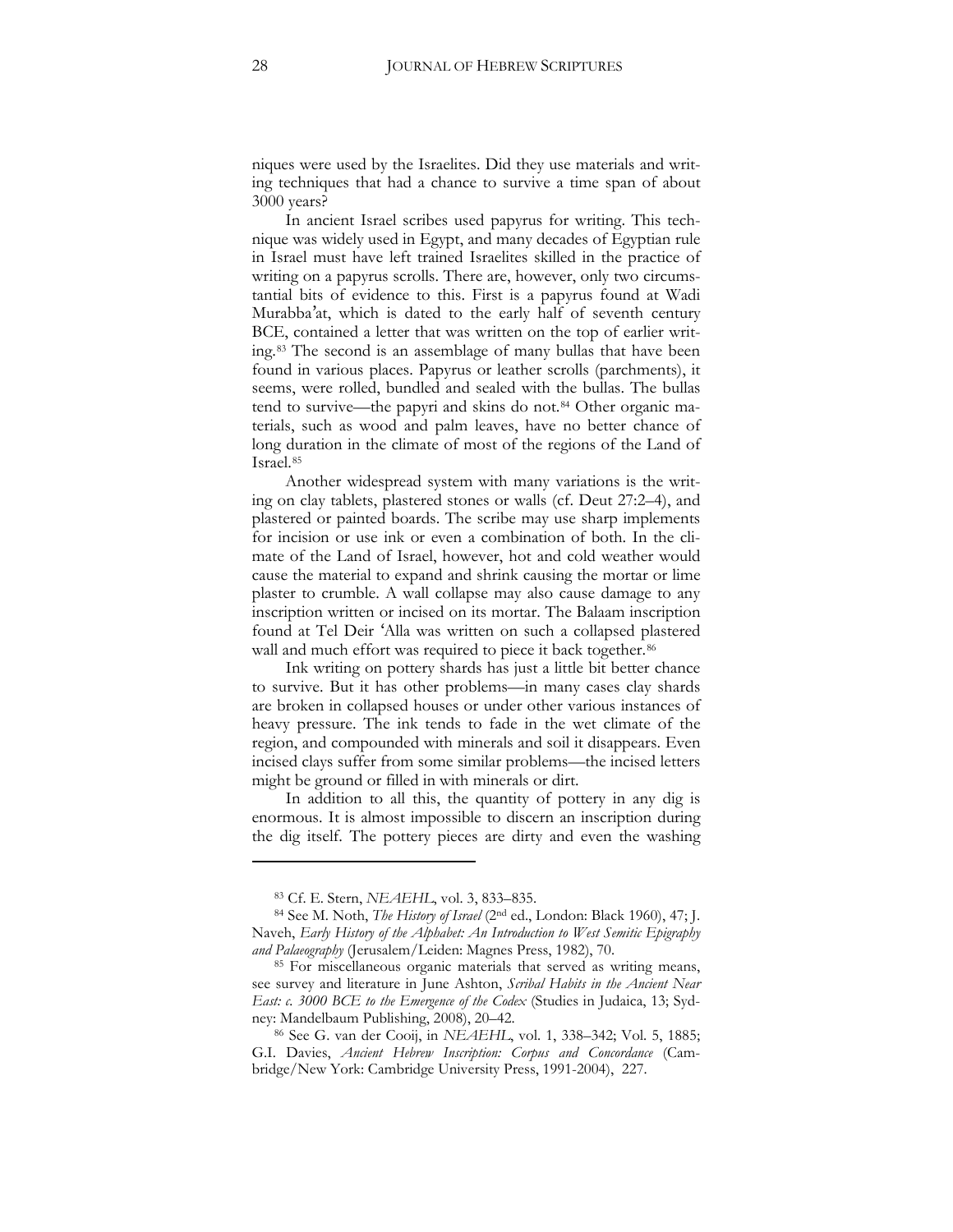afterward does not clean them meticulously. For most of the inscriptions that have been found, there is a typical "story" attached of how lucky the archaeologists were in finding the inscription and how close they were to just missing it.

The point is that the scarcity of written materials found in the Land of Israel and dated to the tenth century BCE cannot be used as a basis for an assessment of total illiteracy in this period which would then be (and has been) used to refute an early date for the compilation of the book of Samuel. One must bear in mind that writing began in Sumer and Egypt as early as the end of the fourth millennium BCE. In the second millennium, in both important civilizations, Mesopotamia and Egypt, one can find literary writings in various types and genres, and in other parts of the Levant, other writing systems flourished. In the same millennium, the simple alphabetic system began to develop—in cuneiform style in Ugarit, and in a pictographic style in Sinai and Canaan. In the eleventh and tenth centuries BCE the latter developed into the elegant linear Phoenician abecedary as in the regnal inscriptions of the kings of Byblos. The Land of Canaan/Israel was located in the middle of these great and developed civilizations and cultures and on the main roads that connected them. No wonder that in administrative centers that dominated the caravan roads and passages, the various neighboring cultures' influence was clearly felt. Many cuneiform tablets were found in at sites such as Hazor, Taanach, and Megiddo.[87](#page-28-0) In Aphek, a writing assemblage consisting of variety of genres and languages was unearthed.[88](#page-28-1) This is just one indication (among many others) that there was widespread Egyptian influence in the Land of Canaan, especially in the sea ports, along the international roads, and the main urban centers. The strategic and central position of the Land of Canaan, which dominated the international road under Egyptian rule, demanded a high degree of literacy in various languages. The El-Amarna letters of the fourteenth century BCE testify to the professional scribes working in Canaanite city states and assisting their rulers in their correspondence with the Egyptian overlords.

Evidence for literacy in ancient Israel can also be found in Iron Age 1, a+b.[89](#page-28-2) The first example, an incised ostracon, was

<span id="page-28-0"></span><sup>87</sup> See W. Horowitz, T. Oshima, *Cuneiform in Canaan: Cuneiform Sources from the Land of Israel in Ancient Times* (Jerusalem: Hebrew University, 2006), 15–19.

<span id="page-28-1"></span><sup>88</sup> See I. Singer, "Aphek's inscriptions," *Cathedra* 27 (1983), 19–26 (Heb.).

<span id="page-28-2"></span><sup>89</sup> Cf. R.S. Hess, "Literacy in Iron Age Israel," V.P. Long, D.W. Baker and G.J. Wenham (eds), *Windows into Old Testament History*: *Evidence, Argument, and the Crisis of "Biblical Israel"* (Grand Rapids, Mich.: Eerdmans, 2002), 83-88; idem, "Writing about Writing: Abecedaries and Evidence for Literacy in Ancient Israel," *VT* 56 (2006), 342–346. For a more reserved approach, cf. C.A. Rollston, "The Phoenician Script of the Tel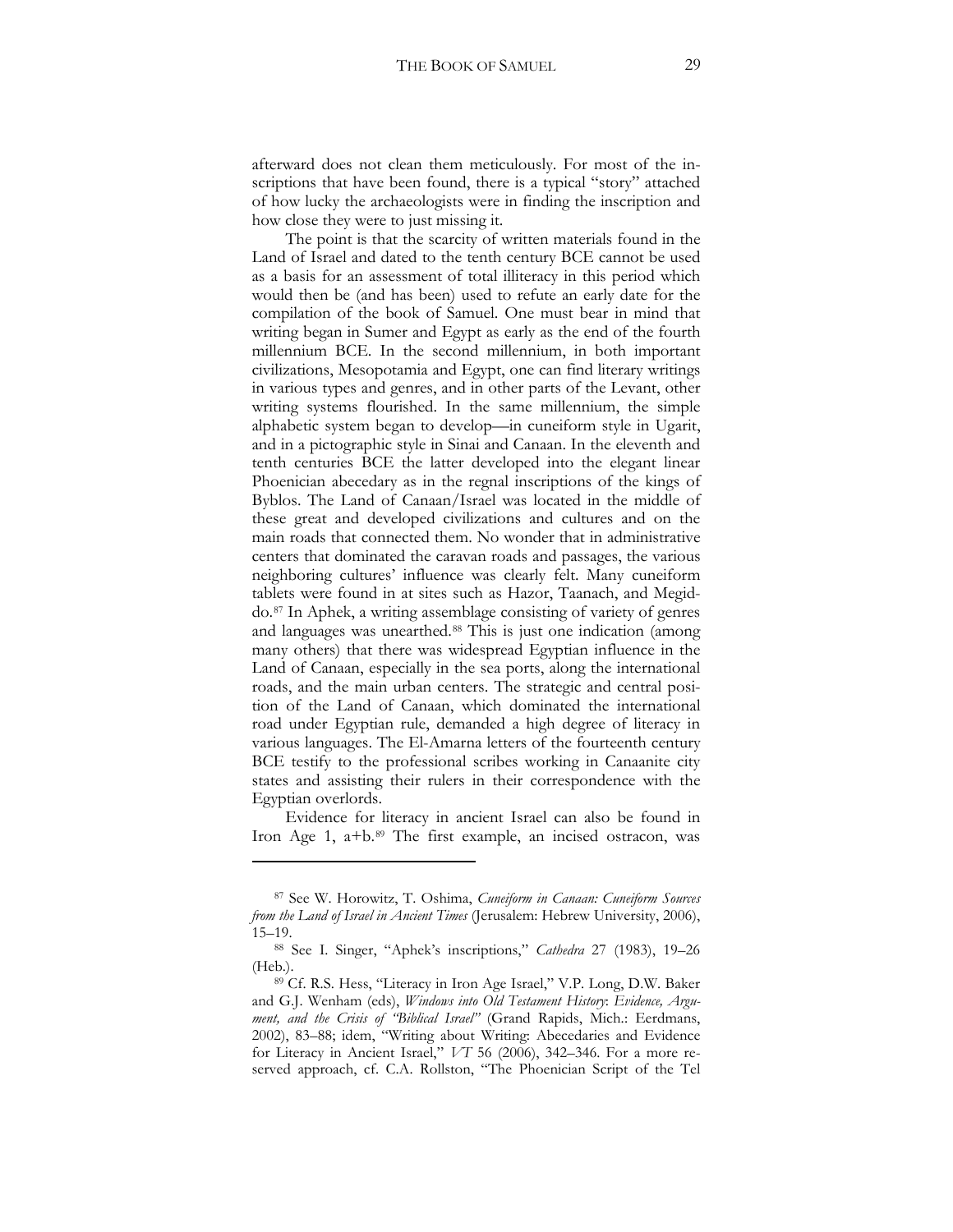found in 'Izbet S ata, near Aphek, in what was a small Israelite site. On its fifth line, an example of the alphabetic letters being used was provided which served as a model for the exercise in the four lines above it[.90](#page-29-0) Since the site served as a shepherd's settlement in its earlier phase (twelfth century BCE) and later became (in the 11th century BCE) an agricultural village, $91$  the ostracon testifies that literacy was in demand even in small settlements of the Iron Age 1. Since the ostracon was found in a storage pit next to the central four-room house, I tend to date it to the eleventh century BCE. The Gezer Tablet of the tenth century BCE is another testimony to writing practice. Yet more evidence of abecedary practice was found on a grindstone which was reused and integrated later in a wall of a central construction at Tel Zayit (biblical Libnah) and dated no later than the mid-tenth century BCE.[92](#page-29-2) The Khirbet Qeiyafa (*Sha'arayim*) ostracon is probably another testimony to writing practice, dated to the turn of the eleventh to the tenth centuries BCE.[93](#page-29-3) These findings attest to literacy and learning in the eleventh and tenth centuries BCE and probably demonstrate scribal activity in various areas.

The literacy of military commanders serves as a second example of various levels of literacy in Ancient Israel. Several dozen arrowheads bearing incised inscriptions were found at el-Khader (near Bethlehem),<sup>[94](#page-29-4)</sup> and at other sites in the Land of Canaan/Israel, and Lebanon. Some of them are known from private collections and a few are suspected as forgeries. According to F.M. Cross, these arrows belonged to high-ranking commanders.[95](#page-29-5) It seems that the arrows were employed in training ranges and that their owners

-

Zayit Abecedary and Putative Evidence for Israelite Literacy," R. Tappy and P.K. McCarter (eds), *Literate Culture and Tenth-Century Canaan: The Tel Zayit Abecedary in Context* (Winona Lake, Ind.: Eisenbrauns, 2008), 62–63.

<span id="page-29-0"></span><sup>90</sup> See A. Demsky, "The 'Izbet S arth Ostracon: Ten Years Later," I. Finkelstein, *'Izbet S artah: An Early Iron Age Site near Rosh Ha'ayin, Israel* (BAR International Series, 299; Oxford :B. A. R., 1986), 186–197.

<span id="page-29-1"></span><sup>91</sup> On this settlement, see M. Garsiel and I. Finkelstein, "The Westward Expansion of the House of Joseph in the Light of the Izbet Sarta Excavations," *TA* 5 (1978), 192–198.

<span id="page-29-2"></span><sup>&</sup>lt;sup>92</sup> For the excavation, identification and inscription, see Tappy and McCarter (eds), *Literate Culture and Tenth-Century Canaan*, esp. 4, 11.

<span id="page-29-3"></span><sup>93</sup> See H. Misgav, Y. Garfinkel, S. Ganor (with comment contributions by A. Demsky, A, Yardeni, S. Ahituv), "Khirbet Qeiyafa's Ostracon," D. Amit, et al (eds), *New Studies on Jerusalem and Its Vicinity* (Jerusalem 2009; Heb.), 111-132; Gershon Galil, suggested an interesting reading of this ostracon which attests that it is an Israelite scribal exercise (based on personal communication; to be published soon by Galil).

<span id="page-29-4"></span><sup>94</sup> See B. Mazar, *The Early Biblical Period: Historical Studies*, 87–88, 92, n. 29.

<span id="page-29-5"></span><sup>95</sup> See F.M. Cross, *Leaves from an Epigrapher's Notebook: Collected Papers in Hebrew and West Semitic Paleography and Epigraphy* (Winona Lake, Ind.: Eisenbrauns, 2003), 195–220, 303–308.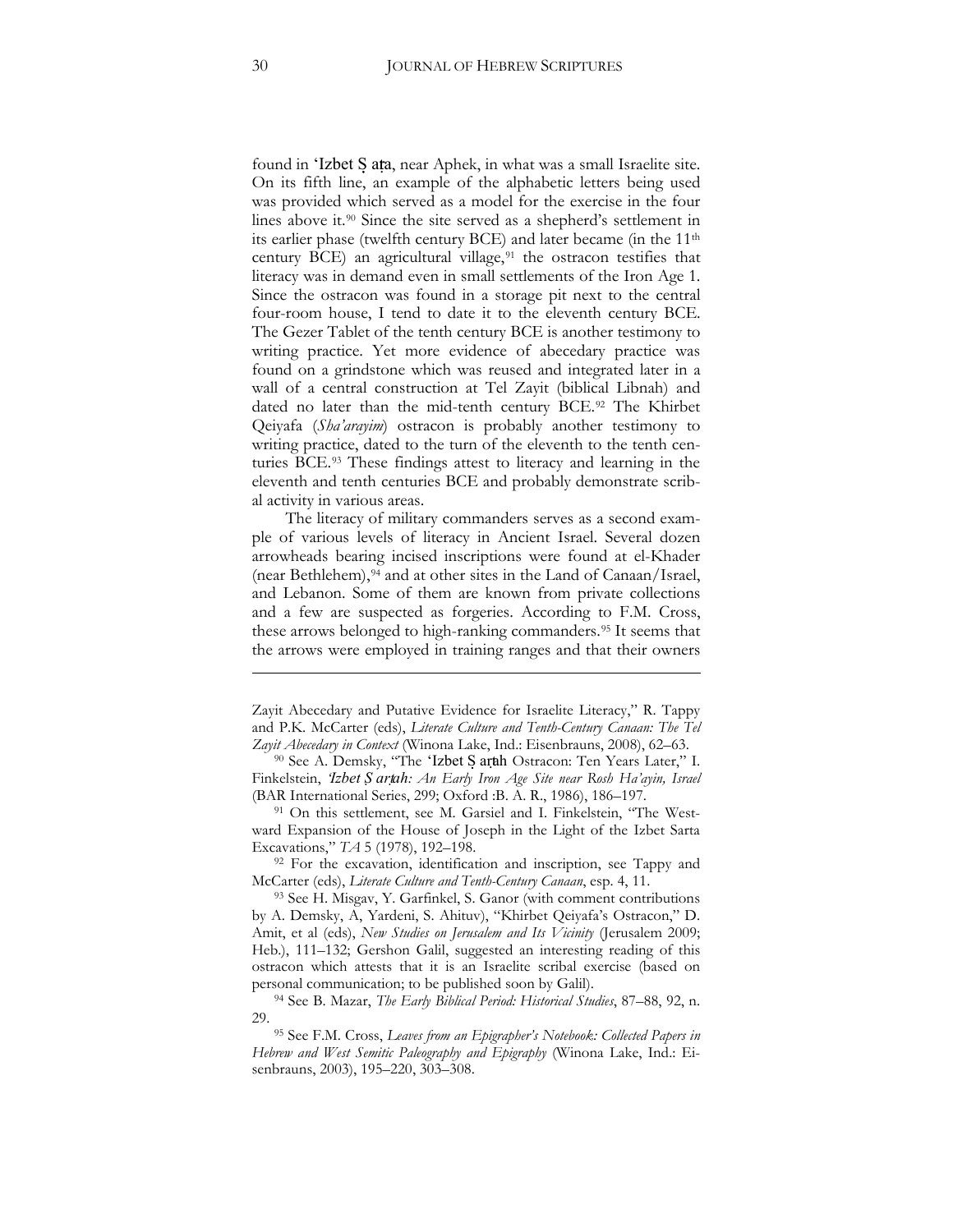would retrieve them for reuse. Hence they incised their names on the arrowheads. Jonathan, King Saul's son, illustrated how such training was carried out (1 Sam 20:18–23, 35–41). The quantity of these items is relatively large and indicates that even low-ranking officers as well as elite warriors<sup>[96](#page-30-0)</sup> were using inscribed arrows. The inscriptions were expertly incised in order to survive the grinding impact with sand, stones, trees, and the like, and indeed they survived to this very day. That in the eleventh and tenth centuries BCE commanders and elite soldiers were using writing as a means to prove their ownership of arrows or spears means it is possible to attribute to these commanders and elite warriors basic literacy.

The third example, the literacy of the priests, shows that they mastered at least basic literacy. The HB attributed the knowledge of God's laws to priests and designated them to teach it to the people of Israel (e.g. Deut 17:8–13; 31:9–12; 33:10).<sup>[97](#page-30-1)</sup> Several short inscriptions dated to the tenth century BCE (a couple may be dated even earlier and related to an earlier ancient high place or *bamah*) were found in the archaeological context of the ancient sanctuary of 'Arad (Stratum XI).[98](#page-30-2)

Additional inscriptions dated to Iron Age 1 and 2a have been found in various sites. These findings are either badly damaged or the ink has faded and is now illegible. Thus only a few words remain, e.g., a name or part of name, or even a single letter. Such items came from Lachish,[99](#page-30-3) Kefar Veradim,[100](#page-30-4) Khirbet Rosh Zayit,[101](#page-30-5) Mizpah,[102](#page-30-6) Tel Amal,[103](#page-30-7) Tel Batash,[104](#page-30-8) Khirbet Tanin,[105](#page-30-9) El-Muntar,<sup>[106](#page-30-10)</sup> the Ophel,<sup>[107](#page-30-11)</sup> Beth Shemesh,<sup>[108](#page-30-12)</sup> Tel Rehov,<sup>[109](#page-30-13)</sup> Reva-

<sup>96</sup> See B. Mazar, *The Early Biblical Period: Historical* Studies, 92.

<span id="page-30-13"></span><span id="page-30-1"></span><span id="page-30-0"></span><sup>97</sup> On the priests' teaching function, see M. Haran, *Encyclopaedia Biblica*, vol. 4 (Jerusalem, 1962; Heb.), 27–29. On the literacy among the elites, cf. also I. M. Young, "Israelite Literacy: Interpreting the Evidence," *VT* 48 (1998), 408–422.

<sup>98</sup> See Y. Aharoni, *Arad Inscriptions* (Jerusalem, 1981), 101, 98–101.

<sup>99</sup> See Cross, *Leaves from an Epigrapher's Notebook*, 293–296.

<span id="page-30-4"></span><span id="page-30-3"></span><span id="page-30-2"></span><sup>100</sup> Y. Alexandre, "A Canaanite—Early Phoenician Inscribed Bronze Bowl in an Iron Age IIA-B Burial Cave at Kefar Veradim, Northern Israel," *Maarav* 13 (2006), 7-41, esp. 24-32.

<span id="page-30-5"></span><sup>&</sup>lt;sup>101</sup> See Z. Gal and Y. Alexandre, *Horbat Rosh Zayit: An Iron Age Sto*rage Fort and Village (IAA Reports, 8; Jerusalem, 2000), 133-134.

<sup>&</sup>lt;sup>102</sup> See C.C. McCown, *Tell En Nasbeh : Archaeological and Historical Results*, vol. 1 (Berkley, 1947), 187, pl. 57:26.

<span id="page-30-7"></span><span id="page-30-6"></span><sup>103</sup> F.W. Dobbs-Allsopp, et al, *Ancient Hebrew Inscriptions: Texts from the Biblical Period of the Monarchy with Concordance* (New Haven and London, 2005)*,* p. 3.

<sup>104</sup> Ibid, p. 113.

<span id="page-30-12"></span><span id="page-30-11"></span><span id="page-30-10"></span><span id="page-30-9"></span><span id="page-30-8"></span><sup>&</sup>lt;sup>105</sup> Zertal, *A Nation Was Boren*, passim; G.I. Davies, *Ancient Hebrew Inscriptions: Corpus and Concordance* (Cambridge et al 1991), p. 116.

<sup>106</sup> Zertal, *A Nation Was Boren*, 293.

<sup>107</sup> Ibid, 178.

<sup>108</sup> *NEAEHL*, vol. 5, 1647.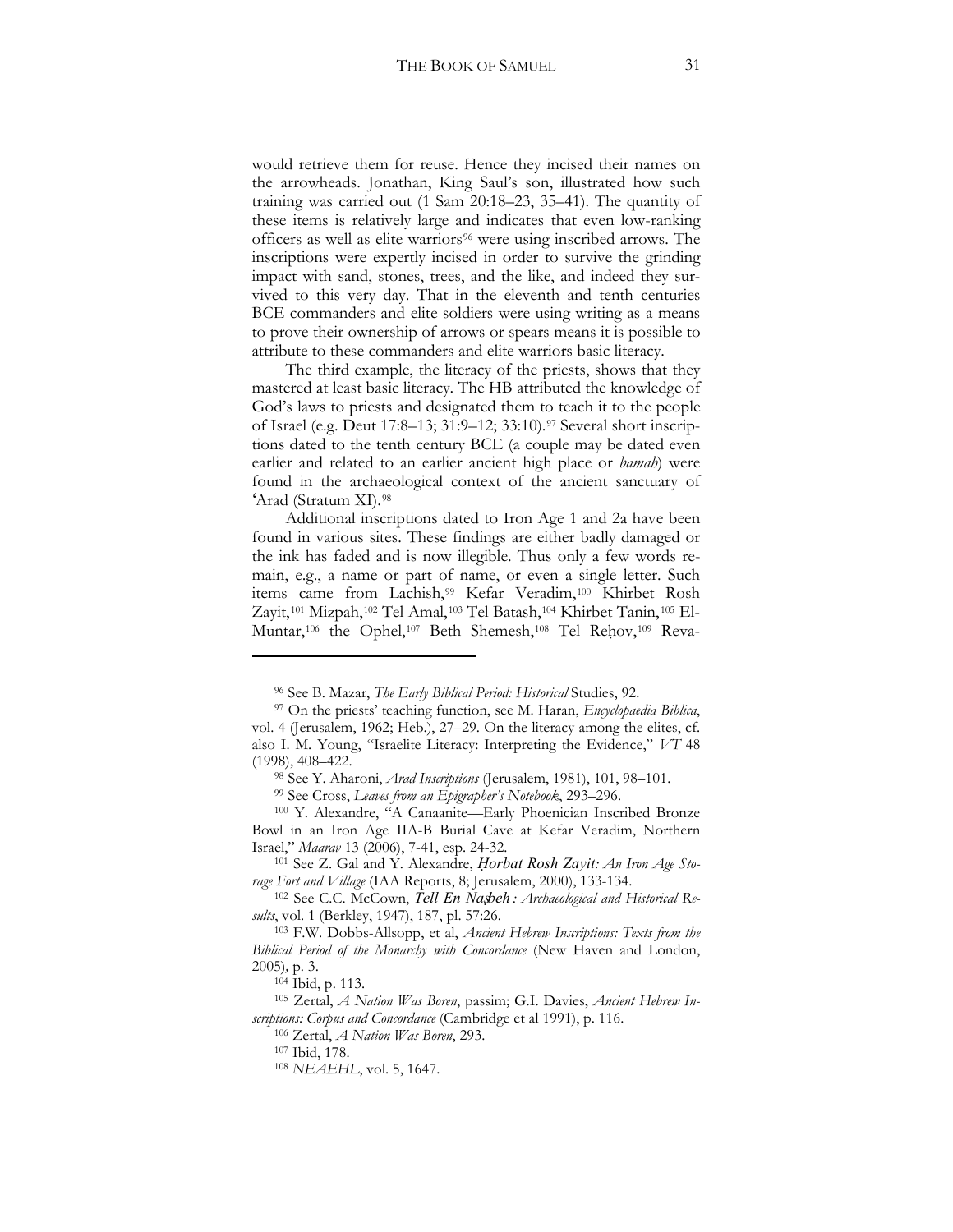dim,<sup>[110](#page-31-0)</sup> Khirbet Radana,<sup>[111](#page-31-1)</sup> Azor,<sup>[112](#page-31-2)</sup> Manachat (Jerusalem),<sup>[113](#page-31-3)</sup> and Gath.[114](#page-31-4) Only small remnants of writing have remained to the present, however, they prove the existence of literacy in various parts of the Land of Canaan/Israel. Unfortunately, the means, materials, and technique that were used in these and many other inscriptions left them with extremely slim chances of survival after about 3000 years. Nonetheless, despite the scanty amount of evidence and its poor shape, the geographical range reveals intensive effort to teach and pass down the knowledge of alphabetic writing from one generation to the next in various places of the land. The fact that signs of literacy were found even in small and remote villages attests that literacy may have existed even without linkage and correlation to the development of urbanization and a central establishment.[115](#page-31-5)

Some scholars raise another argument for illiteracy in Israel of the tenth century BCE. Several hundred seals or seal imprints and bullas have been found in the Land of Israel (part of them without provenance). Almost all of the earlier ones (of the tenth and ninth centuries BCE) bear only emblems, while the latter ones (from the eighth to sixth centuries BCE)[116](#page-31-6) show a sweeping shift from emblems to writings or to a combination of emblems and writings. This shift from non-epigraphic to epigraphic seals may indicate a parallel development of literacy and statehood.[117](#page-31-7) However, the three abecedary documents and other inscriptions discussed above show that literacy might have developed independently without the

<u>.</u>

<sup>112</sup> *NEAEHL*, vol. 1, 129.

<span id="page-31-3"></span><span id="page-31-2"></span><sup>113</sup> L.E. Stager, "An Inscribed Potsherd from the Eleventh Century," BASOR 194 (1969), 45-52; Cross, *Leaves from an Epigrapher's Notebook*, 336–337.

<span id="page-31-4"></span><sup>114</sup> See A.M. Maeir, S.J. Wimmer, A. Zukerman and A. Densky, "A Late Iron Age I/Early Iron Age II Old Canaanite Inscription from Tell, es-Sâfi/Gath, Israel: Palaeography, Dating, and Historical-Cultural Significance," *BASOR* 351 (2008), 39–71. 115 David Carr reached a similar conclusion in his discussion of the Tel

<span id="page-31-5"></span>Zayit abecedary inscription. See D.M. Carr, "The Tel Zayit Abecedary in (Social) Context," Tappy and McCarter (eds), *Literate Culture and Tenth-Century Canaan*, 117–126. See also Hess in n. 89 above.

<span id="page-31-6"></span><sup>116</sup> See, e.g., N. Avigad, M. Heltzer and A. Lemaire, *West Semitic Seals: Eighth-Sixth Centuries BCE* (Haifa, 2000); R. Reich and Eli Shukron, "Two Hebrew Seals and Two Hebrew Bullae from the City of David in Jerusalem," *Eretz-Israel 29*, *Ephraim Stern Volume* (Jerusalem, 2009; Heb.), 358–

<span id="page-31-7"></span>362 (Eng. Sum. p. 293\*). 117 Cf. N. Na'aman, *The Past that Shapes the Present: The Creation of Biblical Historiography in the Late First Temple Period and After the Downfall, Yeriot* (Jerusalem, 2002, Heb.), esp. 23–24.

<sup>109</sup> Ibid, 2015.

<sup>110</sup> Cross, *Leaves from an Epigrapher's Notebook*, 299–302.

<span id="page-31-1"></span><span id="page-31-0"></span><sup>&</sup>lt;sup>111</sup> *NEAEHL*, vol. 4, 1253-1254; Cross, *Leaves from an Epigrapher's Notebook*, 297–298, 330.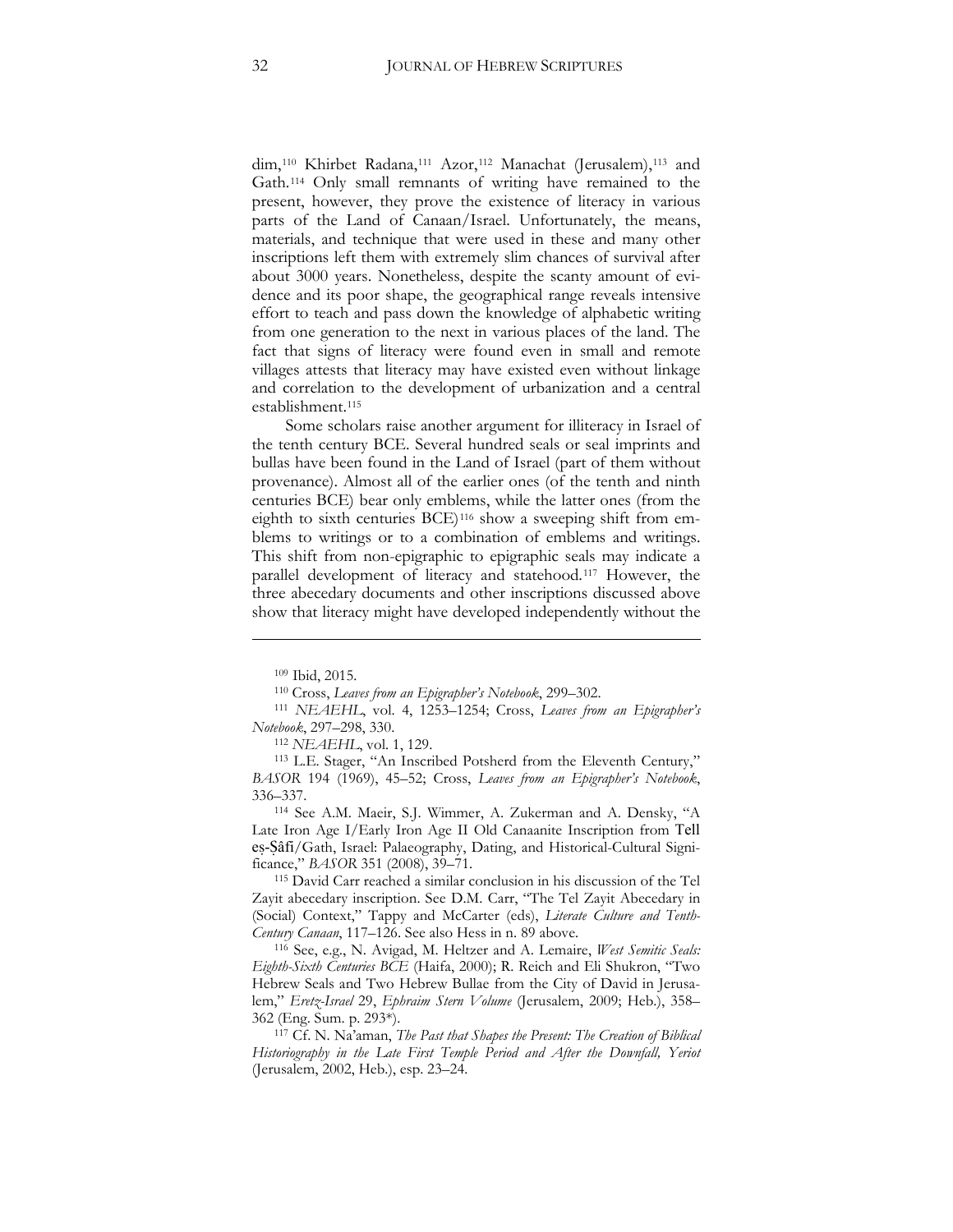so called 'necessary linkage' to the development of statehood.[118](#page-32-0) Furthermore, the shift from emblems to writings upon seals may be interpreted in a different way. While in earlier time there were relatively few individuals who needed seals, and these could have been recognized just by their emblem, later on, in the eighth to sixth centuries BCE, the remarkable increase of newly wealthy individuals as well as of state officials and dignitaries made it harder for them to be recognized by emblems alone, and hence they shifted to writing beside the emblem or remained content with just having an inscription of name and title.

Actually, the issue of the book of Samuel's compilation does not depend on intensive and widespread literacy. An alternative possibility is that only a few scribes had an access to the book, and that from time to time some copies were added by scribes. Along with the slow growth of the written copies of the book, its contents were read or passed orally to the public by the scribes who owned copies.[119](#page-32-1) In other words there was probably a double process of transmission—scribes copying the book, and scribes reading and teaching it orally. Both were linked to the scribal community. On the one hand, it helped to sustain the original version and promoted the public awareness of the book and its contents, and, on the other hand, sometimes the oral transmission brought about parallel motifs and errors. The latter may explain blunders in the traditional text or differences between it and other ancient versions.

There is yet more archaeological evidence that may support a relatively early compilation of the book of Samuel. Dever drew attention to the *pim* weight mentioned in 1 Sam 13:21 as an indication that the book of Samuel was compiled no later than the seventh century BCE, since after that this weight was replaced.[120](#page-32-2) Additionally, the description in 1 Samuel of the Philistine monopoly on metal weaponry and agricultural tools (13:19–23) is correct only for the eleventh century BCE. Later the pendulum swung and the Israelites were well equipped in terms of metallic weaponry and tools.[121](#page-32-3) This suggests that the book of Samuel was composed no later than the tenth century BCE.

Intensive archaeological excavations at the Philistine city of Gath (Tel Safit) revealed a flourishing city in the Iron Age 1 and Iron Age 2a, which was destroyed at the late ninth century BCE probably by King Hazael of Aram (2 Kgs 12:18).After this destruc-

<span id="page-32-0"></span><sup>118</sup> This argument has lately been discussed by S.L. Sanders, "Writing and Early Iron Age Israel: Before National Script, Beyond Nation and States," Tappy and McCarter (eds), *Literate Culture and Tenth-Centtury Canaan*, 103–104.

<span id="page-32-1"></span><sup>119</sup> A similar general outline has already been suggested by Carr, *Writing on the Tablet of the Heart*, passim.

<span id="page-32-3"></span><span id="page-32-2"></span><sup>120</sup> See H. Shanks, "Is The Bible Right After All?– BAR Interviews William Dever, Part Two," *BAR* 22/5 (1996), 34.

<sup>121</sup> See, e.g., *NEAEHL*, vol. 5, 1647, 1688.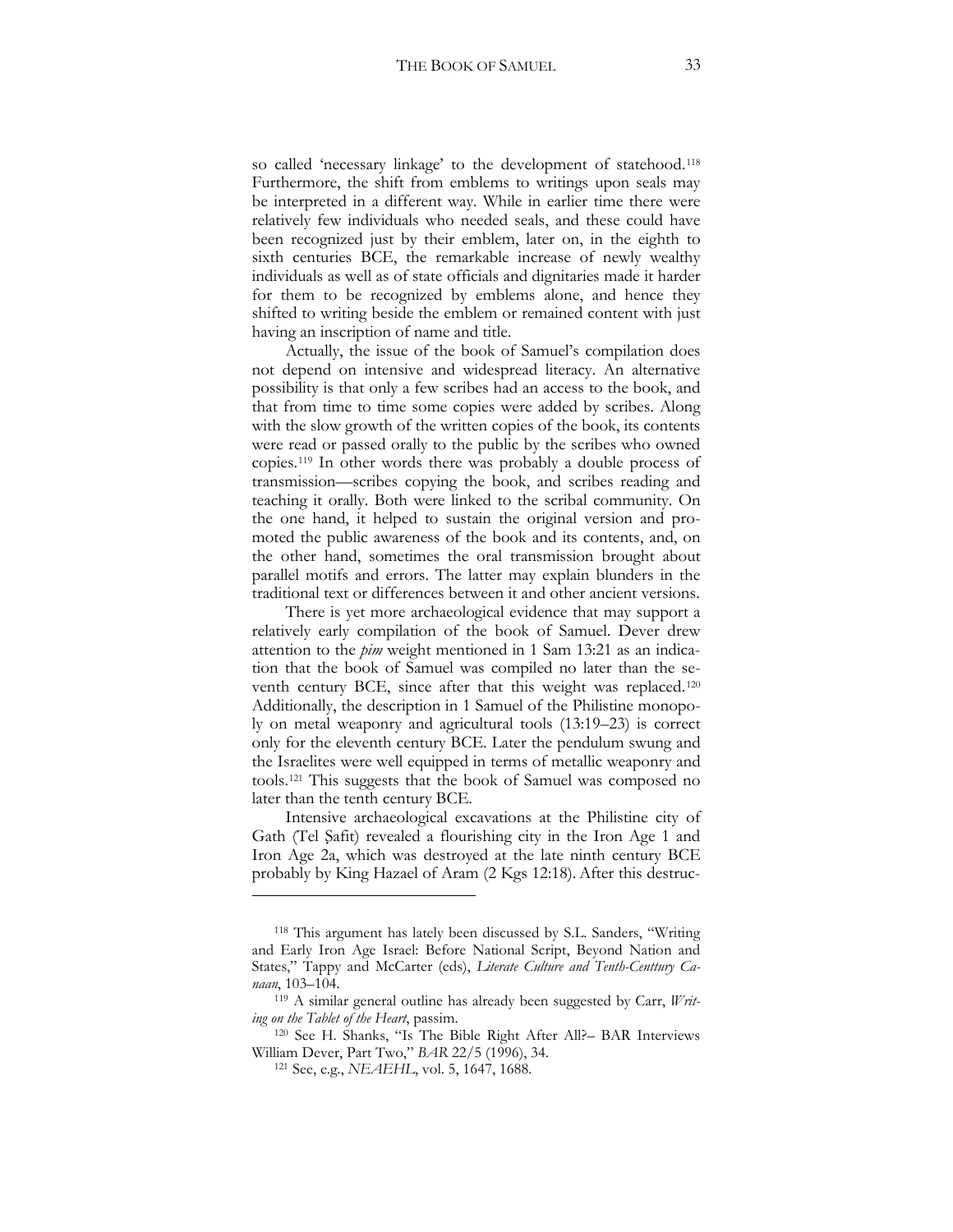tion, the city never regained its earlier prominent position,<sup>[122](#page-33-0)</sup> and Ekron (Tel Miqne) took its place. This fits the fact that references to Gath and Githites are confined mostly to the book of Samuel and the first chapters of the Book of Kings, again supporting the conclusion that the book of Samuel was written not much later than the ninth century BCE.[123](#page-33-1)

Finally, another point of interest for the dating of the book of Samuel is the data given within the text concerning the wide range of settlements that existed in the Negev in the time of King Saul, and that their inhabitants had enough wealth to be coveted by raiders who carried out considerable war spoils from these settlements (cf. 1 Sam 27:10; 30:1, 14–16, 19, 22, 26–31). These descriptions would have to have been written not much later than the time of the united monarchy, since the Negev fortresses and settlements were destroyed in Shishak's military campaign (926 BCE),<sup>[124](#page-33-2)</sup> and according to archaeological research, the Negev hills subsequently remained desolate until the Persian Period;<sup>125</sup> and even then it were not inhabited intensively.[126](#page-33-4)

## **THE FORMATIVE STAGES OF THE BOOK OF SAMUEL AND ITS IDEOLOGICAL STRUCTURE**

In the light of the above literary, historical and archaeological considerations, it seems to me that there is no possibility other than to attribute most of the significant composition of the book of Samuel to the tenth century BCE, though some small changes took place much later. In my opinion, the book was developed in four stages by different authors, copyists and editorial work as suggested below:

#### **The first stage: The story of David's life and kingdom**

The genesis of the book was probably a distinct story concentrating on David, his life and kingdom, from his boyhood till his death. However, upon the historical foundations was built a theological and ethical superstructure that turned the whole into a didactic story with a message concerning God's providence and judgment as well as His unique relations with the Israelites and their leaders. This narrative probably began with David's appearance in the

<span id="page-33-0"></span><sup>&</sup>lt;sup>122</sup> See A.M. Maeir, *NEAEHL*, vol. 5, 2079–2081; idem, "The Historical Background and dating of Amos vi 2: An Archaeological Perspective from Tell es-Safi/Gath,"  $VT$  54 (2004), 323.

<span id="page-33-4"></span><span id="page-33-3"></span><span id="page-33-2"></span><span id="page-33-1"></span><sup>&</sup>lt;sup>123</sup> See I Singer, "The Philistines in the Bible: A Reflection of the Late Monarchic Period?" *Zmanim* (2006; Heb.), 74–82; Garsiel, "The Valley of Elah Battle and the Duel of David with Goliath," 404–410.

<sup>124</sup> See Provan, Long and Longman III, *Biblical History of Israel*, 60.

<sup>125</sup> See R. Cohen, *NEAEHL*, vol. 3, p. 1126.

<sup>126</sup> A. Negev, *NEAEHL*, vol. 3, p. 1133.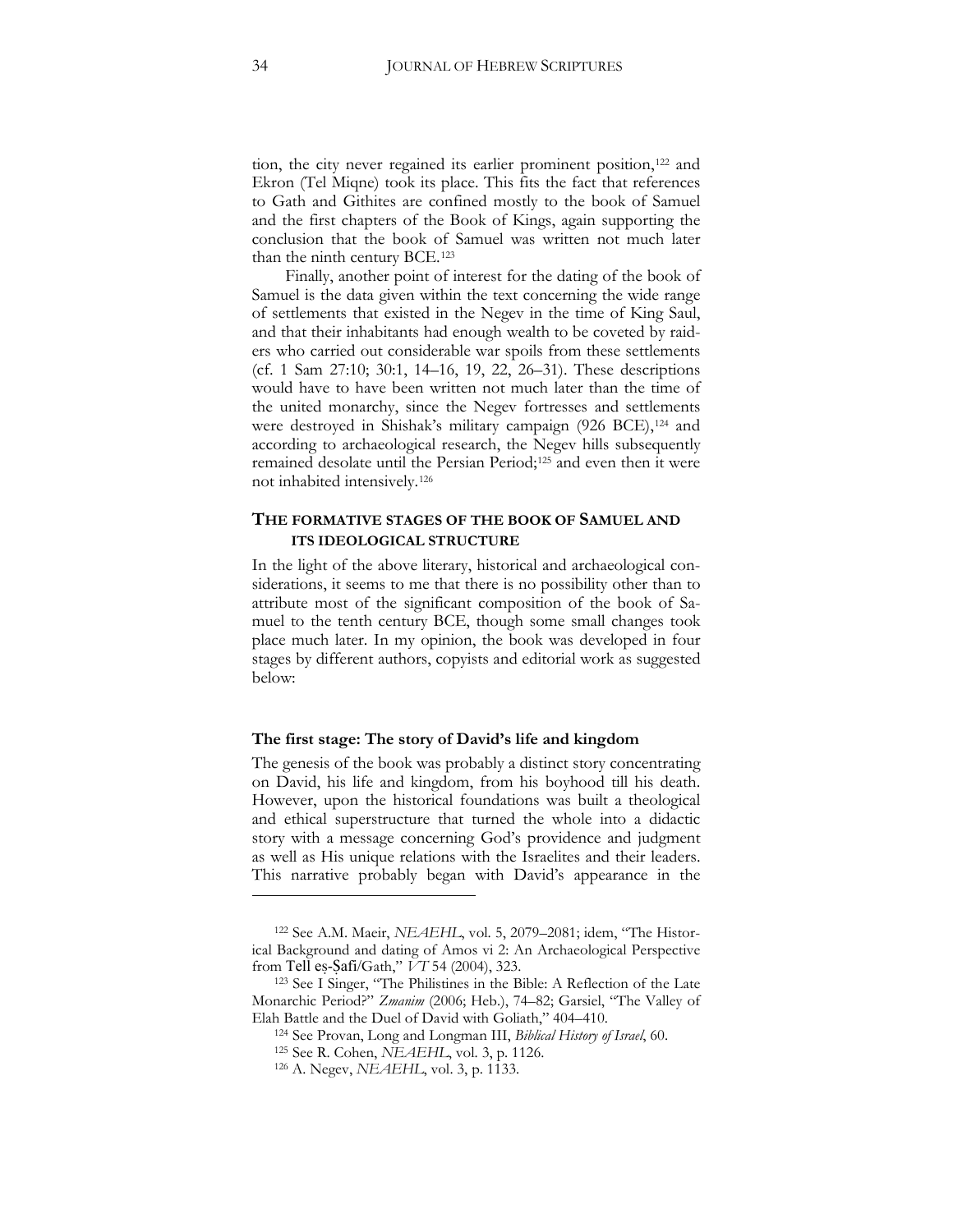Israelite military camp on the northern ridge overlooking the Elah brook, his courageous one-on-one combat with Goliath, his fast promotion to a chief commander in King Saul's elite troops, and the fast deterioration in his relationship with the king. This part of the story is based partly upon popular oral traditions and partly upon written sources.

The main part of the narrative elaborately described David's kingdom, his national and military achievements, his religious actions as well as events relating to his family life (public and private). The final part recounted David's last years, Solomon's accession to the throne after a campaign against his rivals, David's will, and King Solomon's consolidation of his reign (1 Kings 1–2). In these parts, the early author relied mainly upon royal annals and other archives, but also used personal memories of participants in historical activities as well as second-hand information transmitted orally. However, this author did not intend to write history per se. Neither did he mean to glorify David's achievements, clear him of all his failures, and legitimize his kingship, as has been suggested by many scholars. It can be assumed that this author took upon himself a different mission: to write religious history. In my judgment, the author was part of the circle that gathered around Nathan the prophet and clung to his teaching. That is why this first version is so distinguishable in its prophetic, ethical and theological points of view At the same time, it focuses on Nathan as a close prophetic advisor to David who brought him God's instructions about his future dynasty, chastised him concerning his transgressions in the case of Bathsheba and Uriah, and later served as the main supporter of Bathsheba and Solomon in the latter's struggle to gain the kingship.

Due to his close relationship with Nathan, the first author enjoyed easy access to chronicles, archives, and personal knowledge of the King's entourage and other high rank officials and army officers. He took advantage of his wide range of knowledge to write a sophisticated story about the king and other personalities, attaching to it a subtle analysis demonstrating how those important people acted and how they were rewarded or punished by God in accordance with their behavior and actions. At first glance, it seems that David is the main hero of the story. But after a close reading and comprehensive literary analysis, one discovers that the true hero is God, who acts directly or indirectly according to His strict laws of providence to repay the historical personalities what they deserved. In his version, the author described his master, Nathan the Prophet, as God's representative and true messenger.

Indeed, a literary analysis reveals cycles of reward and retribution that affected the fate of David and other prominent individuals. As long as David acted in accord with moral and religious principles, his military and national achievements were remarkable. Once he sinned in his adulterous affair with Bathsheba, Uriah's wife, and manipulated the death of the betrayed husband in the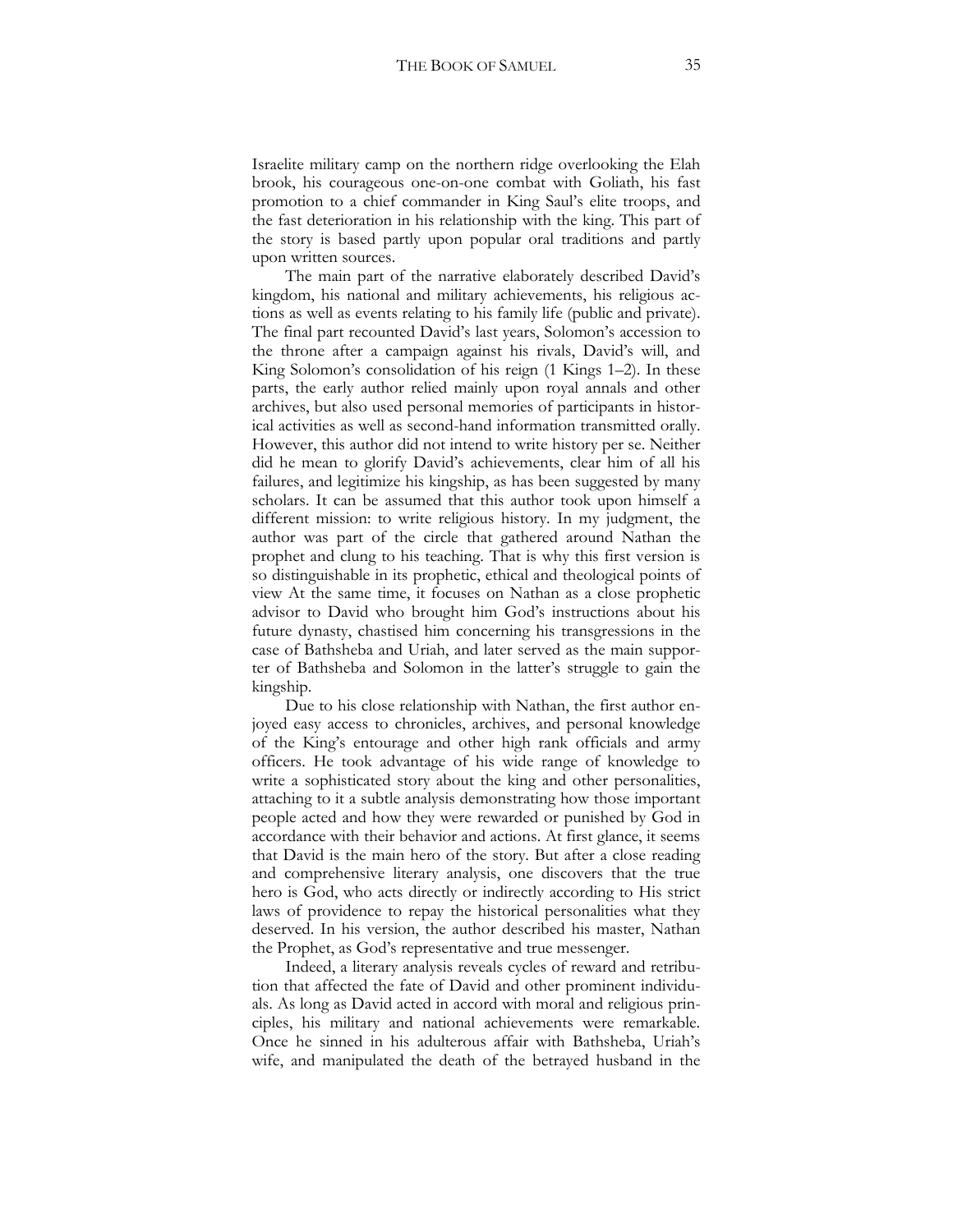war, almost nothing is told about his national achievements,<sup>[127](#page-35-0)</sup> but much is said about David suffering retribution in accordance with the principle of "measure for measure" (*lex talionis*). David, who intentionally caused Uriah's death "by the sword of the children of Ammon," was foretold by Nathan the prophet that "the sword shall never depart from your house" (2 Sam 12:9–10). This prophecy came true when David's sons, Amnon, Absalom, and Adonijah, were killed by their rivals. David, who exploited his royal position and committed an adulterous act with a helpless married woman,<sup>[128](#page-35-1)</sup> suffered that his daughter Tamar was raped by her half brother Amnon (ibid ch. 13), and David's concubines were raped by his son Absalom (17:21–22) exactly on the same roof from which David had seen Bathsheba bathing and coveted her (11:2). Adonijah asked Bathsheba to help him get Abishag the Shunammite, and when King Solomon heard the request, he ordered the execution of Adonijah.

Joab, the former commander in chief of David's army, was executed according to David's will because of his treacherous killings of his rivals, Abner and Amasa (1 Kgs 2:5, 28–34). In accord with this will, also Shimei was executed, on charge that he had cursed King David (2:8–9, 36–46). God, who recompenses every one as he deserves, is behind the fate of David's sons, Amnon, Absalom and Adonijah—they passed away not only as punishments to David, but also because of their own sins.[129](#page-35-2) On the other hand, Bathsheba, the victim of David's illicit desire, was rewarded that her son would be David's successor an outcome guaranteed by the actions of Nathan the prophet. Indeed, the narrator creates a pun on Nathan's name as well as on that of Jonathan the son of Abiathar when he has the latter quote King David's declarative blessing of Solomon as his successor: "And further, this is what the king said, 'Praised be the Lord, the God of Israel who has this day provided (*ntn*) a successor to my throne, while my own eyes can see it'" (1:48). This declaration serves as the climax of, and put an end to the campaign between Adonijah and Solomon. The verb *ntn* is employed here as a pun on both Jonathan's and Nathan's names and enhances David's declaration backed by God's blessing. (The play on Nathan's name is only one of many in this episode.[130\)](#page-35-3)

It seems to me that this early account of David's life and kingdom was written after David's death and after King Solomon

<span id="page-35-0"></span><sup>127</sup> On the subjugation of David's wars chronology to reward and retribution principles, see Garsiel, *The Kingdom of David*, 87–92.

<span id="page-35-1"></span><sup>128</sup> On Bathsheba's position in the story, see M. Garsiel, "The Story of David and Bathsheba: A Different Approach," *CBQ* 55 (1993), 253–256. <sup>129</sup> For a further comprehensive discussion of the retribution prin-

<span id="page-35-2"></span>ciples in the story of David, see J. Jacobs, *Measure for Measure in the Storytel*ling Bible (Alon-Shevuth: Tvunot, 2006; Heb.), 173–200.

<span id="page-35-3"></span><sup>130</sup> See M. Garsiel, "Puns upon Names as a Literary Device in 1 Kings 1-2," *Bib* 72 (1991), 380–386.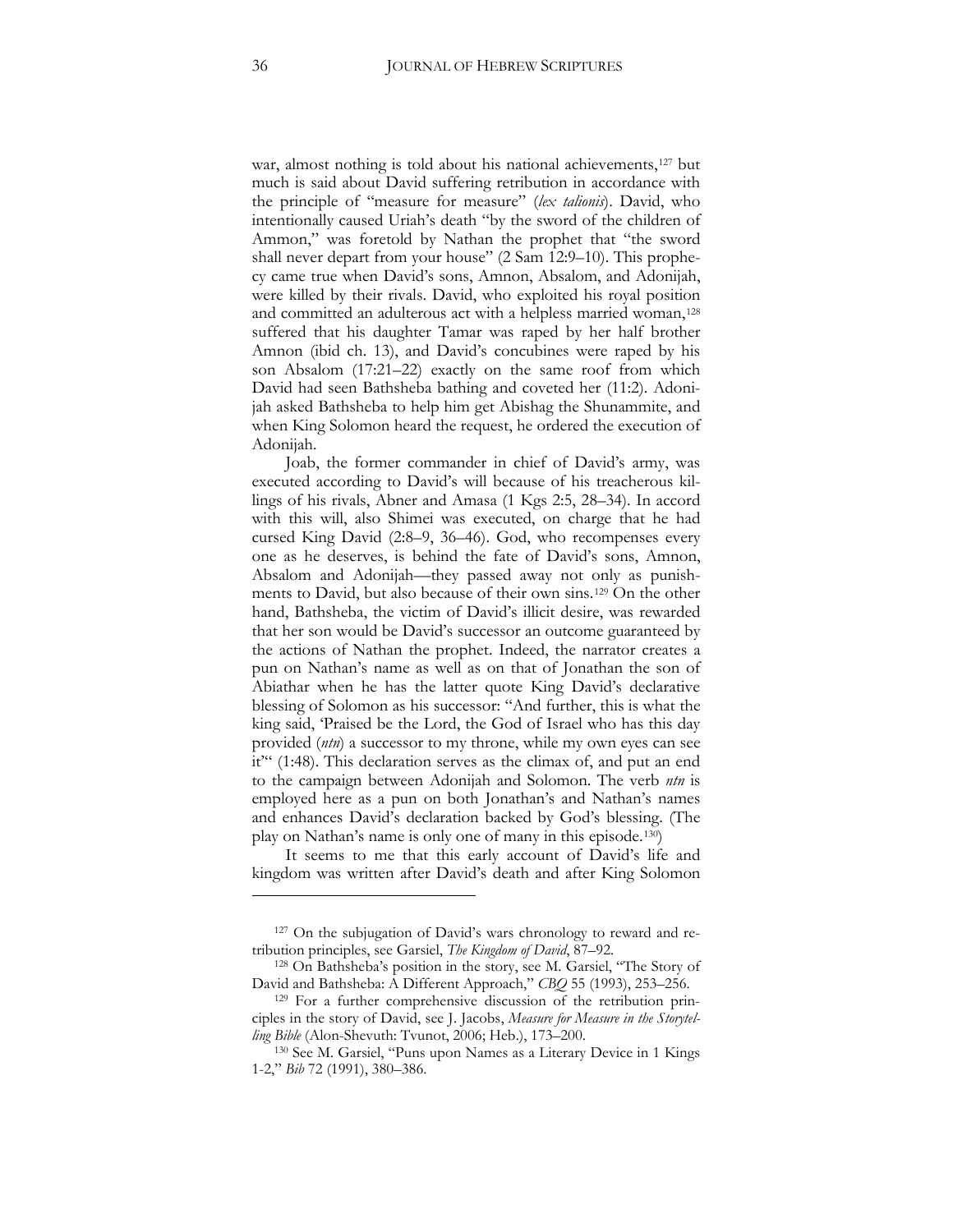began building the holy temple in Jerusalem. The author, an admirer and disciple of Nathan the prophet, indeed attributes to his master Nathan the prophetic promise of an eternal dynasty to David and to his successor who would build God's house. Nathan seems also to serve as Solomon's tutor, and in God's name adds to the young lad the name Jedidiah, which means God's beloved (2 Sam 12:24–25). However, the author of this story sees in Nathan an example of both courage and moral stature, demonstrated when he chastised David for his outrageous sins against Bathsheba and Uriah (12:1–15). The author also takes the side of Nathan when the latter acted to assure that Solomon succeeded David to the throne, which served as a compensation to Bathsheba for her anguish in the past.

#### **The second stage: a subtle story criticizing monarchy and dynasty**

The second stage in the composition of the book of Samuel occurred, in my opinion, a few years before King Solomon's death. By that time various levels of society nursed bitter resentment against the king for the immense amount of compulsory labor that was requisitioned in building the temple and the king's luxurious palace, in fortifying Jerusalem and many other cities and fortresses, and in building a house for Pharaoh's daughter and various high places so as to provide the king's wives and concubines means whereby they could worship their own gods. The people also resented Solomon's hedonistic banquets and other pleasures that he shared with dignitaries and even with foreign kings and one queen. The king and his officials put various levels of society under a heavy yoke, and the king's officers were chastising the workmen with whips (1 Kgs 12:11–14).

Many felt betrayed by the monarchic regime that had been adopted by their forefathers three generations earlier. Indeed, after Solomon's death it seems that the people were asking to abolish the monarchy (12:16). But very quickly the people reconsidered the situation and understood that they could not reverse the wheels of history and that there was no way back to the tribal society system. Consequently they declared Jeroboam as the king of most of the tribes of Israel. But even earlier, the resentment against King Solomon intensified gradually and encompassed even elite groups as is attested in the following events: Jeroboam, a charismatic prominent leader of the house of Joseph, attempted to revolt against the king and had to flee to Egypt. Earlier, Ahijah the Shilonite, had met Jeroboam and delivered him God's message about his destiny to be a king over the ten tribes (11:26–40). The meeting between the prophet and the usurper took place on a road outside Jerusalem; only the two of them were there. This situation infers, on the one hand, that people resented being under the yoke of King Solomon. But, on the other hand, they were very cautious in taking actions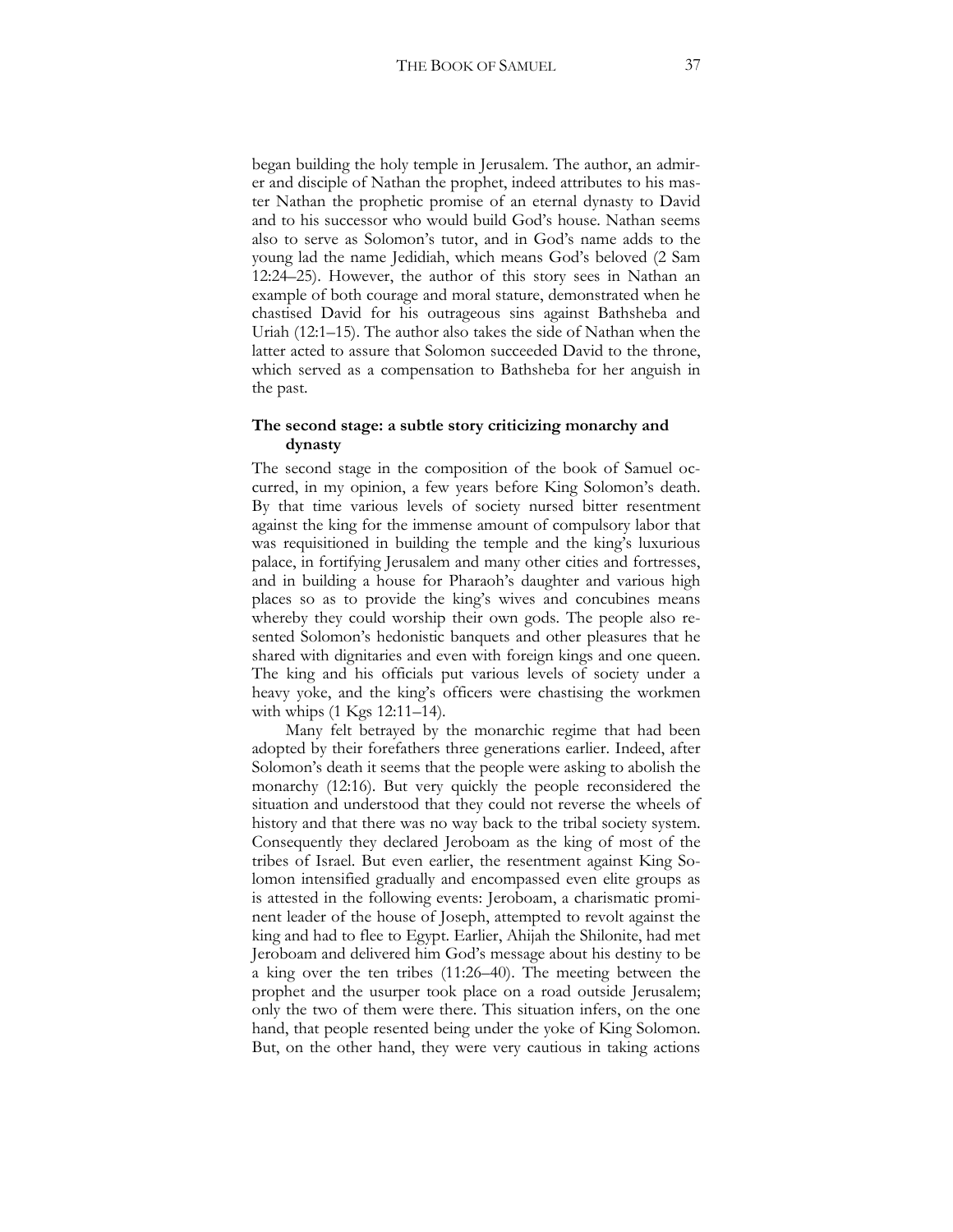openly against it. Jeroboam, eventually had to flee to Egypt and seek asylum there.

It seems to me that the second author came from the circle of the sages and scribes, who were very active in Solomon's time; and that he reshaped and enlarged the earlier version of the book of Samuel and provided it with new anti-monarchic message. This suggestion is based upon the superb use of poetics and special literary devices that marks the work of the second author. The second author shared with his contemporaries the terrible disappointment and resentment of their king and of the monarchy; and he took his predecessor's earlier text and moderately edited it. His major changes, however, were to add the stories of Eli and Samuel and the earliest stories about King Saul to the first manuscript. I assume that this author is also responsible for removing from the book the stories about Solomon's succession to the throne and David's will and its execution (these stories appear in 1 Kings 1–2). But at the same time, this author probably added at the end of his new version of the book the miscellaneous materials (or the most of it) that contemporary scholars call the "Appendix" (i.e., 2 Samuel 21–24).

Not only did the second author change the structure of the book, but he also replaced its main theme and message. He somewhat decreased the dominance of the retribution theme, by the removal of the stories of Solomon's accession to the throne which contained the closure of some of stories in the retribution circles (though he left intact many other episodes that were related to this theme). Yet, there is a remarkable shift from the issue of retribution to the criticism of the "kingdom of men" that undermines the kingdom of God. This shift of theme becomes conspicuous especially in Samuel's speech about "the practice of the king" (1 Samuel 8), in which Samuel assaults the absolute monarch who "takes" from his people whatever is dear in their hearts for himself and sometimes even for his servants. The assault on monarchy replaces here the conventional Biblical assault on idolatry (8:7–8). Samuel's speech, as well as his farewell speech (1 Samuel 12), became the solid foundations of the opposition toward monarchy and they served as a counter-balance to Nathan's speech that glorified King David as a great warrior and promised him everlasting dynasty and peace for the Israelites (2 Sam 7). But even Samuel repeatedly failed when he became too enthusiastic about the external appearance of the candidates for kingship (1 Sam 10:24; 16:7).<sup>[131](#page-37-0)</sup> He was also criticized (like his predecessor Eli) as being accountable for the sins of his sons (1 Sam 8:1–5). As will be shown later, this will turn out to be a major argument against the principal of dynasty in the whole book.

<span id="page-37-0"></span><sup>&</sup>lt;sup>131</sup> Garsiel, *The First book of Samuel: A Literary Study of Comparative Structures,* 107–115.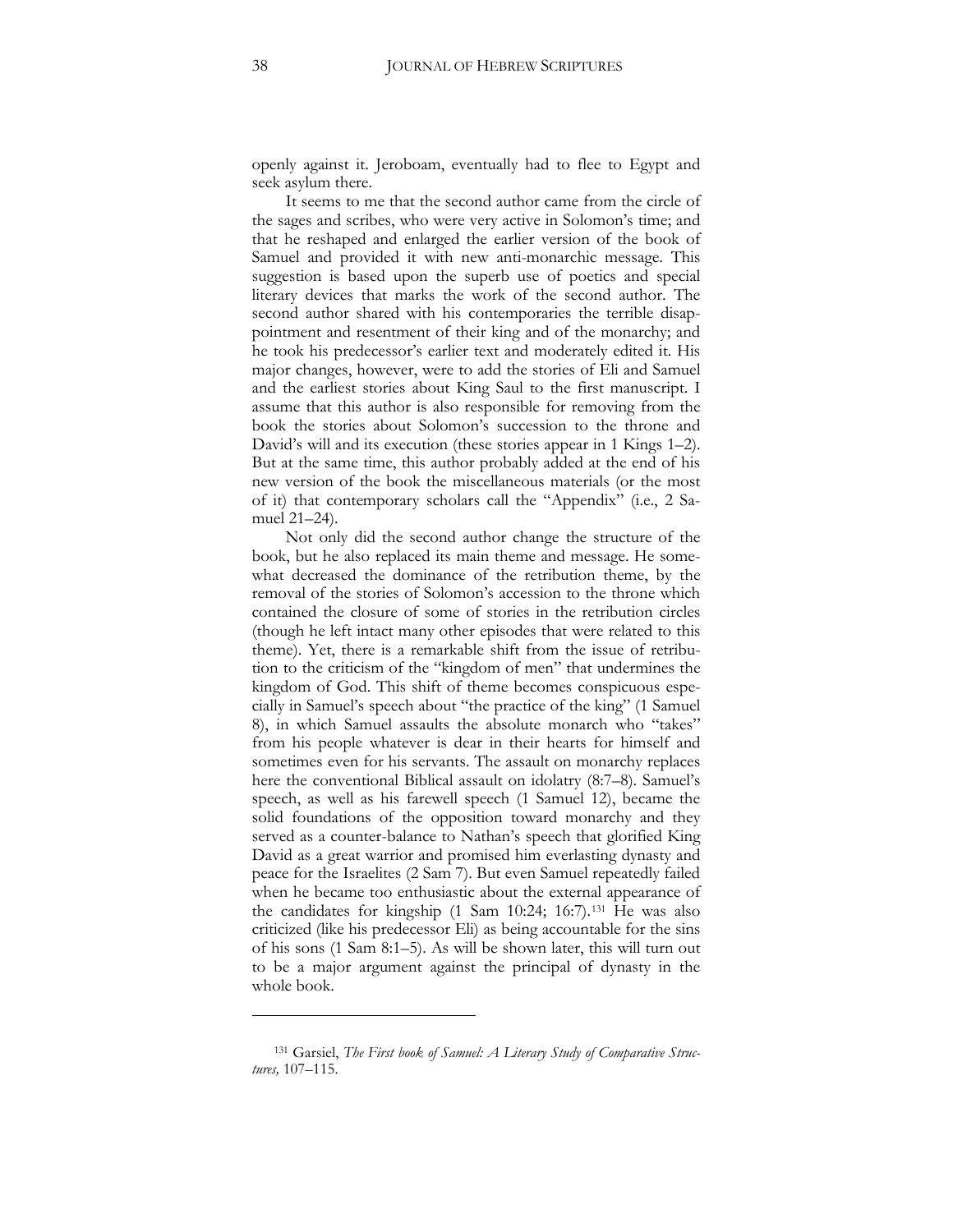I assume that the second author tried to be moderate and cautious in his writing. On the one hand, he wanted to express his views against monarchy and the dynasty system; but, on the other hand, he restricted the work's time frame to King David's reign by omitting the stories about Solomon's accession to throne. Yet, even moderate proliferation of the book was too dangerous. Therefore, I suggest that the author produced only a few copies which he kept secretly in his home or maybe he also shared with trusted family members or close friends who shared his resentment of the monarchial regime.

A literary analysis of the reedited book reveals a subtle network of comparative structures and analogies that serve as a basis for opposing the monarchial regime and the dynastic principle in choosing the new king.[132](#page-38-0) The earlier version was now prefaced with a short description of the two last judges, deliberately in order to create an analogy between the last two judges and the first two kings: All the four blundered and failed when they applied the principle of dynasty. The last two judges erred severely in regarding their sons as their successors, for this was a big step toward dynastic monarchy. Indeed, both judges were charged with being accountable for the wrongdoings of their sons (1 Sam 2:12–16, 22–  $36; 3:11-14; 8:1-5$ .

The first two kings seemed to be excellent candidates blessed by the spirit of God  $(10:6–10; 11:6; 16:13–14)$ , yet they failed in their reign. Saul faltered relatively very early—at the eve of the battle of Michmas (13:8–14) and David transgressed severely in his affair with Bathsheba (2 Samuel 11–12). Furthermore, both kings erred when the issue of dynasty became relevant. Indeed, King Saul had an excellent son, Jonathan, who was killed with his father and other two brothers about whom nothing is known; eventually, his weak and indecisive son, Ish-bosheth, succeeded the late king. King David had two elder sons, Amnon and Absalom, both of whom were regarded at different stages candidates to succeed David. Yet both proved to be villains. In this analogy, the author intended to deliver a clear message that, as demonstrated in both the cases of the last two judges and the first two kings, the principle of dynasty is a blind and hazardous mechanism. Finally, even the best candidates to the throne, such as Saul and David, failed when they attained the absolute power of kingship.

I tend to think that this second author also added to the earlier version of his predecessor the last chapters of the book, as we know it, the so-called "Appendix" (2 Samuel 21–24). These chapters have been discussed widely in the scholarly literature.[133](#page-38-1) At first

 $\ddot{\phantom{a}}$ 

<sup>132</sup> For elaborative discussion of these devises, see idem, ibid, passim.

<span id="page-38-1"></span><span id="page-38-0"></span><sup>133</sup> For a comprehensive discussion, see H.H. Klement, *II Samuel 21- 24: Context. Structure and Meaning in the Samuel Conclusion* (Frankfurt am Main/New York: P. Lang, 2000).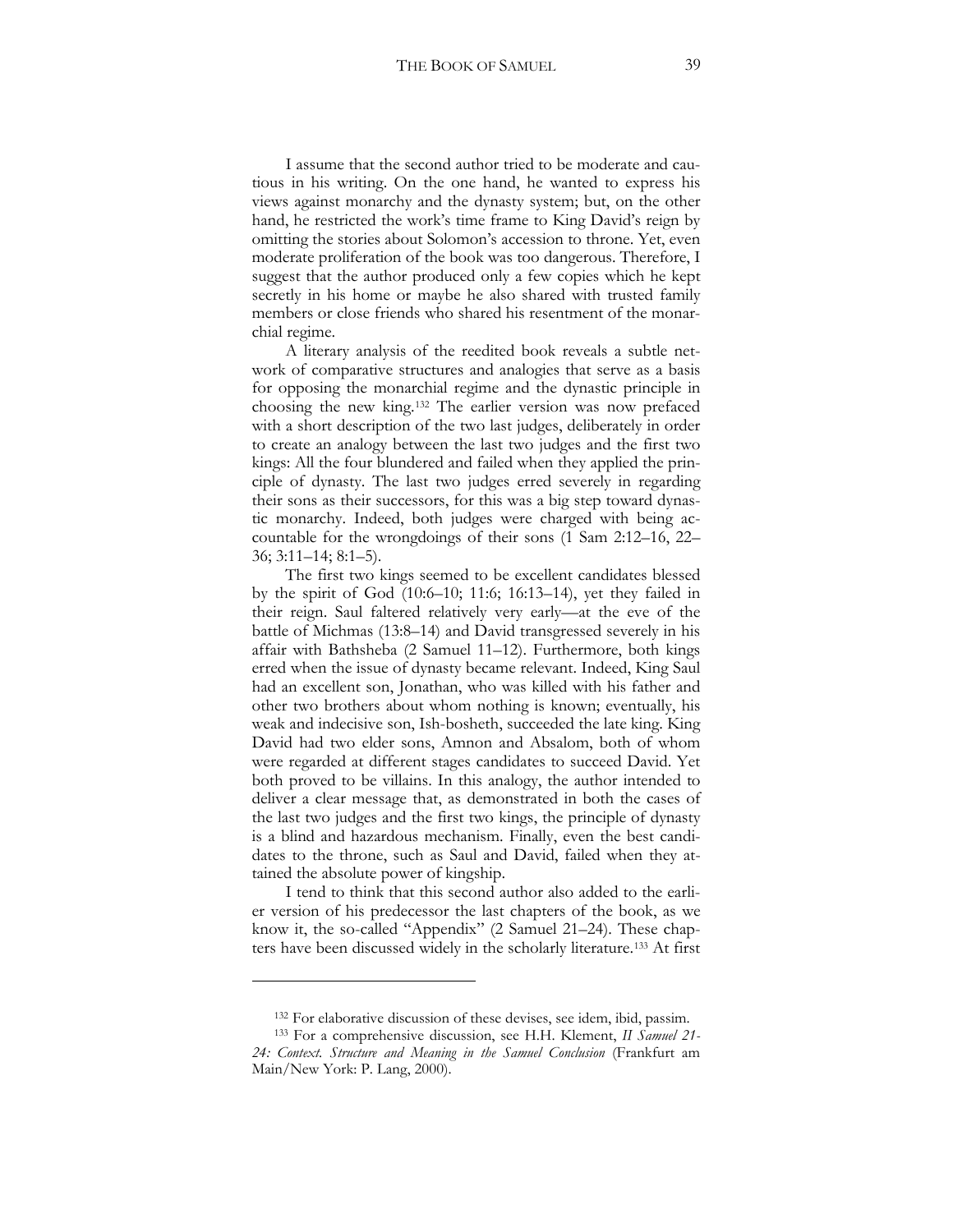glance, these appear to be materials that were gathered without a chronological order. Two units deal with David's warriors, two are David's hymns, and two episodes recount events of famine and pestilence, neither favorable to David. In the first, he allowed the Gibeonites to impale the late King Saul's descendants  $(21:1-14)$ ; in the second, he made a severe mistake in ordering a census (ch. 24). Furthermore, in these added chapters, the second author partly restored Joab's and Abishai's dignity and military honor, which were taken from them in the early version, where they were denounced for their killings of innocent commanders, and Joab had eventually been executed. Here, at the conclusion of the second stage of the book's compilation, the second author implied that Joab was the chief commander of the elite unit named "the warriors of David" (23:8–39).[134](#page-39-0) He appears as a good counselor who tried to discourage David from carrying out the census (24:1–4). As for his brother Abishai, the second author described how he saved David's life when a giant Philistine was about to kill him (21:15). The author also recounts that Abishai was the commander of the team of petty officers in the elite unit of "the warriors of King David." Abishai led his team to the mission to draw water for King David from the cistern next to the gate of Bethlehem, while the area was guarded by a Philistine garrison (23:13–19).[135](#page-39-1) These small bits of information about the two brothers' good services contain indirect and subtle criticism of King Solomon for executing Joab.

Furthermore, the omission of the story of David's old age conceals an important chapter in Nathan's efforts in favor of Solomon's enthronement. By the same token, the second author introduced the stories about Samuel, and made a point of concentrating on his speeches denouncing the "manner of the king" (1 Samuel 8) and his farewell speech in which he indicated that he preferred the rule of the judges over the reign of a monarchy (ch. 12). While in the earlier version of the first author, the prophecy of Nathan regarded David's future son (to be known later on as King Solomon) as God's adopted son (2 Sam 7:11–15), Samuel's speech about the manner of the king denounces the future kings in general. The sophisticated reader may compare Samuel's speech with King Solomon's activity and find unflattering analogies to the latter. Nonetheless, the second author, as mentioned earlier, was very careful not to express explicitly his criticism against King Solomon.

 $\ddot{\phantom{a}}$ 

<sup>134</sup> For a discussion of Joab's command on this elite unit, see Garsiel, *The Rise of the Monarchy in Israel*, vol. 3, 139–147.

<span id="page-39-1"></span><span id="page-39-0"></span><sup>135</sup> For comprehensive discussion of this exploit, see Garsiel, "David's Warfare," 150–164.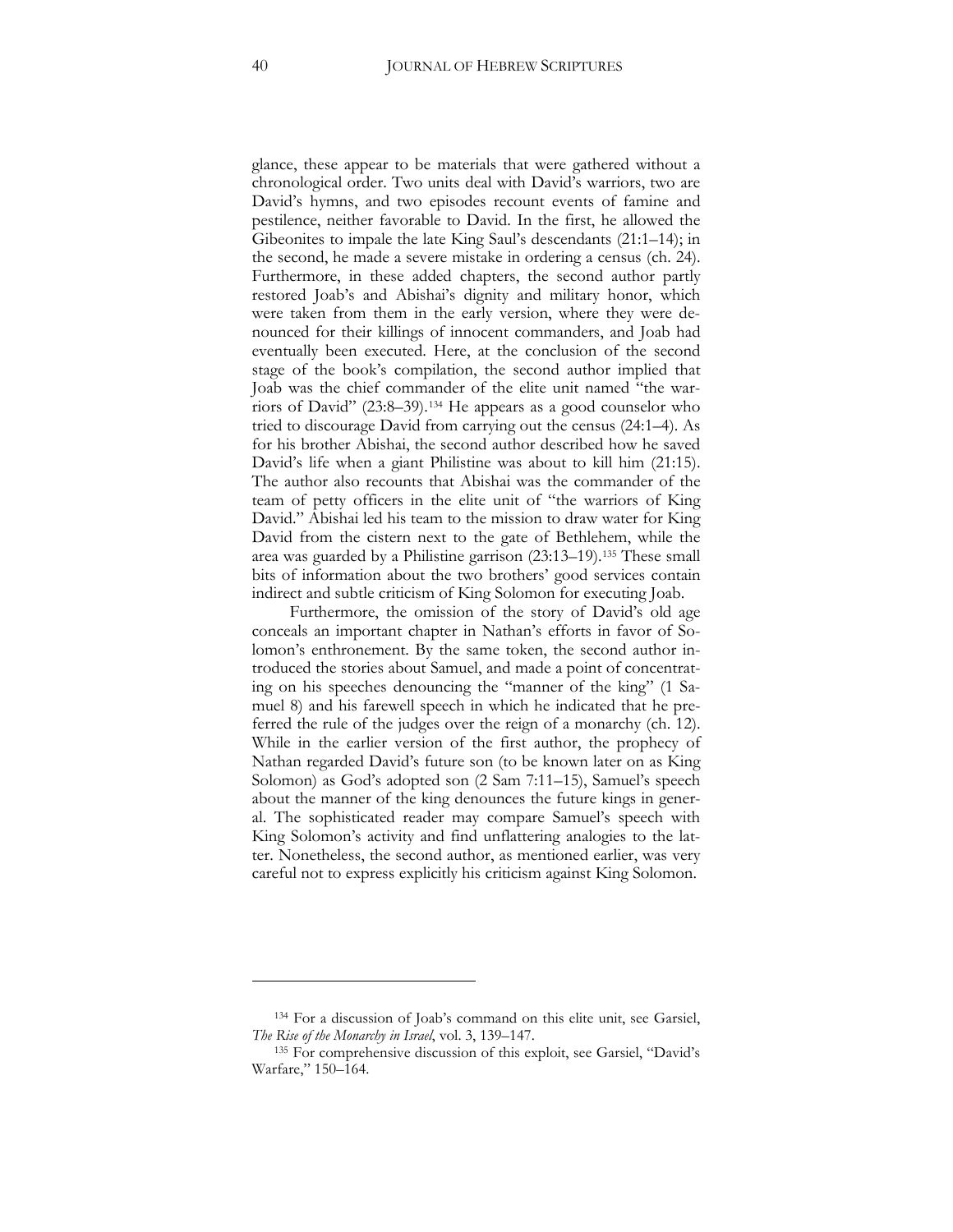#### **The Third stage: scribes copied and transmitted both versions**

It seems to me that the second enlarged edition of the book, with its substantial additions as well as the short omission of Solomon's accession, would have been hidden initially and unknown to the public. The author and the small circle of family members or close friends, presumably, were entirely aware of the potential danger in disclosing the enlarged book. Only after King Solomon's death, would the author or his friends feel sufficiently secure to allow themselves to add a few more copies. I suppose that subsequently a few of the copies gradually would find their way into the circle of sages and scribes who added a few copies in each generation and took the responsibility of preserving the book and passing it on as a cultural heritage. The major task of transmission was carried out, though, orally; scribes who had an access to a written copy read the story from the text or memorized it and taught it to the wide public. At the beginning, both versions, namely the shorter ( and early) version and the longer (and later) were in circulation. In the long run, however, the earlier version gradually fell out of circulation. During this stage, lasting for several centuries, there may have been disruptions in the transmission of the text and even duplicate accounts of a single event. Close to the end of this stage, the author of the book of Kings, who wrote his book in the period of the Babylonian exile, "redeemed" the episodes of Solomon's accession and David's will from the earlier version and added it as an opening to the description of Solomon's kingship which opens the book of Kings.

### **The fourth stage: the Deuteronomistic light editing of the second version**

The fourth stage began with the completion of the Deuteronomistic book of Kings during the Babylonian exile. The author, who wanted to begin his book at the point after the conclusion of the second edition of the book of Samuel, took from the earliest stage of this book the story of Solomon's accession and positioned it at the opening of his book. The Deuteronomistic editor (or editors), however, took the second version of the book of Samuel and placed it between the book of Judges and the book of Kings as an account of the transitional period between the period of the Judges and that of the united monarchy. In this editorial stage of the Deuteronomistic history some actualizing remarks were added to the book of Samuel (as well as to the other historiographical books) including hints of actualization to later times. Such is the case with the remark: "Then Achish gave him Ziklag that day: therefore Ziklag belongs to the kings of Judah to this day" (2 Sam 27:6). However, the editor(s) did not intervene heavily in the book of Samuel and did not change its descriptions and messages.